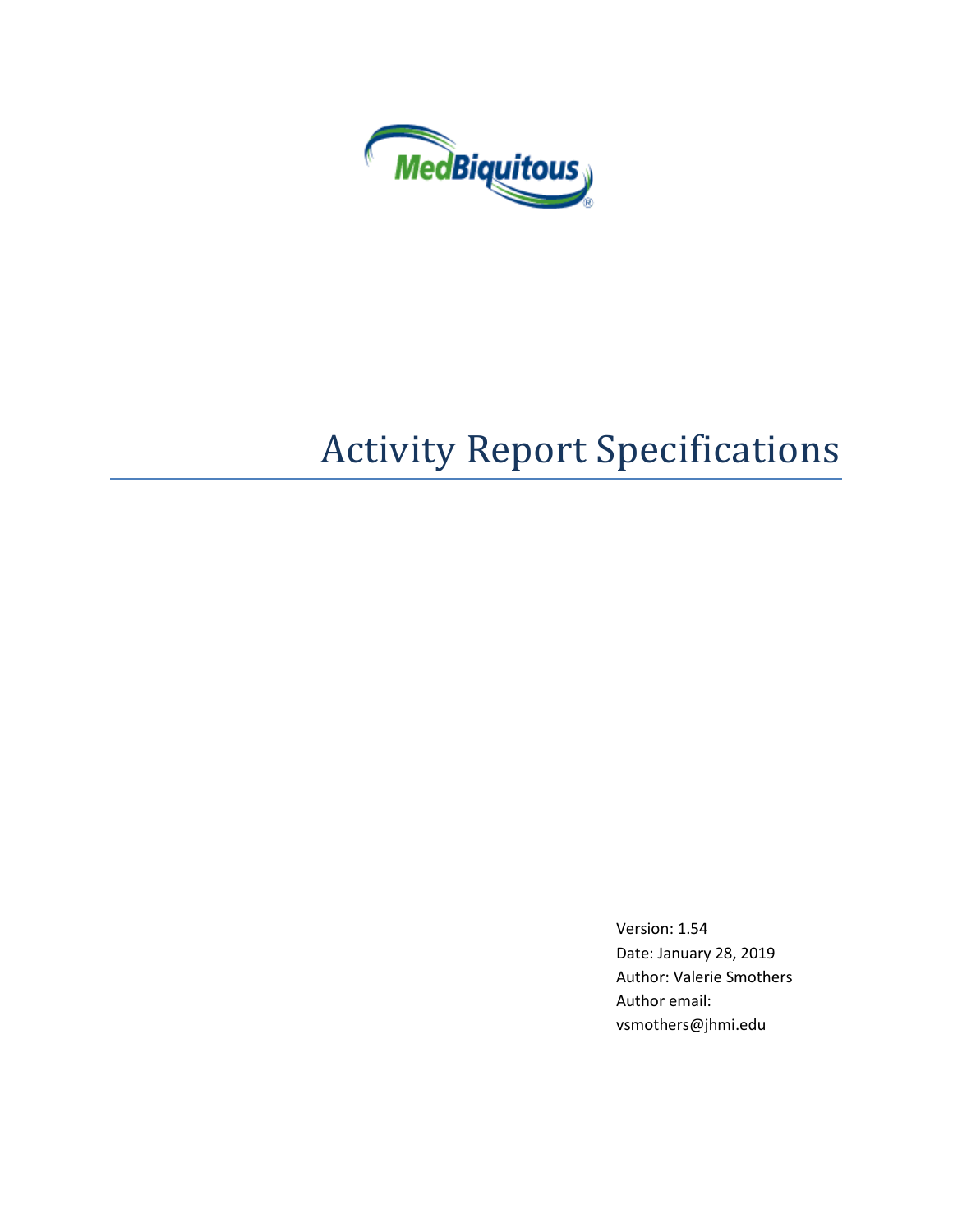# <span id="page-1-0"></span>**Version History**

| <b>Version</b> | <b>Date</b>         | <b>Changed By</b>       | <b>Changes Made</b>                                                                                                                                                                                                                                                                                                          |
|----------------|---------------------|-------------------------|------------------------------------------------------------------------------------------------------------------------------------------------------------------------------------------------------------------------------------------------------------------------------------------------------------------------------|
| No.            |                     |                         |                                                                                                                                                                                                                                                                                                                              |
| 1.0            | 26 August 2009      |                         |                                                                                                                                                                                                                                                                                                                              |
| 1.1            | 3 February<br>2012  | <b>Valerie Smothers</b> | Added arid attribute to ActivityReports and<br>Activity Report; added extensibility via xsd:any to<br>ActivityReport.                                                                                                                                                                                                        |
| 1.2            | 6 March 2012        | <b>Valerie Smothers</b> | Added extensibility via xsd:any to ActivityReports,<br>Module, and Activity.                                                                                                                                                                                                                                                 |
| 1.21           | 11 October<br>2012  | Valerie Smothers        | Clarified Module definition.                                                                                                                                                                                                                                                                                                 |
| 1.3            | 22 July 2013        | <b>Valerie Smothers</b> | Added ActivityInstanceID, LaunchAction,<br>ActivityLocation, ReturnLocation, Results (to<br>Activity)                                                                                                                                                                                                                        |
| 1.4            | 5 September<br>2013 | <b>Valerie Smothers</b> | Added Status element to activity, modified Activity<br>datamodel, clarified definitions of Launch Action and<br>Return Location.                                                                                                                                                                                             |
| 1.5            | 20 April 2018       | Valerie Smothers        | Added elements to support REMS:<br>ReportingStartDate, ReportingEndDate, Participants,<br>Commercial Supporter, RegulatoryInformation                                                                                                                                                                                        |
| 1.51           | 28 August 2018      | Valerie Smothers        | Made Status under Module optional. Added<br>veterinarian to list of professions. Modified<br>YearsInPractice value to include 0-5 years post-<br>training. Changed NonNullString references to<br>NonNullStringType in common schema. Added<br>ReportingStartDate and ReportingEndDate. Added<br>Sample XML for Opioid REMS. |
| 1.52           | 29 November<br>2018 | Valerie Smothers        | Made the following optional:<br>StateOfPrimaryPractice, DEARegistration,<br>PracticeArea, SurgicalProcedures, TimeInPractice                                                                                                                                                                                                 |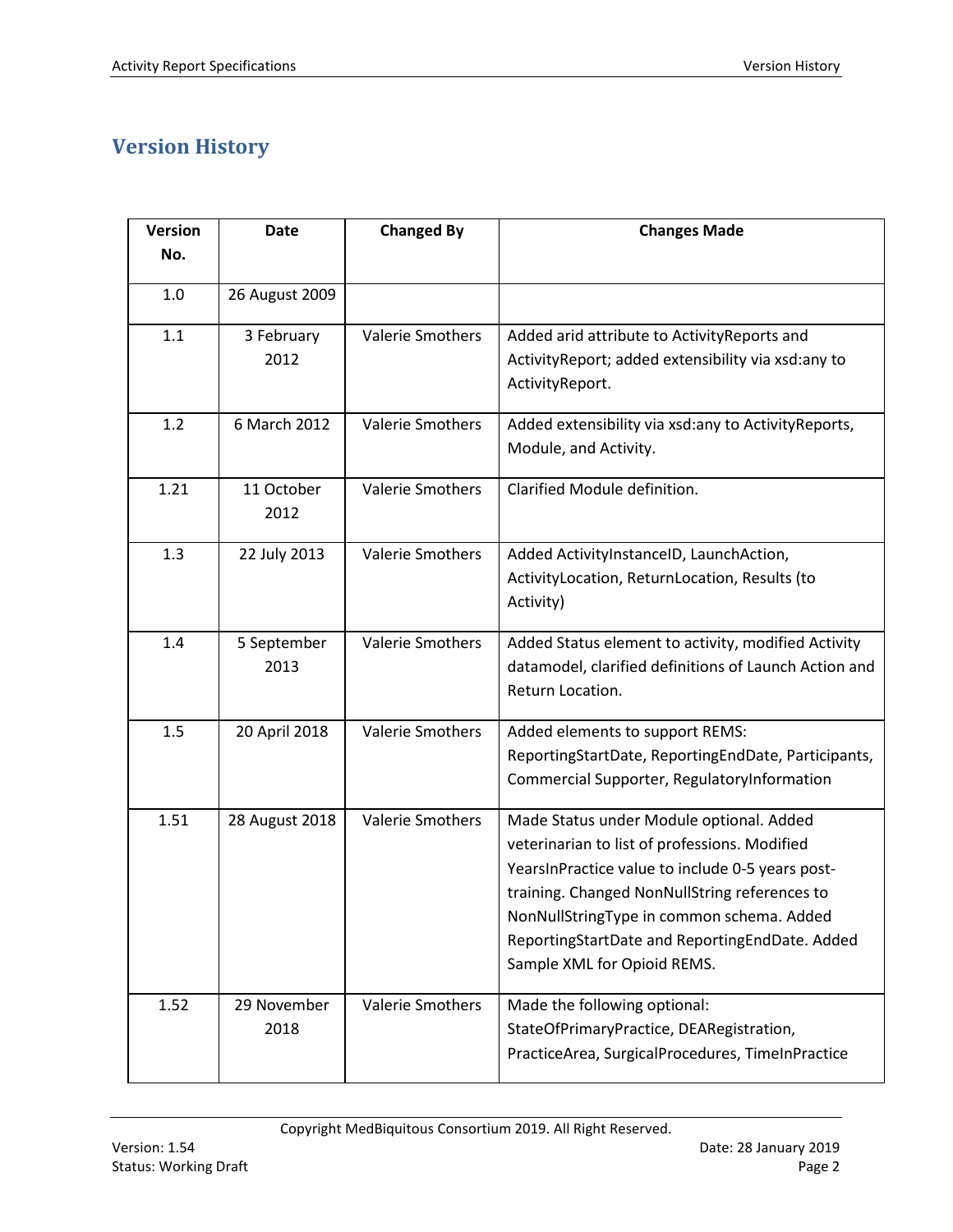| 1.53 | 2 January 2019     | <b>Valerie Smothers</b> | Corrected TimeInPractice value to include 0-5 years<br>post training instead of >5 years post training. |
|------|--------------------|-------------------------|---------------------------------------------------------------------------------------------------------|
| 1.54 | 28 January<br>2019 | Valerie Smothers        | Changed Addiction to Substance Use Disorder to<br>reflect FDA documentation.                            |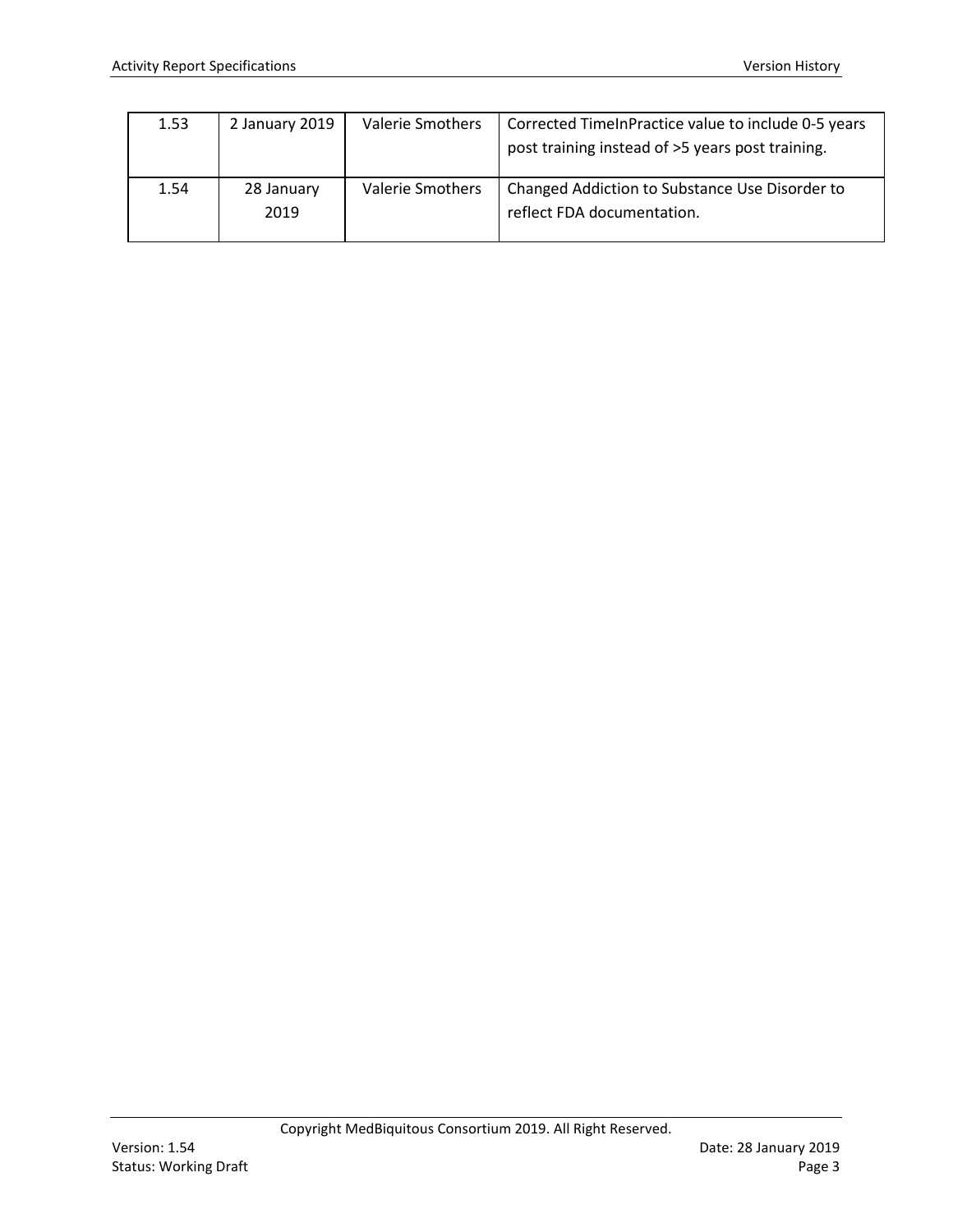# **MedBiquitous Standards Public License And Terms Of Use**

MedBiquitous Standards (including schemas, specifications, guidelines, sample documents, sample code, Web services description files, and related items) are provided by the copyright holders under the following license. By obtaining, using, and or copying this work, you (the licensee) agree that you have read, understood, and will comply with the following terms and conditions.

The Consortium hereby grants a perpetual, non-exclusive, non-transferable, license to copy, use, display, perform, modify, make derivative works of, and develop the MedBiquitous Standards for any use and without any fee or royalty, provided that you include the following on ALL copies of the MedBiquitous Standards or portions thereof, including modifications, that you make.

Any pre-existing intellectual property disclaimers, notices, or terms and conditions. If none exist, the following notice should be used: "Copyright © [date of release] MedBiquitous Consortium. All Rights Reserved. http://www.medbiq.org"

Notice of any changes or modification to MedBiquitous Standards files.

Notice that any user is bound by the terms of this license and reference to the full text of this license in a location viewable to users of the redistributed or derivative work.

In the event that the licensee modifies any part of the MedBiquitous Standards, it will not then represent to the public, through any act or omission, that the resulting modification is an official specification of the MedBiquitous Consortium unless and until such modification is officially adopted.

THE CONSORTIUM MAKES NO WARRANTIES OR REPRESENTATIONS, EXPRESS OR IMPLIED, WITH RESPECT TO ANY COMPUTER CODE, INCLUDING SCHEMAS, SPECIFICATIONS, GUIDELINES, SAMPLE DOCUMENTS, WEB SERVICES DESCRIPTION FILES, AND RELATED ITEMS. WITHOUT LIMITING THE FOREGOING, THE CONSORTIUM DISCLAIMS ANY IMPLIED WARRANTIES OF MERCHANTABILITY OR FITNESS FOR A PARTICULAR PURPOSE AND ANY WARRANTY, EXPRESS OR IMPLIED, AGAINST INFRINGEMENT BY THE MEDBIQUITOUS STANDARDS OF ANY THIRD PARTY PATENTS, TRADEMARKS, COPYRIGHTS OR OTHER RIGHTS. THE LICENSEE AGREES THAT ALL COMPUTER CODES OR RELATED ITEMS PROVIDED SHALL BE ACCEPTED BY LICENSEE "AS IS". THUS, THE ENTIRE RISK OF NON-PERFORMANCE OF THE MEDBIQUITOUS STANDARDS RESTS WITH THE LICENSEE WHO SHALL BEAR ALL COSTS OF ANY SERVICE, REPAIR OR CORRECTION.

IN NO EVENT SHALL THE CONSORTIUM OR ITS MEMBERS BE LIABLE TO THE LICENSEE OR ANY OTHER USER FOR DAMAGES OF ANY NATURE, INCLUDING, WITHOUT LIMITATION, ANY GENERAL, DIRECT, INDIRECT, INCIDENTAL, CONSEQUENTIAL, OR SPECIAL DAMAGES, INCLUDING LOST PROFITS, ARISING OUT OF ANY USE OF MEDBIQUITOUS STANDARDS.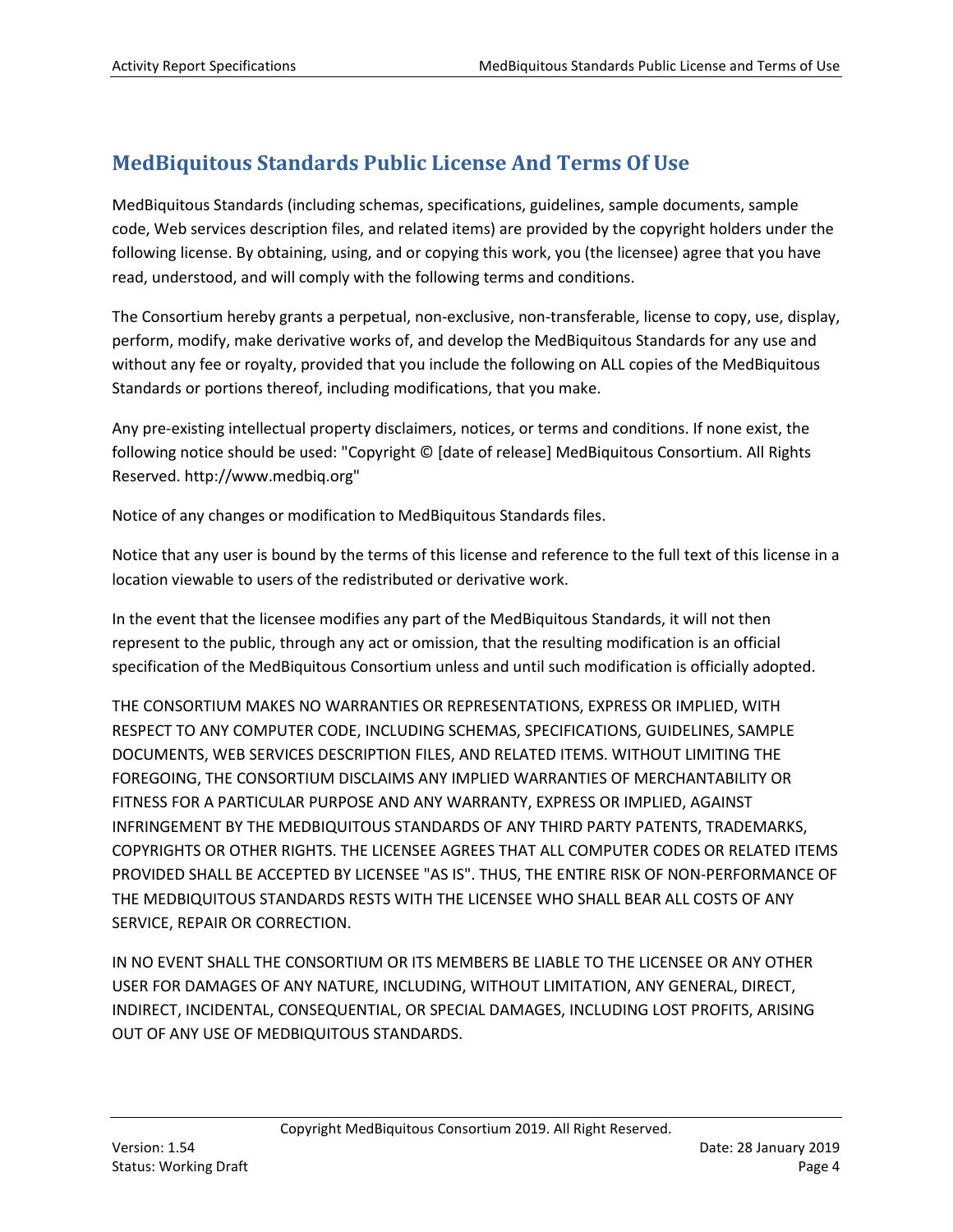LICENSEE SHALL INDEMNIFY THE CONSORTIUM AND EACH OF ITS MEMBERS FROM ANY LOSS, CLAIM, DAMAGE OR LIABILITY (INCLUDING, WITHOUT LIMITATION, PAYMENT OF ATTORNEYS' FEES AND COURT COSTS) ARISING OUT OF MODIFICATION OR USE OF THE MEDBIQUITOUS STANDARDS OR ANY RELATED CONTENT OR MATERIAL BY LICENSEE.

LICENSEE SHALL NOT OBTAIN OR ATTEMPT TO OBTAIN ANY PATENTS, COPYRIGHTS OR OTHER PROPRIETARY RIGHTS WITH RESPECT TO THE MEDBIQUITOUS STANDARDS.

THIS LICENSE SHALL TERMINATE AUTOMATICALLY IF LICENSEE VIOLATES ANY OF ITS TERMS AND CONDITIONS.

The name and trademarks of the MedBiquitous Consortium and its members may NOT be used in advertising or publicity pertaining to MedBiquitous Standards without specific, prior written permission. Title to copyright in MedBiquitous Standards and any associated documentation will at all times remain with the copyright holders.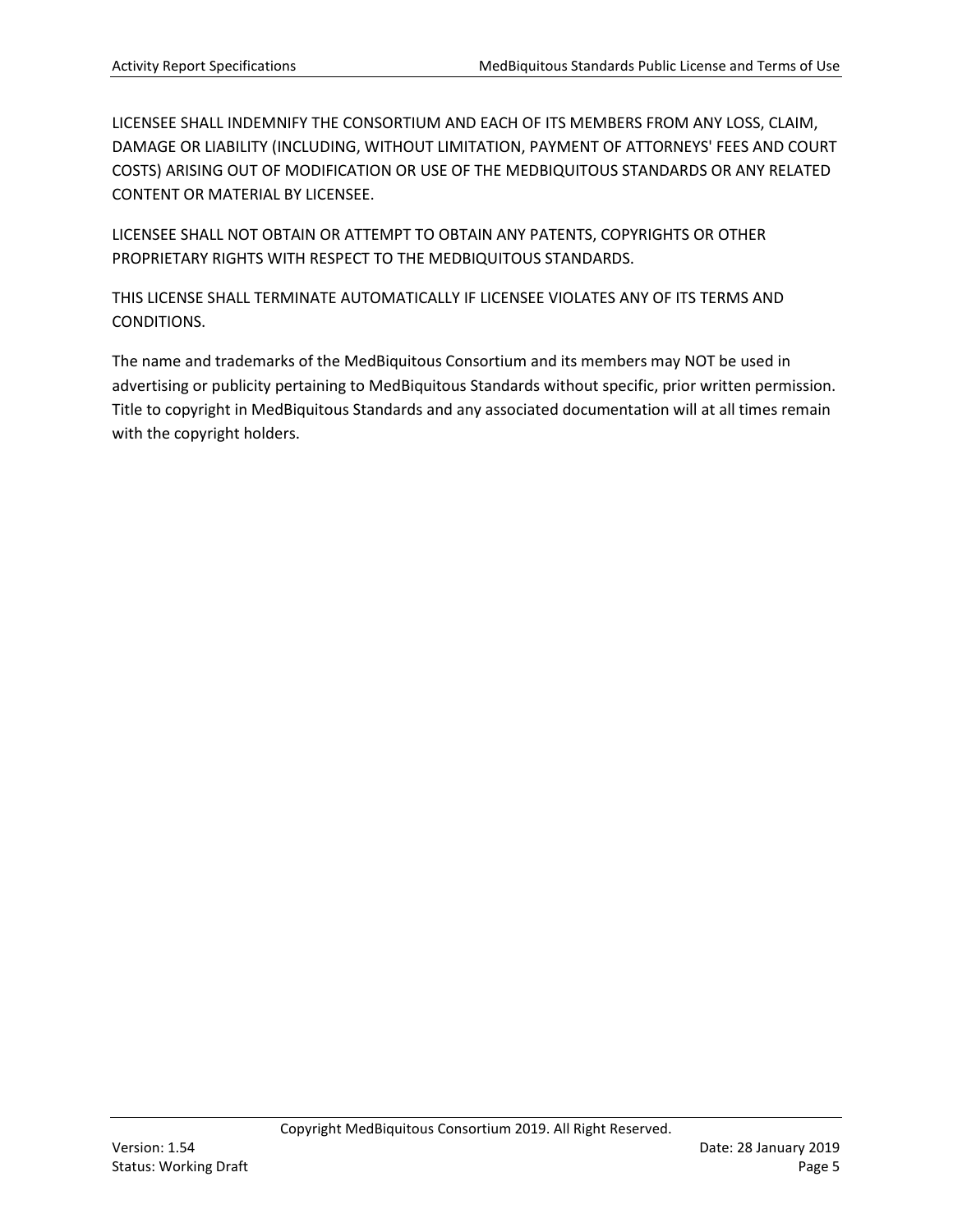# <span id="page-5-0"></span>**Table of Contents**

| 1  |                  |  |
|----|------------------|--|
| 2  |                  |  |
| 3  |                  |  |
| 4  |                  |  |
| 5  |                  |  |
| 6  |                  |  |
| 7  |                  |  |
|    | 7.1              |  |
| 8  |                  |  |
|    | 8.1              |  |
|    | 8.2              |  |
| 9  |                  |  |
|    | 10               |  |
|    | 10.1             |  |
|    | 10.1.1           |  |
|    | 11               |  |
|    | 11.1             |  |
|    | 11.2             |  |
|    | 11.3             |  |
|    | 11.4             |  |
|    | 12 <sup>12</sup> |  |
|    | 12.1             |  |
|    | 13               |  |
| 14 |                  |  |
|    | 14.1             |  |
|    | 14.2             |  |
| 15 |                  |  |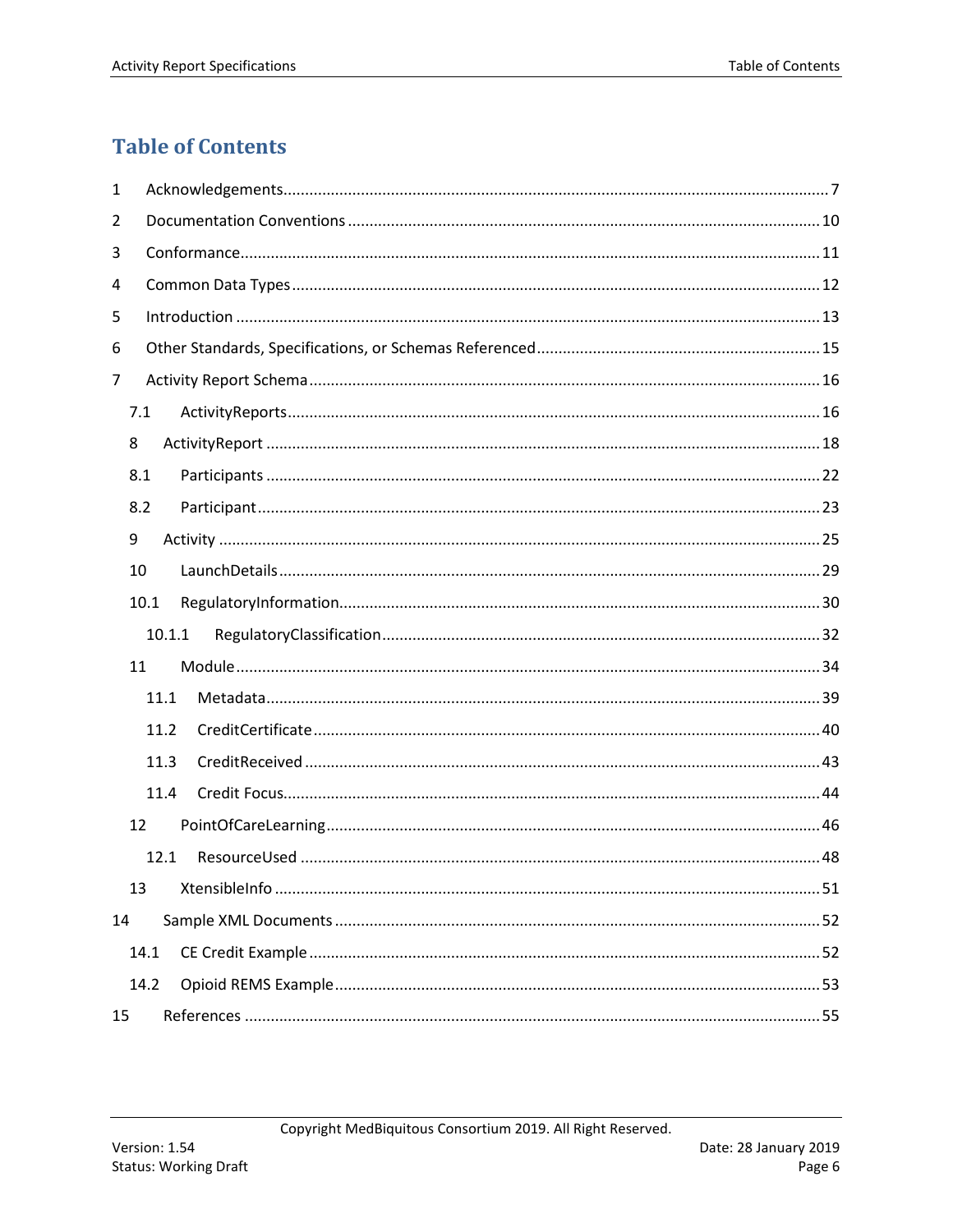# <span id="page-6-0"></span>**1 Acknowledgements**

The MedBiquitous Consortium wishes to acknowledge the MedBiquitous Metrics Working Group members, Activity Report Working Group Members, invited experts, and other individuals that contributed to the creation of this document.

Chairs

- Francis Kwakwa, Radiological Society of North America, Chair, Metrics Working Group
- James Fiore, American Board of Surgery, Chair, Activity Report Working Group

#### Members

- Pamela Ball, American Osteopathic Association
- Brynn Barker, Syneos Health
- Caitlin Briggs, Syneos Health
- Kathy Chappell, American Nurses Credentialling Center
- Prasad Chodavarapu, American Board of Family Medicine
- Jemma Contreras, Syneos Health
- Lindsay Crampton, Syneos Health
- Jennifer Dunleavy, Accreditation Council of Continuing Medical Education
- Koffi Harrison, Syneos Health
- Nyssa Hoch, Syneos Health
- Jyothi Holla, American Board of Pediatrics
- Edward Kennedy, Accreditation Council for Continuing Medical Education
- Hellen Kim, Syneos Health
- Marissa Kronk, Syneos Health
- Jack Kues, Ph.D., University of Cincinnati
- Purvi Maniar, American Board of Medical Specialties
- Jennifer Michael, American Board of Medical Specialties
- Alex Minkovsky, American Board of Surgery
- Rahul Natarajan, Syneos Health
- Nadia Ouhib, Syneos Health
- Kate Regnier, Accreditation Council of Continuing Medical Education
- Barb Rosenthal, American Board of Medical Specialties
- Peter Samoulian, American Board of Pediatrics
- Brianne Scheiber, Syneos Health
- Tarang Shah, American Osteopathic Information Association
- Anum Sheraz, Syneos Health
- Lorraine Spencer, Johns Hopkins University School of Medicine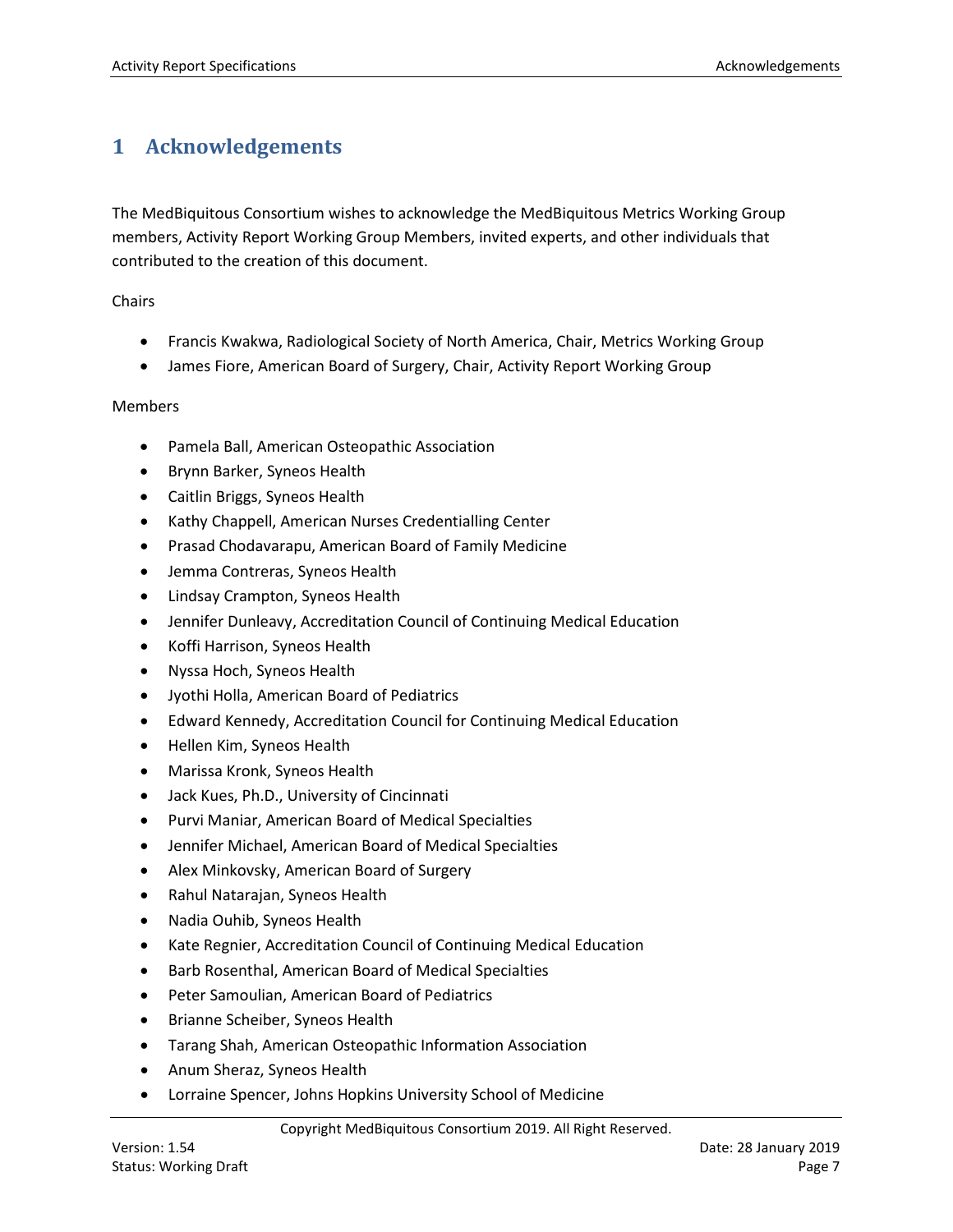- John Sweeney, Accreditation Council for Continuing Medical Education
- Amy Tan, Syneos Health
- Elizabeth Waligoria, Syneos Health
- John West, Syneos Health

Invited Experts

- Mary Ales, Interstate Postgraduate Medical Association
- Mark Baczkowski, Mylan
- Robin Barrale, Tevapharm
- Pamela Bennett, Pharma
- Leslie Christy, American Academy of Family Physicians
- Jocelyn Clark-Greuel, Perrigo
- Ekene Daniel, Polaris
- Siobhan Duffy, Maynepharma
- Kal Elhoregy, Amneal Pharmaceuticals
- Lisa Fennell, Association of Regulatory Boards of Optometry
- Susie Flynn, American Academy of Pain Medicine
- Bradley Hamilton, West-Ward Pharmaceuticals
- Ilana Hardesty, Boston University School of Medicine
- Amy Holthusen, Interstate Post-Graduate Medical Association
- Xavier Hudson, Johnson & Johnson
- Cynthia Kear, California Academy of Family Physicians
- David Kern, Johnson & Johnson
- Linda Kitlinski
- Joanna Krause, Boston University School of Medicine
- Tina Latch, Endo
- Tom McKeithen, Changing Performance
- Suzanne McLeod, West-Ward
- Reema Mehta, Pfizer
- Stephanie Mercado, American Academy of Physical Medicine and Rehabilitation
- Linda Noa, Mallinckrodt
- Rajesh Patel, Polaris
- Sophie Peloquin, AxDev
- John Peppin, Johnson & Johnson
- Sharon Reid, Pfizer
- Shelly Rodrigues, California Academy of Family Physicians
- Harpreet Sandhu, Kashiv Pharma
- Marissa Seligman, Pri-med
- Amy Smith, American Academy of Family Physicians
- Marsha Stanton, PainAdvocate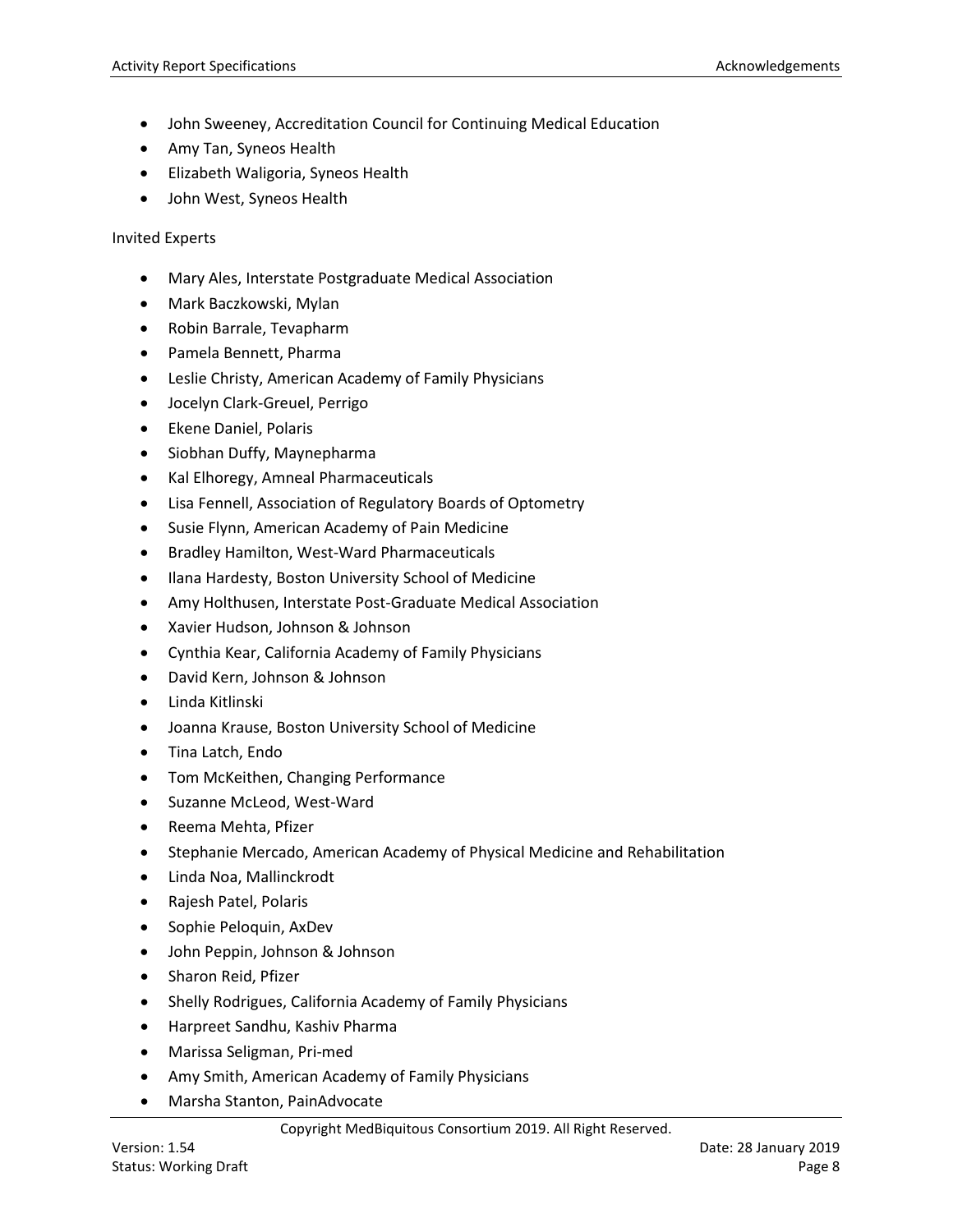- Kurt Strittmatter, Egalet
- Brian Sullivan, Purdue Pharma
- Roshan Tiwari, Kashiv Pharma
- Dimitra Travlos, Accreditation Council for Pharmacy Education
- Mark Tyrrell, Impax Laboratories
- Toby Vandemark
- Ekaterina Walker, Pharma
- Julie White, Boston University School of Medicine
- John-Peter Zak, Novartis
- Lara Zisblatt, Boston University School of Medicine
- Michelle Zachman, Upsher-Smith

Liaison

• Doris Auth, Food and Drug Administration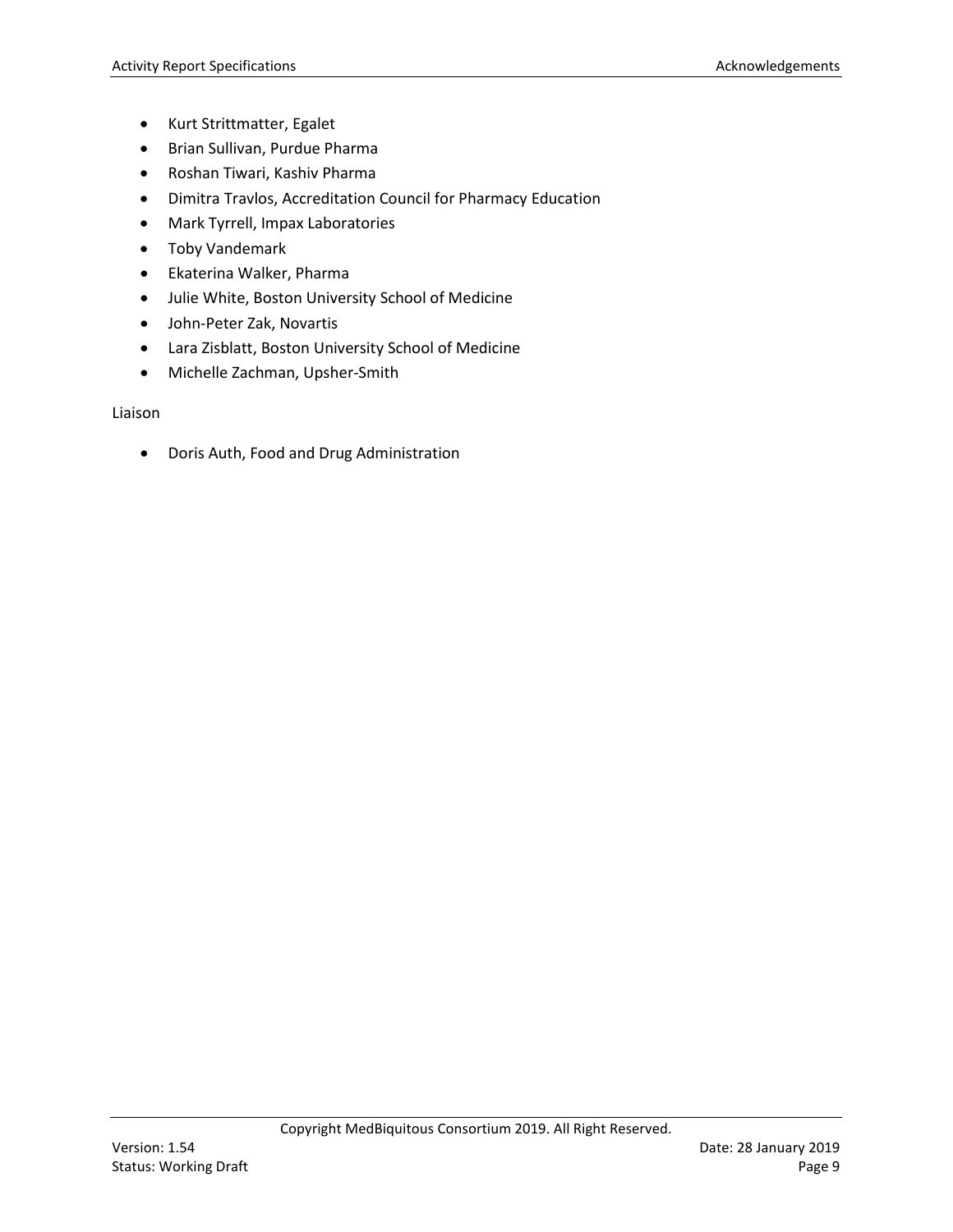# <span id="page-9-0"></span>**2 Documentation Conventions**

This document uses the following conventions:

| <b>Convention</b> | <b>Description</b>                                                                       |
|-------------------|------------------------------------------------------------------------------------------|
| <b>Bold Text</b>  | When used with an XML element name, indicates that the element<br>contains sub-elements. |
| <b>Italics</b>    | When used in an XML element description, an attribute of the XML<br>element.             |
| Monospaced type   | Sample XML tags, code, schema, or portion thereof.                                       |

The document uses graphics generated by Altova XML Spy® software, which uses the following graphical conventions.

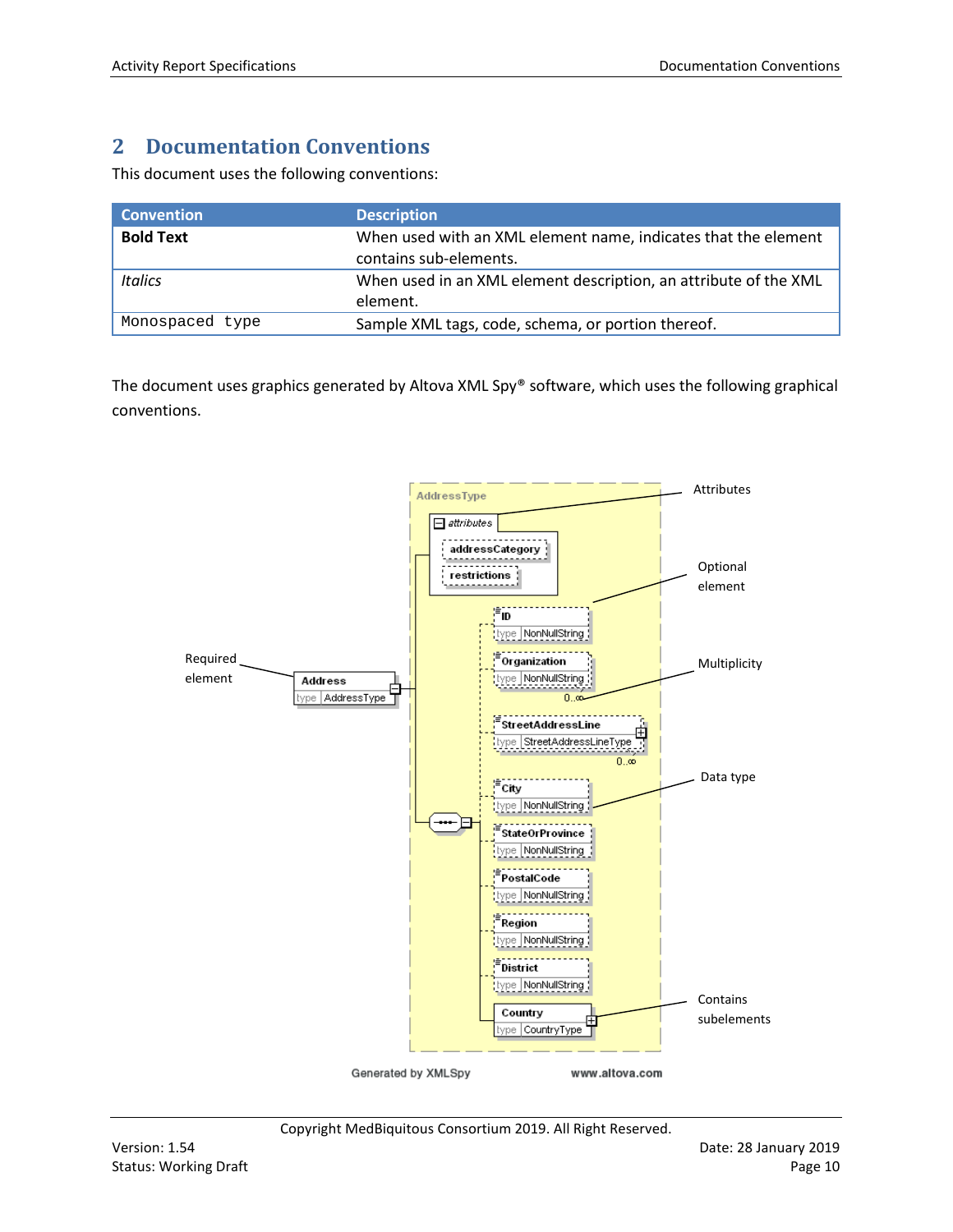# <span id="page-10-0"></span>**3 Conformance**

To conform to the Standard Name specification, an XML document shall:

- Validate against the Activity Report XML Schema available at: <http://ns.medbiq.org/activityreport/v2/activityreport.xsd>
- Conform to any additional requirements stated in this specification.
- Optionally include elements not defined in this document only in permitted areas and only if those elements are namespace qualified.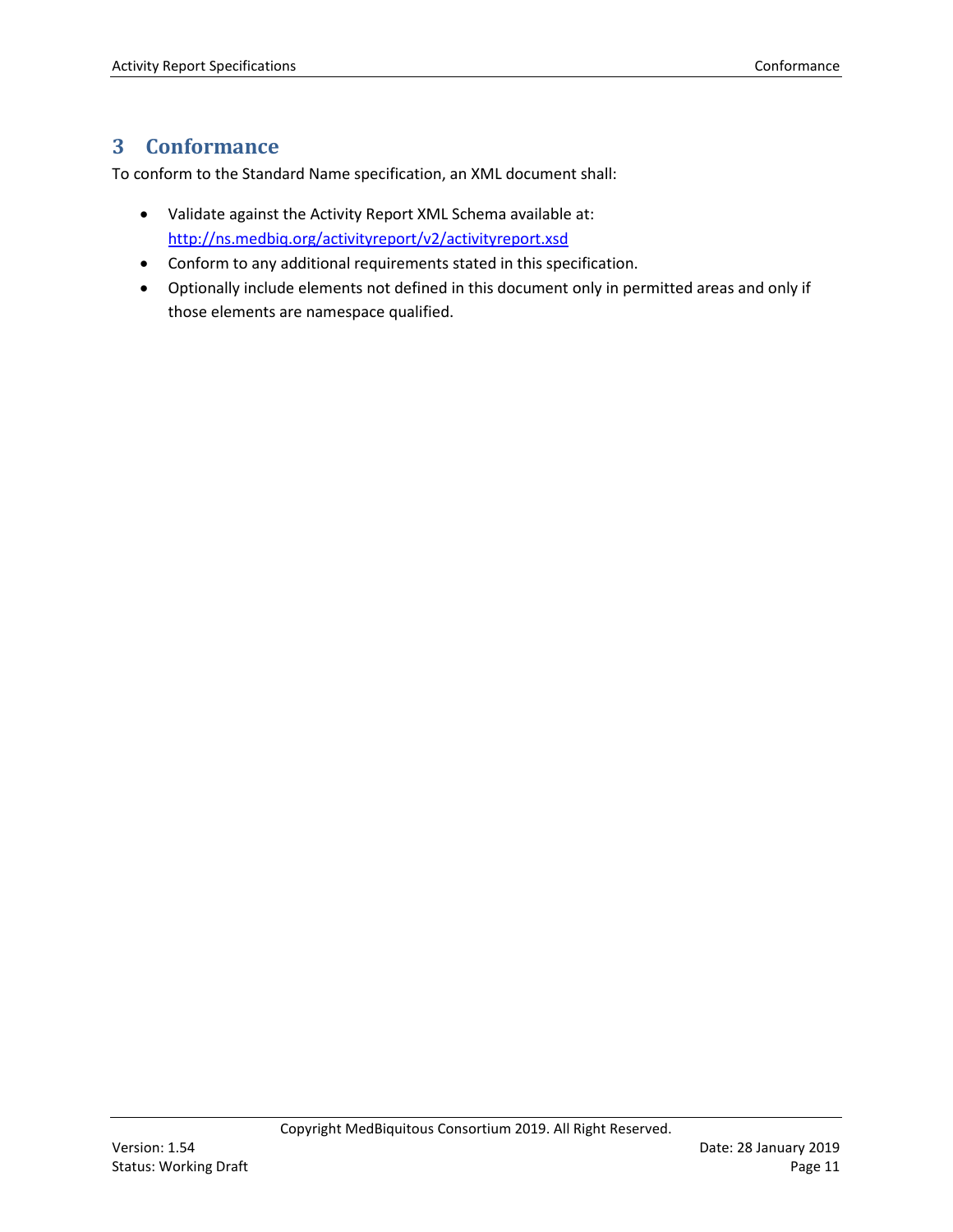## <span id="page-11-0"></span>**4 Common Data Types**

Most of the elements and attributes in MedBiquitous XML documents use the data types defined by the W3C XML schema definition [\[XSD\]](#page-54-1). In some cases MedBiquitous creates its own datatypes as part of its best practices or to meet a specific requirement. Commonly used datatypes are defined in the common.xsd file. For more information about common datatypes, see: <http://www.medbiq.org/sites/default/files/CommonSpecifications.pdf>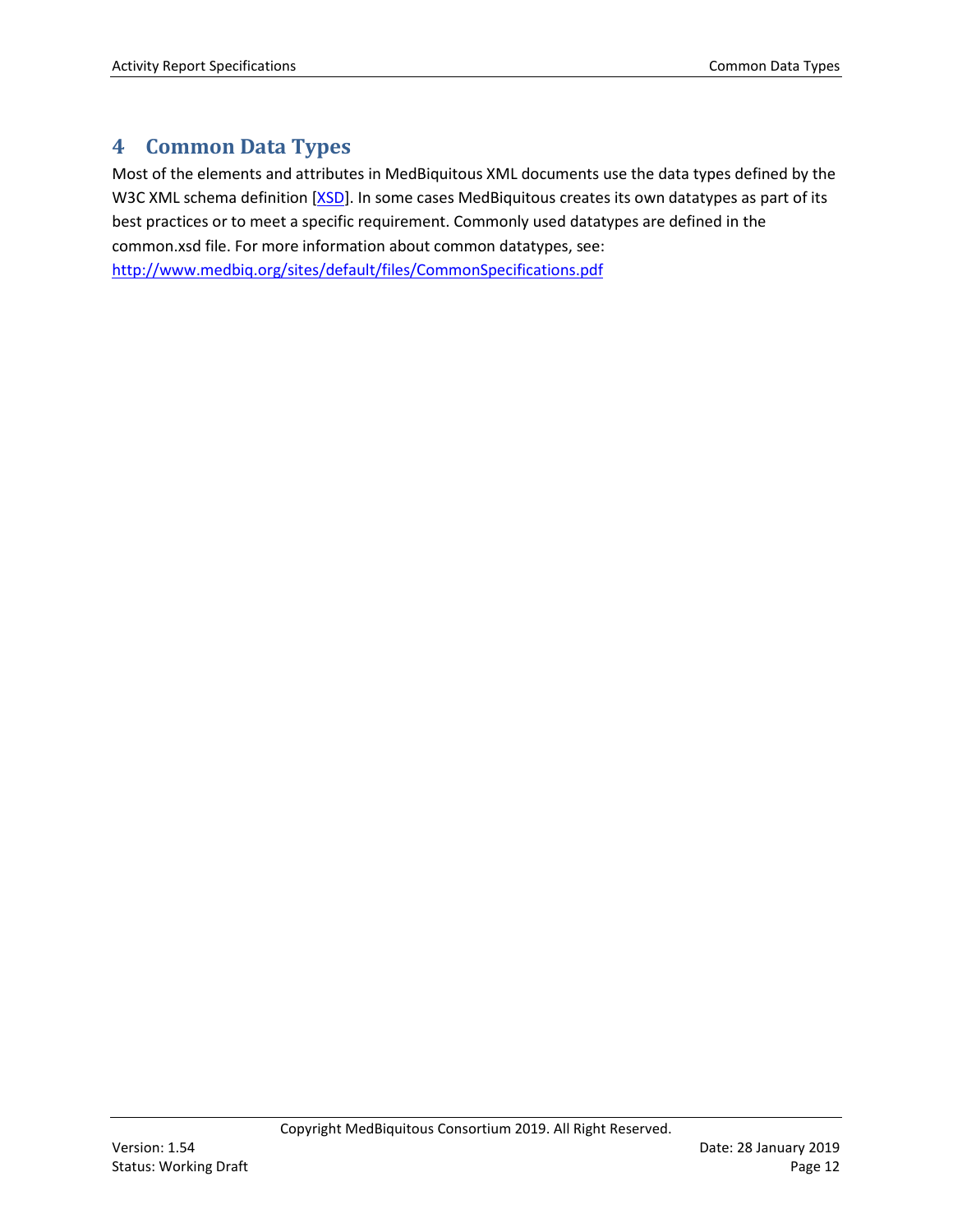# <span id="page-12-0"></span>**5 Introduction**

This document describes the MedBiquitous Consortium Activity Report XML Schema in detail. It is intended for use by anyone who wants to develop tools or implement electronic systems to:

- Track the learning and certification activities of physicians and other medical professionals, or
- Share learner demographic data for learning activities related to regulatory actions, such as the US Food and Drug Administration (FDA) Risk Evaluation and Mitigation Strategy (REMS) for Opioids.

The objective of this Activity Report Schema is to provide a data structure that allows one to represent the educational and maintenance of competence activities of physicians and other medical professionals in a standard format. The Activity Report also provides a data structure for representing learner-level demographics for those individuals participating in a learning activity. This structure then enables the exchange of activity report information between related business systems and over the Web.

Within professional medicine, there is a need for societies, certifying boards, licensing entities, and other organizations to exchange information about the educational activities of physicians and other medical professionals. Professional societies often serve as the providers of medical education and other resources to enhance the competency of physicians and other medical professionals. Many certifying boards track these educational and competency activities as part of their requirements for maintaining certification.

In addition, educators, accrediting bodies, CE supporters, and government agencies may collect demographic data for activities supporting regulatory actions in order to measure the reach of educational activities and analyze the learner population that is receiving, or not receiving, the education.

The Activity Report Schema provides a lingua franca for the structure of this data and facilitates the educational and public service missions of these organizations and others. The schema in no way compromises the confidentiality, integrity, or security of activity data.

The Activity Report also provides a way to represent Point of Care Learning data. The American Academy of Family Physicians (AAFP) defines point of care learning as "practice-based learning that takes place in support of specific patient care." Clinicians often use point-of –care learning products to answer clinical questions. Other types of evidence-based clinical literature may be used at point of care as well.

In 2005, the American Medical Association (AMA) Physician's Recognition Award (PRA) and Credit System and the American Academy of Family Physicians (AAFP) Credit System began to award Continuing Medical Education (CME) credit for Internet Point of Care learning. In order to claim CME credit, the AMA and AAFP require learners to review the clinical question, identify relevant sources, and describe the application of findings to practice. This specification enables the exchange of such data. While credit may be awarded for point-of-care learning activities, this specification is intended for use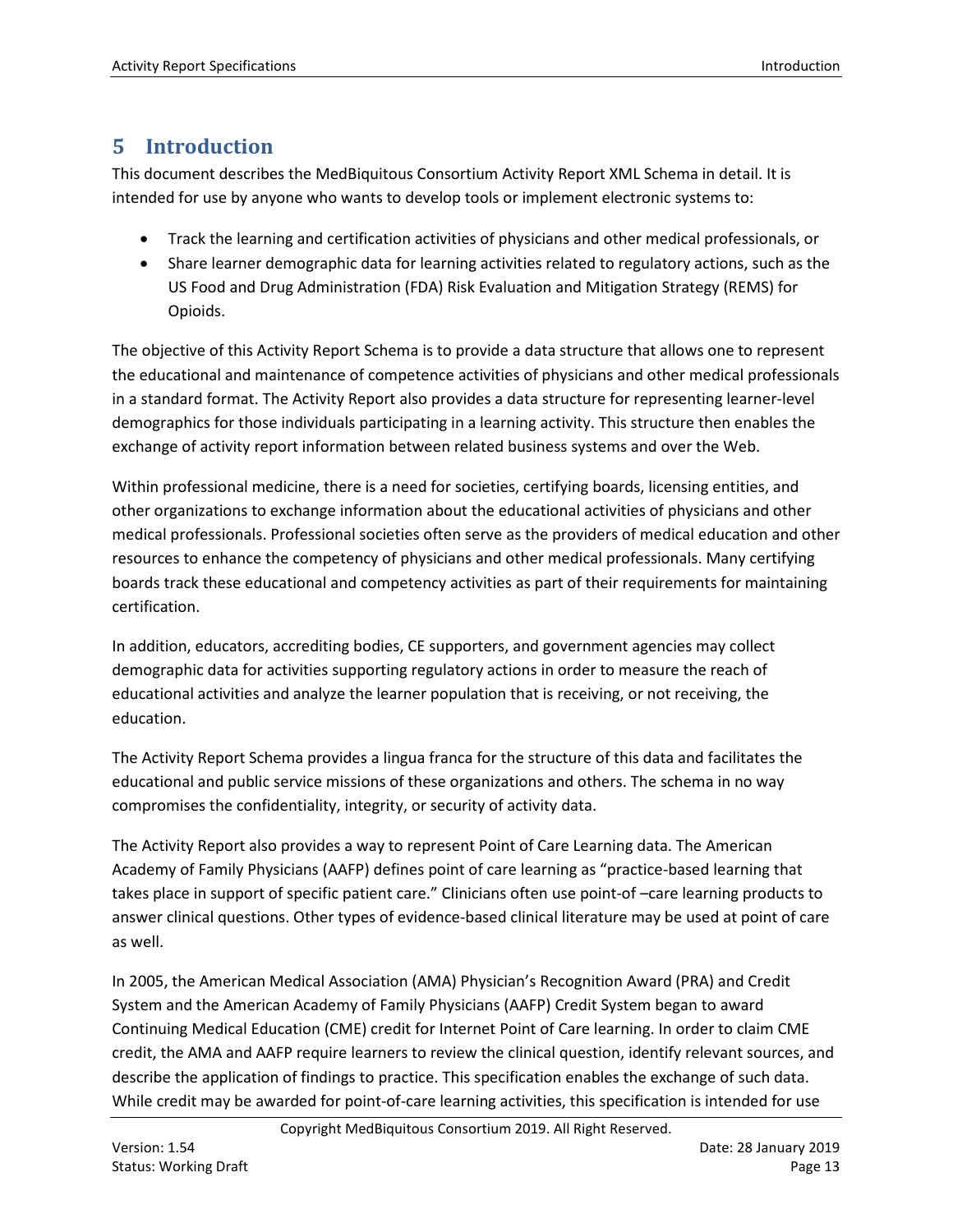with a broad scope of point-of-care learning activities regardless of whether or not credit is designated or awarded.

This Activity Report Schema forms a portion of MedBiquitous' technology blueprint for medical education and is part of its overall XML framework and software architecture for professional medicine.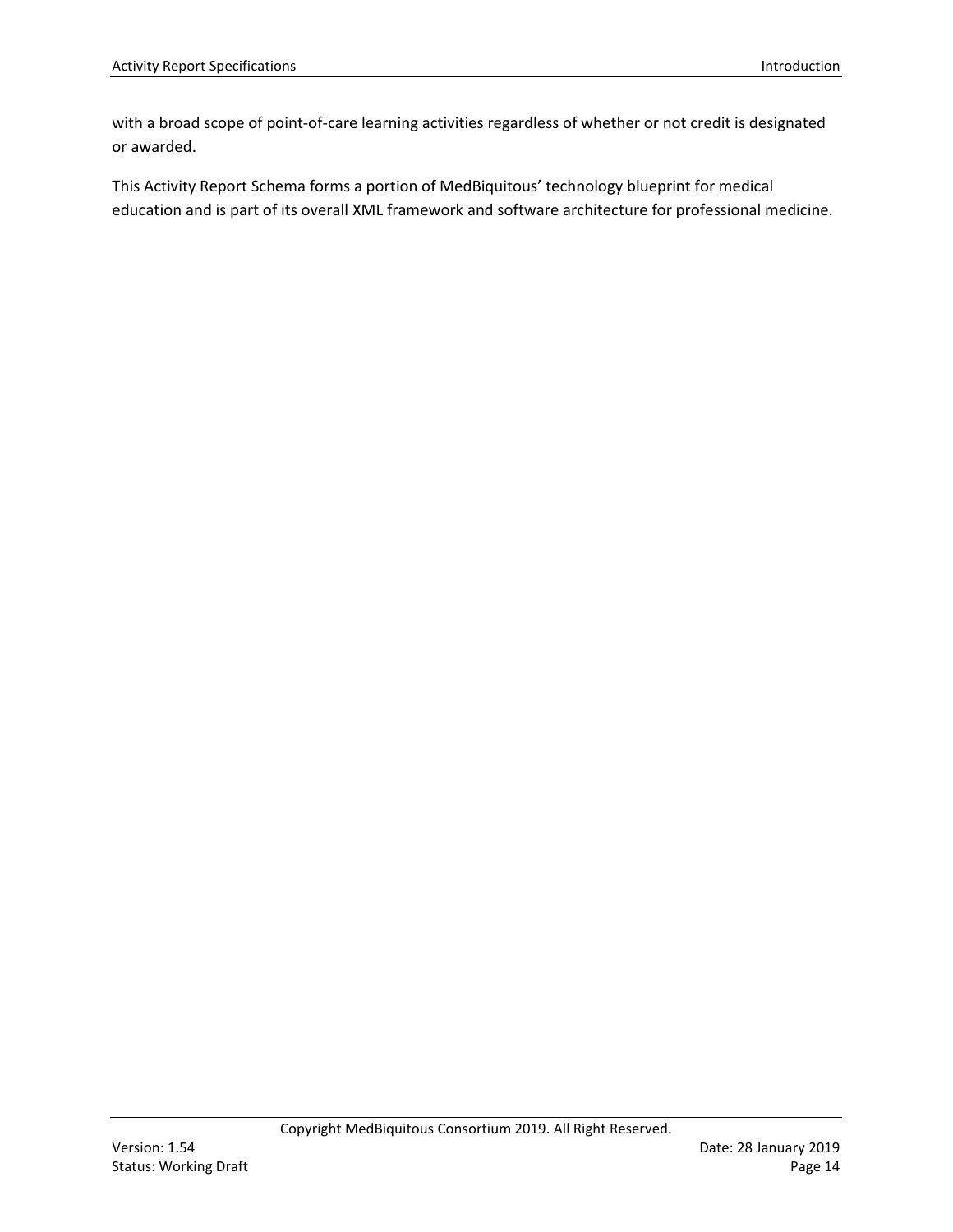# <span id="page-14-0"></span>**6 Other Standards, Specifications, or Schemas Referenced**

This standard references the following standards, specifications, or schemas. The informative references here, which describe how these references are used, link to formal references appearing later in this document.

- ANSI/MEDBIQ PP.10.1-2008, Healthcare Professional Profile [Professional Profile] The Professional Profile provides a common format for information describing the individual healthcare professional, including name, address, institution, licensure, certification, and more.
- ANSI/MEDBIQ LO.10.1-2008, Healthcare Learning Object Metadata [Healthcare LOM] Healthcare LOM extends the IEEE LOM standard and provides a format for describing healthcare learning resources and activities. Vocabularies and datatypes from Healthcare LOM are used in the Curriculum Inventory.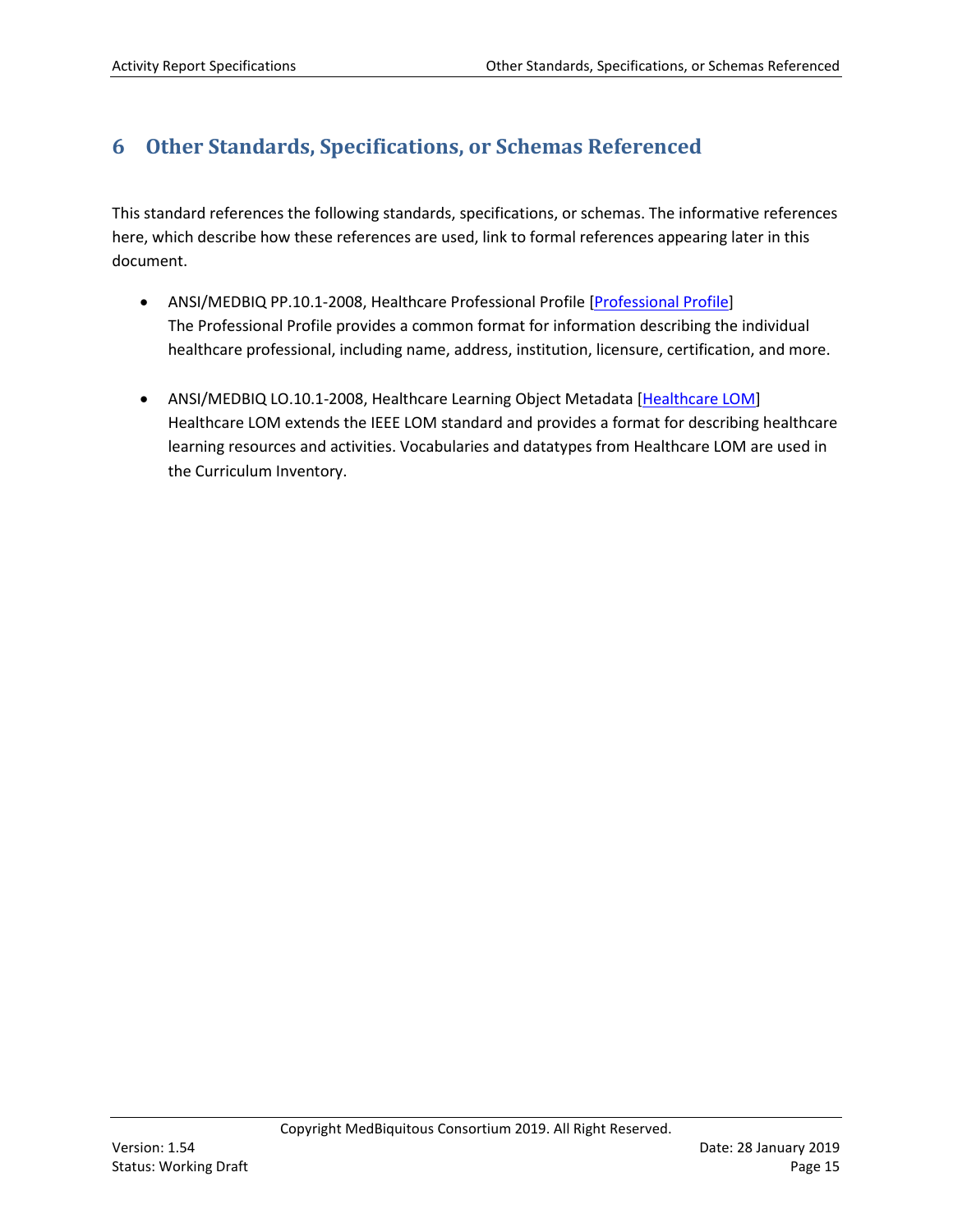# <span id="page-15-0"></span>**7 Activity Report Schema**

The following sections explain the Activity Report Schema grammar. Values in **bold** under XML Tags column indicate that the element has sub-elements.

All the elements having sub-elements will be defined in separate sections. All elements without subelements will be defined within the appropriate element sections that use them.

## <span id="page-15-1"></span>**7.1 ActivityReports**

ActivityReports is the root element. It contains information on registration for, completion of, or expiration of learning activities, maintenance of competence activities, or other relevant activities for one or more healthcare professionals. ActivityReports must occur once within an activity report.



Generated by XMLSpy

www.altova.com

#### *Element Information*

| <b>Element</b>         | <b>Description</b>                                                                                                                                                                                     | <b>Required</b> | <b>Multiplicity</b> | <b>Datatype</b> |
|------------------------|--------------------------------------------------------------------------------------------------------------------------------------------------------------------------------------------------------|-----------------|---------------------|-----------------|
| <b>ActivityReports</b> | Contains information on<br>registration for,<br>completion of, or<br>expiration of learning<br>activities, maintenance of<br>competence activities, or<br>other relevant activities<br>for one or more | Required        | 1                   | Container       |

Copyright MedBiquitous Consortium 2019. All Right Reserved.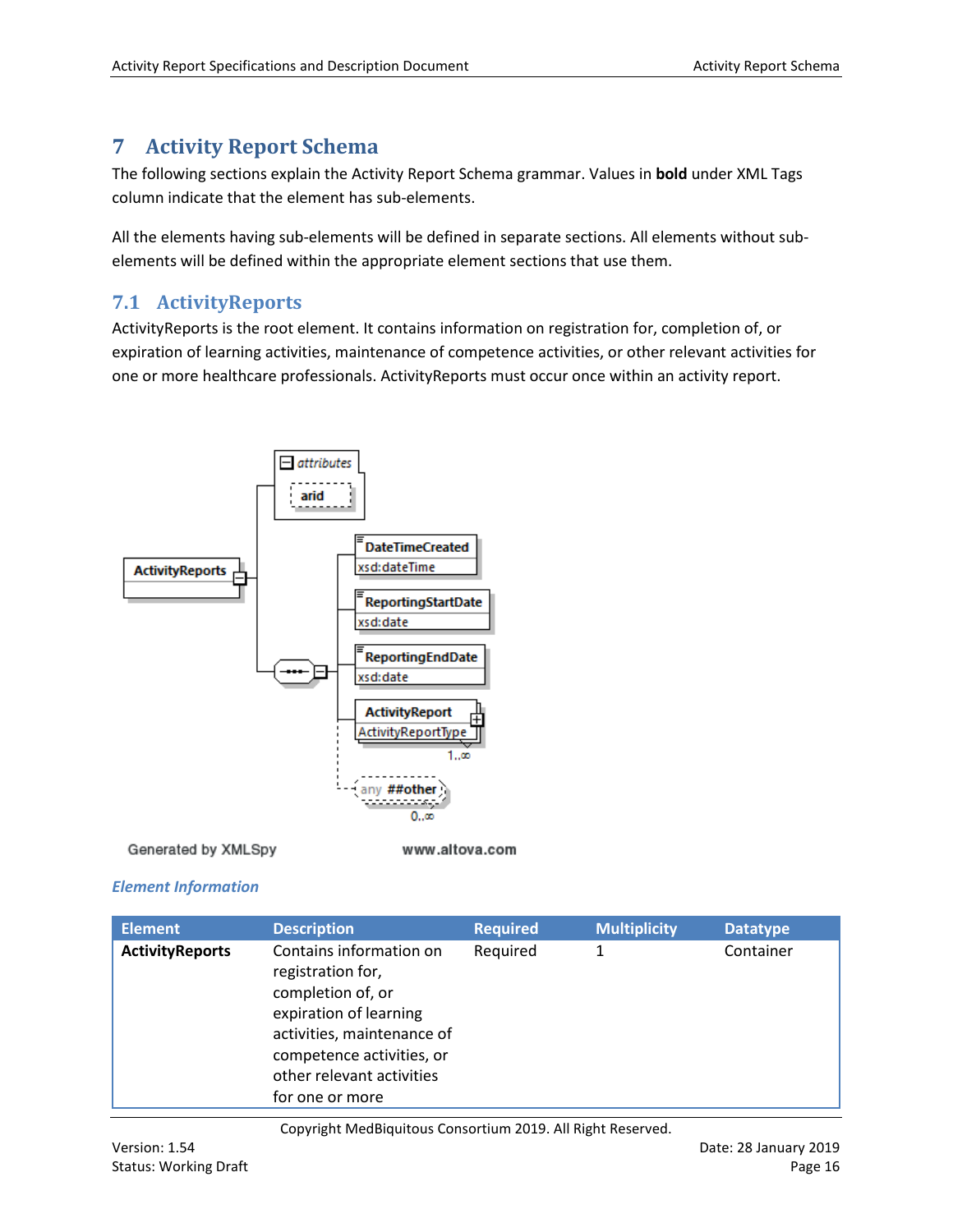|                       | healthcare professionals.<br>Activity Reports has the<br>following attribute:<br>arid<br>a globally unique<br>identifier for this XML<br>document. The arid<br>attribute uses the arid<br><b>Uniform Resource Name</b><br>(URN) format as shown<br>below:<br>arid:domain:localidentifier<br>domain is a the domain<br>name that uniquely<br>identifies the organization |          |              |           |
|-----------------------|-------------------------------------------------------------------------------------------------------------------------------------------------------------------------------------------------------------------------------------------------------------------------------------------------------------------------------------------------------------------------|----------|--------------|-----------|
|                       | issuing the Activity                                                                                                                                                                                                                                                                                                                                                    |          |              |           |
|                       | Reports document.                                                                                                                                                                                                                                                                                                                                                       |          |              |           |
|                       | localidentifier is a locally                                                                                                                                                                                                                                                                                                                                            |          |              |           |
|                       | unique identifier for the                                                                                                                                                                                                                                                                                                                                               |          |              |           |
|                       | <b>Activity Reports</b>                                                                                                                                                                                                                                                                                                                                                 |          |              |           |
|                       | document created by the<br>organization issuing the                                                                                                                                                                                                                                                                                                                     |          |              |           |
|                       | document.                                                                                                                                                                                                                                                                                                                                                               |          |              |           |
| DateTimeCreated       | Defines the date and time                                                                                                                                                                                                                                                                                                                                               | Required | $\mathbf{1}$ | dateTime  |
|                       | this set of reports was                                                                                                                                                                                                                                                                                                                                                 |          |              |           |
|                       | created. For example:<br>2018-01-23T09:00:00                                                                                                                                                                                                                                                                                                                            |          |              |           |
|                       | Indicates January 23,                                                                                                                                                                                                                                                                                                                                                   |          |              |           |
|                       | 2018, 9 AM.                                                                                                                                                                                                                                                                                                                                                             |          |              |           |
| ReportingStartDate    | Defines the first day of                                                                                                                                                                                                                                                                                                                                                | Required | $\mathbf{1}$ | date      |
|                       | the reporting period for                                                                                                                                                                                                                                                                                                                                                |          |              |           |
|                       | the data in this activity                                                                                                                                                                                                                                                                                                                                               |          |              |           |
|                       | report. For example,<br>2018-01-23 indicates                                                                                                                                                                                                                                                                                                                            |          |              |           |
|                       | January 23, 2018.                                                                                                                                                                                                                                                                                                                                                       |          |              |           |
| ReportingEndDate      | Defines the last day of the                                                                                                                                                                                                                                                                                                                                             | Required | $\mathbf{1}$ | date      |
|                       | reporting period for the                                                                                                                                                                                                                                                                                                                                                |          |              |           |
|                       | data in this activity report.<br>For example, 2018-01-23                                                                                                                                                                                                                                                                                                                |          |              |           |
|                       | indicates January 23,                                                                                                                                                                                                                                                                                                                                                   |          |              |           |
|                       | 2018.                                                                                                                                                                                                                                                                                                                                                                   |          |              |           |
| <b>ActivityReport</b> | <b>Contains subelements</b>                                                                                                                                                                                                                                                                                                                                             | Required | 1 or more    | Container |
|                       | that define the activities                                                                                                                                                                                                                                                                                                                                              |          |              |           |
|                       | of a single person. See                                                                                                                                                                                                                                                                                                                                                 |          |              |           |
|                       | section ActivityReport for<br>more information.                                                                                                                                                                                                                                                                                                                         |          |              |           |
|                       |                                                                                                                                                                                                                                                                                                                                                                         |          |              |           |

Copyright MedBiquitous Consortium 2019. All Right Reserved.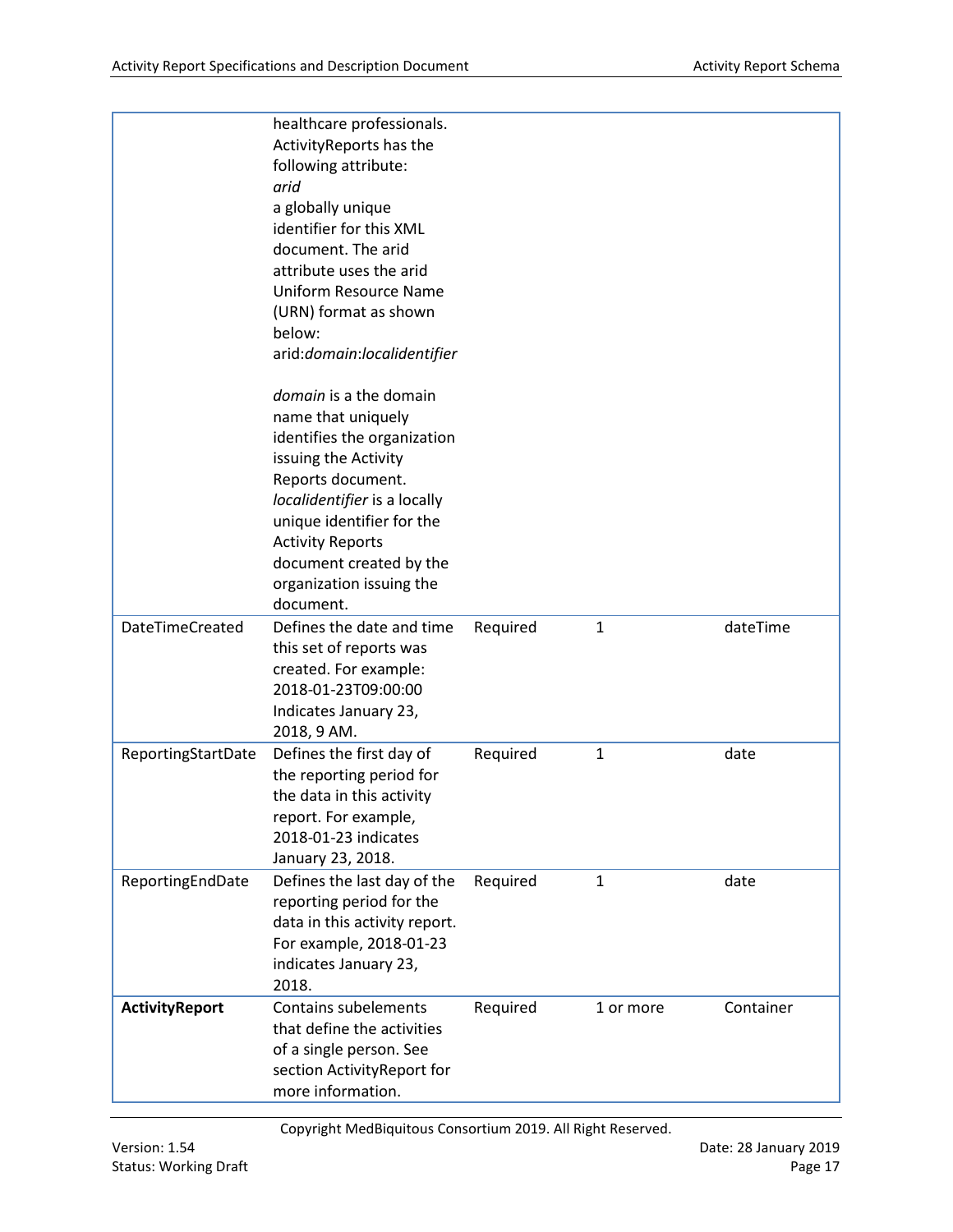| Any | The Activity Reports<br>element may contain any<br>elements defined by the<br>organization<br>implementing the schema<br>provided those elements<br>are defined in another<br>namespace. This is the<br>preferred method of<br>extension. | Optional | 0 or more | Any datatype |
|-----|-------------------------------------------------------------------------------------------------------------------------------------------------------------------------------------------------------------------------------------------|----------|-----------|--------------|
|-----|-------------------------------------------------------------------------------------------------------------------------------------------------------------------------------------------------------------------------------------------|----------|-----------|--------------|

#### Example:

```
<ActivityReports>
  <DateTimeCreated>2018-08-23T09:00:00</DateTimeCreated>
  <ReportingStartDate>2018-01-01<ReportingStartDate>
  <ReportingEndDate>2018-06-30</ReportingEndDate>
   <ActivityReport>
      ...
   </ActivityReport>
   <ActivityReport>
      ...
   </ActivityReport>
</ActivityReports>
```
## <span id="page-17-0"></span>**8 ActivityReport**

ActivityReport is the subelement of ActivityReports. ActivityReport contains subelements that define the activities of a single physician or medical professional. ActivityReport is required and may occur multiple times.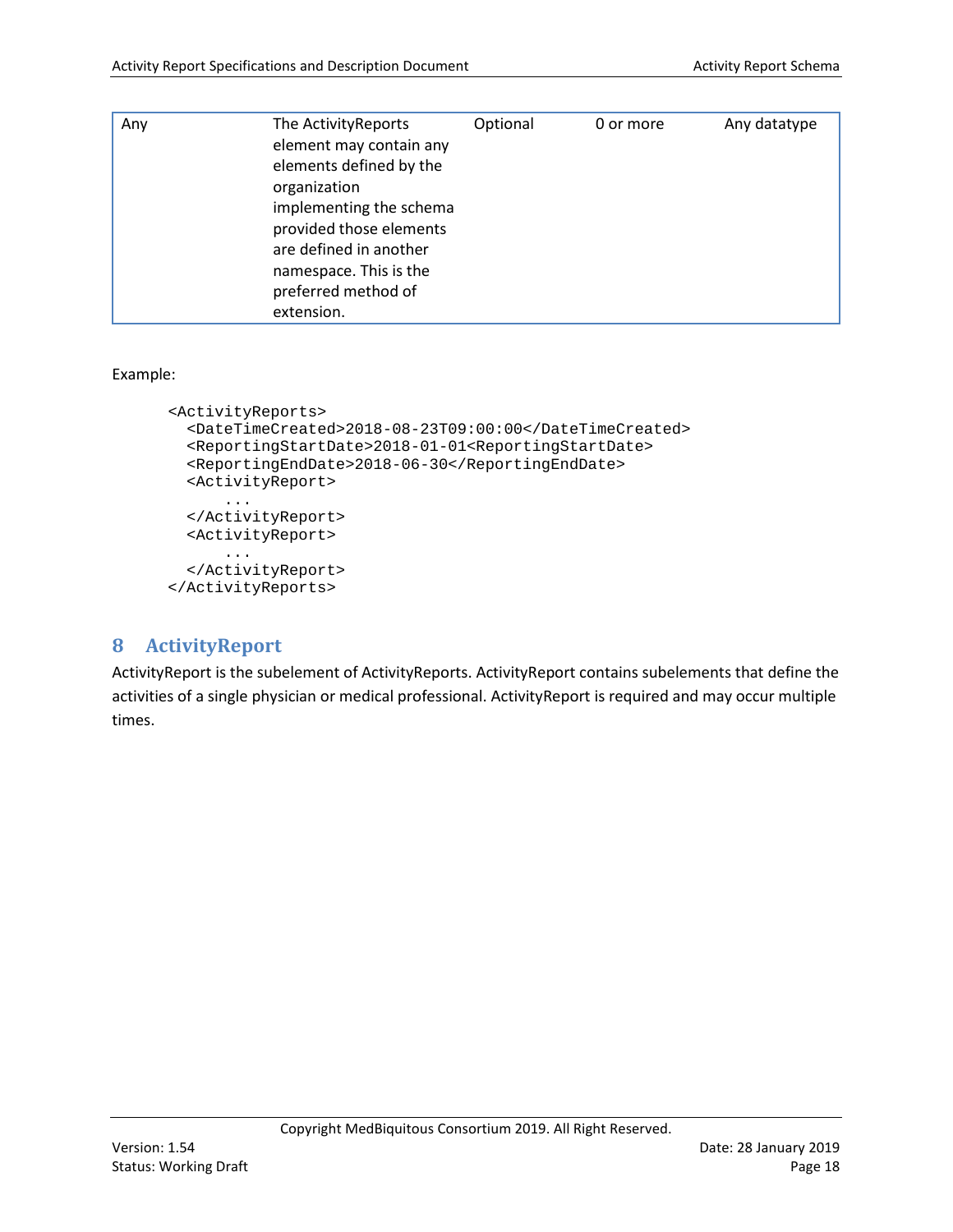

#### *ActivityReport Element Information*

| <b>Element</b><br><b>Description</b>                                                                                                                                                                                                                                                                                                                                                                                       | <b>Required</b> | <b>Multiplicity</b> | <b>Datatype</b> |
|----------------------------------------------------------------------------------------------------------------------------------------------------------------------------------------------------------------------------------------------------------------------------------------------------------------------------------------------------------------------------------------------------------------------------|-----------------|---------------------|-----------------|
| ActivityReport is the<br><b>ActivityReport</b><br>subelement of<br>ActivityReports. It<br>contains subelements<br>that define the activities<br>of a single person.<br>Activity Report has the<br>following attribute:<br>arid<br>a globally unique<br>identifier for this activity<br>report. The arid attribute<br>uses the arid Uniform<br>Resource Name (URN)<br>format as shown below:<br>arid:domain:localidentifier | Required        | 1 or more           | Container       |

Copyright MedBiquitous Consortium 2019. All Right Reserved.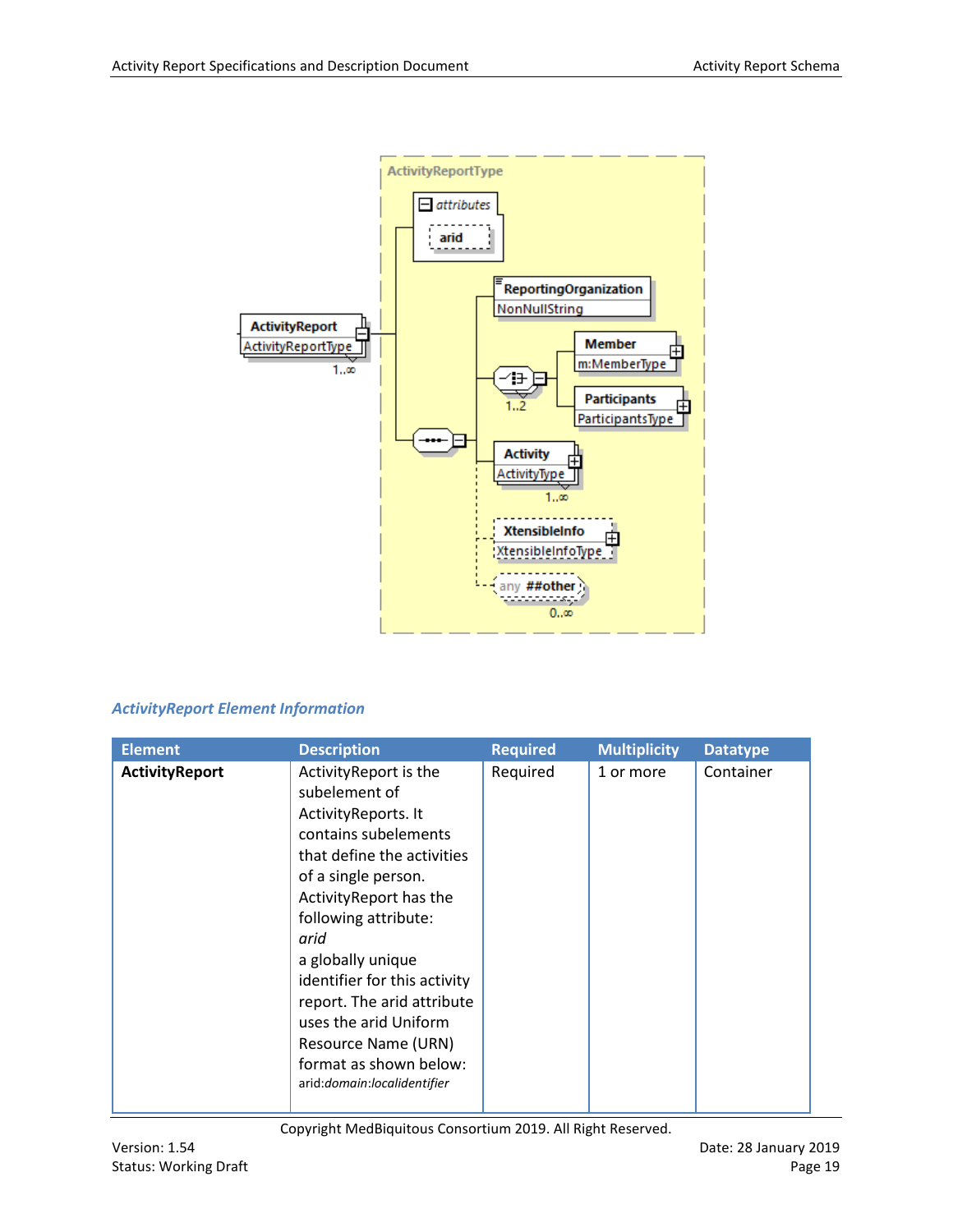| ReportingOrganization | domain is a the domain<br>name that uniquely<br>identifies the<br>organization issuing the<br>Activity Report.<br>localidentifier is a locally<br>unique identifier for the<br><b>Activity Report created</b><br>by the organization<br>issuing the report.<br>ReportingOrganization is<br>the sub-element of the<br>ActivityReport element<br>that defines the name of<br>the organization that is        | Required                                        | $\mathbf{1}$ | NonNullString                                                                                                                                                            |
|-----------------------|------------------------------------------------------------------------------------------------------------------------------------------------------------------------------------------------------------------------------------------------------------------------------------------------------------------------------------------------------------------------------------------------------------|-------------------------------------------------|--------------|--------------------------------------------------------------------------------------------------------------------------------------------------------------------------|
|                       | the source of the activity                                                                                                                                                                                                                                                                                                                                                                                 |                                                 |              |                                                                                                                                                                          |
| <b>Member</b>         | report.<br>Member is imported<br>from the MedBiquitous<br><b>Professional Profile</b><br>schema. It contains<br>subelements that define<br>name and profile<br>information for a single<br>person. Member is a<br>sub-element of<br>ActivityReport. See the<br><b>MedBiquitous</b><br><b>Healthcare Professional</b><br>Profile Specifications and<br><b>Description Document</b><br>for more information. | Member<br>and/or<br>Participants<br>is Required | $0$ to $1$   | Container<br>(See<br><b>MedBiquitous</b><br>Healthcare<br>Professional<br>Profile<br><b>Specifications</b><br>and<br>Description<br>Document for<br>more<br>information) |
| <b>Participants</b>   | Describes demographic<br>data about the learners<br>that participated in the<br>described activity. See<br>section Participants for<br>more information.                                                                                                                                                                                                                                                   | Member<br>and/or<br>Participants<br>is Required | $0$ to $1$   | Container                                                                                                                                                                |
| <b>Activity</b>       | This is the sub-element<br>of the ActivityReport<br>element. It defines one<br>activity and its status for<br>one person. See section<br>Activity for more<br>information.                                                                                                                                                                                                                                 | Required                                        | 1 or more    | Container                                                                                                                                                                |
| XtensibleInfo         | XtensibleInfo is the<br>subelement of Member.                                                                                                                                                                                                                                                                                                                                                              | Optional                                        | 0 or 1       | Container                                                                                                                                                                |

Copyright MedBiquitous Consortium 2019. All Right Reserved.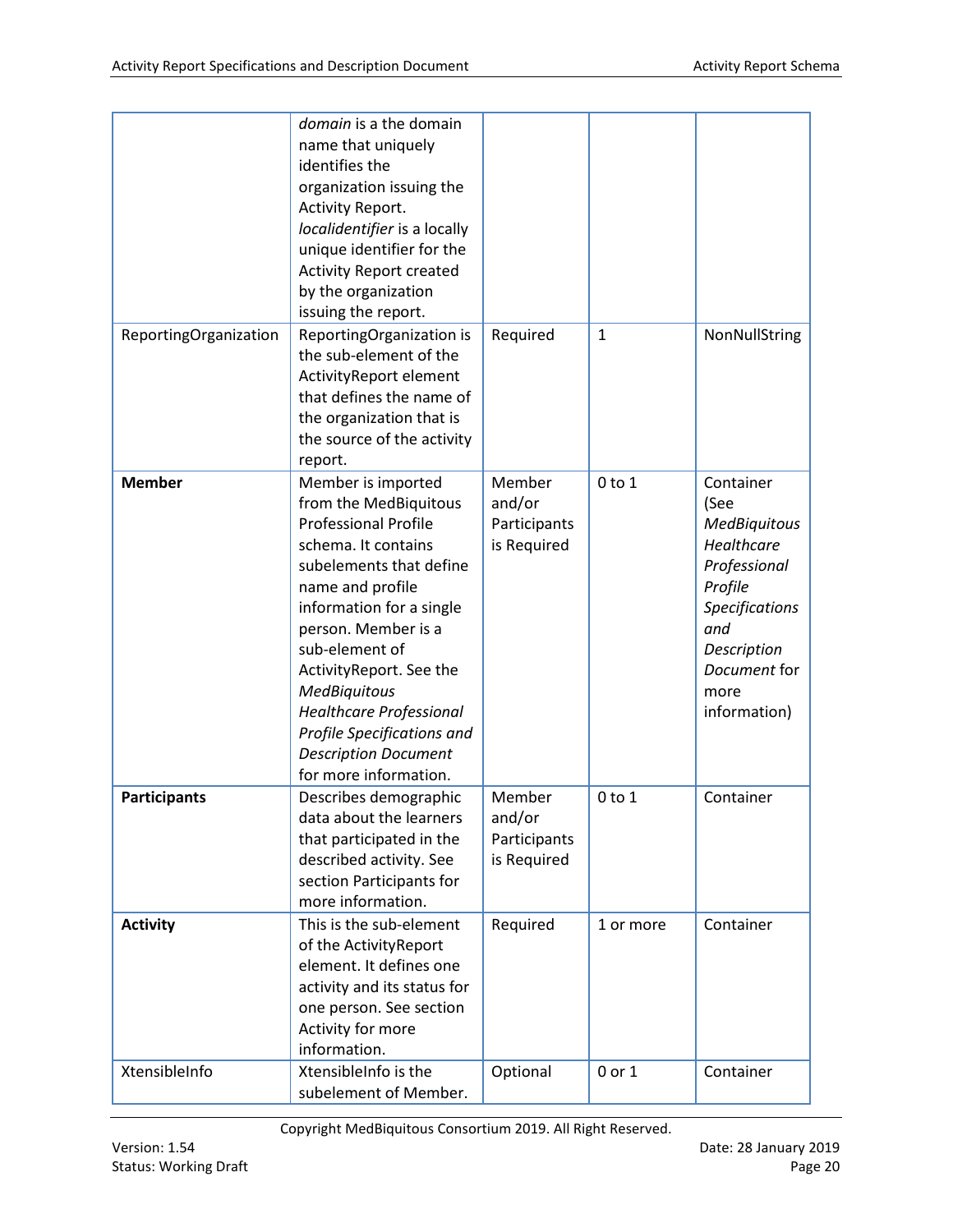|     | XtensibleInfo contains<br>sub-elements defined by<br>the organization<br>implementing the<br>schema. See section<br>XtensibleInfo for more<br>information.<br>XtensibleInfo is included<br>for backward<br>compatibility and is not<br>the preferred method of<br>extension. |          |           |              |
|-----|------------------------------------------------------------------------------------------------------------------------------------------------------------------------------------------------------------------------------------------------------------------------------|----------|-----------|--------------|
| Any | The ActivityReport<br>element may contain<br>any elements defined by<br>the organization<br>implementing the<br>schema provided those<br>elements are defined in<br>another namespace. This<br>is the preferred method<br>of extension.                                      | Optional | 0 or more | Any datatype |

#### Example 1:

```
<ActivityReport>
   <ReportingOrganization>HighWire Press</Organization>
   <m:Member>
      <m:Name>
         <n:GivenName>Percy</n:GivenName>
         <n:GivenName>Bysshe</n:GivenName>
         <n:FamilyName>Shelley</n:FamilyName>
         <n:Degree>MD</n:Degree>
      </m:Name>
   </m:Member>
   <Activity>
      . . .
   </Activity>
```
#### Example 2:

```
<ActivityReport>
   <ReportingOrganization>Nonesuch University</ReportingOrganization>
   <Participants>
      <Participant>
      . . . 
      </Participant>
      <Participant>
      . . . 
      </Participant>
```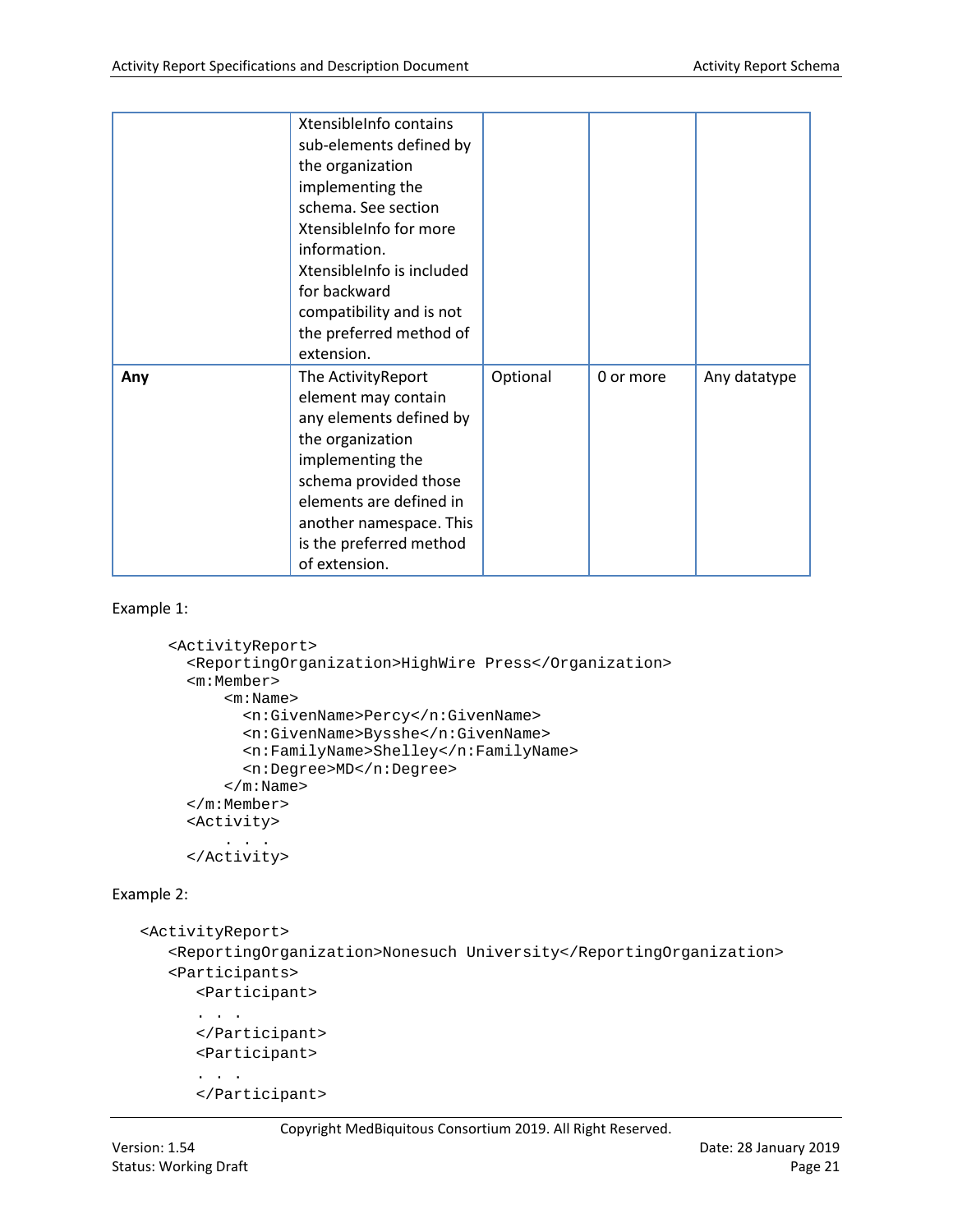```
<Participant>
   . . . 
   </Participant>
</Participants>
<Activity>
. . .
</Activity>
```
## <span id="page-21-0"></span>**8.1 Participants**

Participants describes demographic data about the learners that participated in the described activity.



#### *Participants Element Information*

| <b>Element</b>      | <b>Description</b>                                                                                                                        | <b>Required</b>                                 | <b>Multiplicity</b> | <b>Datatype</b> |
|---------------------|-------------------------------------------------------------------------------------------------------------------------------------------|-------------------------------------------------|---------------------|-----------------|
| <b>Participants</b> | Describes demographic<br>data about the learners<br>that participated in the<br>described activity.                                       | Member<br>and/or<br>Participants<br>is Required | $0$ to $1$          | Container       |
| Participant         | Contains subelements<br>that describe<br>demographic details for<br>a single learner. See<br>section Participant for<br>more information. | Required                                        | 1 or more           | Container       |

#### Example:

```
<Participants>
   <Participant>
   . . . 
   </Participant>
   <Participant>
   . . . 
   </Participant>
   <Participant>
   . . . 
   </Participant>
</Participants>
```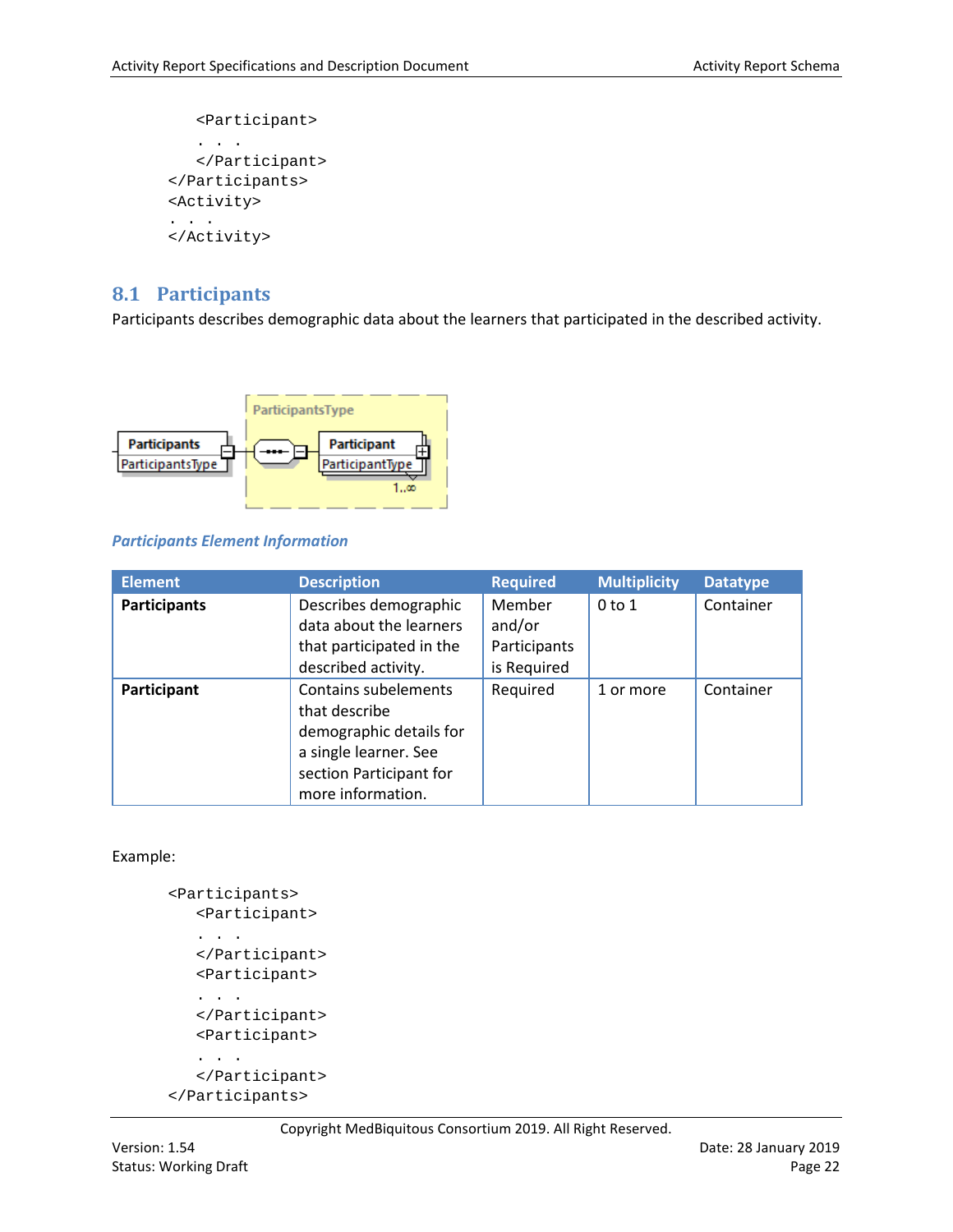## <span id="page-22-0"></span>**8.2 Participant**

Participant contains subelements that describe demographic details for a single learner.



Generated by XMLSpy

www.altova.com

#### *Participants Element Information*

| <b>Element</b>  | <b>Description</b>                                                                                                                                                                                                                                                                                                | <b>Required</b> | <b>Multiplicity</b> | <b>Datatype</b>           |
|-----------------|-------------------------------------------------------------------------------------------------------------------------------------------------------------------------------------------------------------------------------------------------------------------------------------------------------------------|-----------------|---------------------|---------------------------|
| Participant     | Contains subelements that<br>describe demographic details<br>for a single learner.                                                                                                                                                                                                                                | Required        | 1 or more           | Container                 |
| LocalIdentifier | LocalIdentifier defines an<br>alphanumeric identifier for the<br>learner used internally by the<br>reporting organization. The<br>LocalIdentifier allows the<br>reporting organization to<br>identify the learner for<br>auditing purposes, but does<br>not allow other organizations<br>to identify the learner. | Required        | 1                   | Non-null<br><b>String</b> |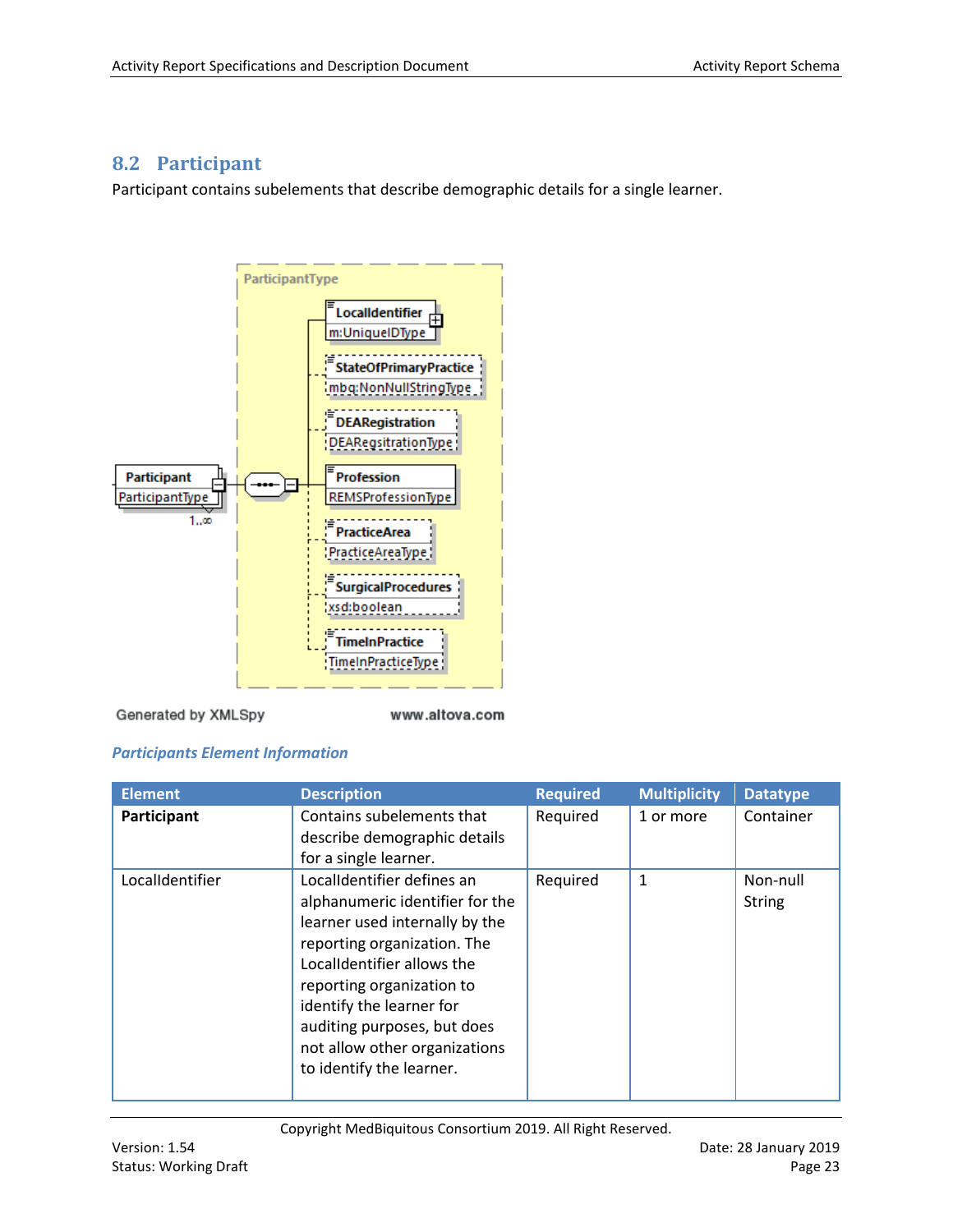|                        | LocalIdentifier has the<br>following attribute:                                                                                                                                                                             |          |              |                           |
|------------------------|-----------------------------------------------------------------------------------------------------------------------------------------------------------------------------------------------------------------------------|----------|--------------|---------------------------|
|                        | domain<br>Provides a unique identifier<br>describing the type of ID<br>described by LocalIdentifier.<br>Domain has the following<br>format:                                                                                 |          |              |                           |
|                        | idd:domainname:localidentifier                                                                                                                                                                                              |          |              |                           |
|                        | Where:                                                                                                                                                                                                                      |          |              |                           |
|                        | domainname is an internet<br>domain name owned by the<br>organization issuing the unique<br>ID and                                                                                                                          |          |              |                           |
|                        | localidentifer is a local<br>identifier for the type of<br>unique ID.                                                                                                                                                       |          |              |                           |
|                        | For example:<br>idd:aamc.org:famous<br>Use of the domain attribute is<br>required when using the<br>LocalIdentifier element.                                                                                                |          |              |                           |
| StateOfPrimaryPractice | The state that the learner has<br>identified as being the primary<br>state in which he or she<br>practices.                                                                                                                 | Optional | 0 or 1       | Non-null<br><b>String</b> |
| DEARegistration        | Indicates whether or not the<br>learner is able to prescribe<br>controlled substances, and if<br>so, the type of registration<br>which allows him or her to do<br>so. Valid values are: Individual,<br>Institutional, None. | Optional | 0 or 1       | Restricted                |
| Profession             | The learner's profession. Valid<br>values are: Physician,<br>Advanced practice nurse,<br>Physician Assistant, Dentist,<br>Podiatrist, Nurse, Pharmacist,<br>Optometrist, Psychologist,                                      | Required | $\mathbf{1}$ | Restricted                |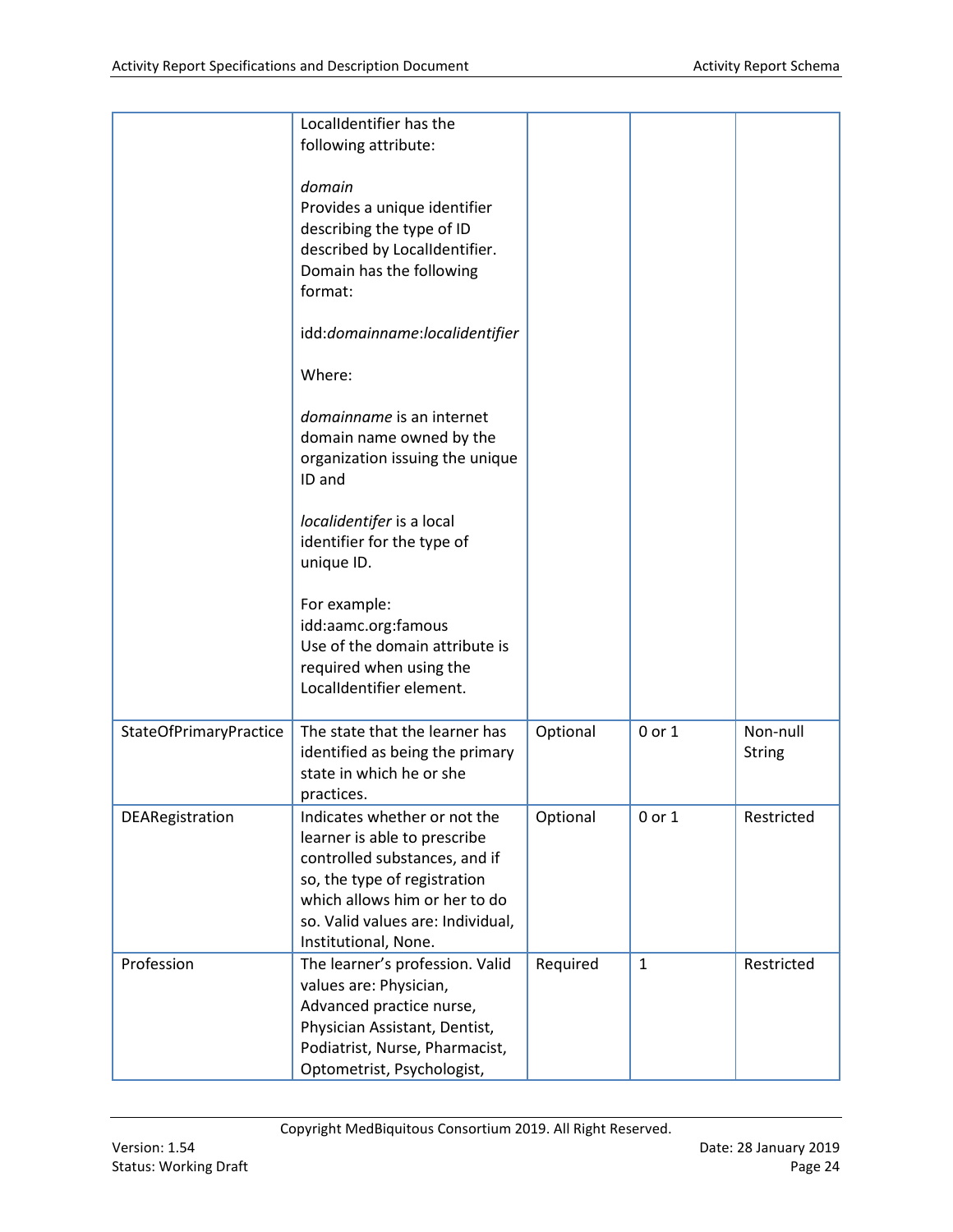|                    | Other health care professional,<br>Other.                                                                                                                                                                                                                                                                                                                                                                                                                                                                        |          |        |            |
|--------------------|------------------------------------------------------------------------------------------------------------------------------------------------------------------------------------------------------------------------------------------------------------------------------------------------------------------------------------------------------------------------------------------------------------------------------------------------------------------------------------------------------------------|----------|--------|------------|
| PracticeArea       | The clinical area in which the<br>learner practices. Valid values<br>are: Anesthesiology, Critical<br>Care, Dentistry, Emergency,<br>Family Medicine, Geriatric,<br>Hematology, Hospice and/or<br>Palliative Care, Internal<br>Medicine, Neurology,<br>Obstetrics/Gynecology,<br>Oncology, Ophthalmology,<br>Pain, Pediatric, Physical<br>Medicine and Rehabilitation,<br>Psychiatry, General surgery,<br>Orthopedic surgery, Other<br>surgical specialty, Substance<br>Use Disorder, Urology, Other,<br>$N/A$ . | Optional | 0 or 1 | Restricted |
| SurgicalProcedures | Indicates whether the learner<br>performs surgical procedures.                                                                                                                                                                                                                                                                                                                                                                                                                                                   | Optional | 0 or 1 | Boolean    |
| TimeInPractice     | The length of time the learner<br>has been in practice. Valid<br>values are: Trainee (e.g.,<br>student, intern, resident,<br>fellow), 0-5 years post training,<br>6-10 years, 11-15 years, 16-20<br>years, 21+ years.                                                                                                                                                                                                                                                                                            | Optional | 0 or 1 | Restricted |

#### Example:

```
<Participant>
  <LocalIdentifier domain="idd:nonesuch.edu:ce">H046431</LocalIdentifier>
  <StateOfPrimaryPractice>Michigan</StateOfPrimaryPractice>
  <DEARegistration>Individual</DEARegistration>
  <Profession>Physician</Profession>
  <PracticeArea>General Surgery</PracticeArea>
  <SurgicalProcedures>true</SurgicalProcedures>
   <TimeInPractice>0-5 years post training</TimeInPractice>
</Participant>
```
## <span id="page-24-0"></span>**9 Activity**

The Activity element identifies the type of educational or other activity completed or started by an individual. For example, in pediatrics this may be eQIPP or PREP SA (both of which are activities that can be applied towards a pediatrician's maintenance of certification requirements in the US). If Activity Report is describing an individual's educational accomplishments or learner demographics for a specific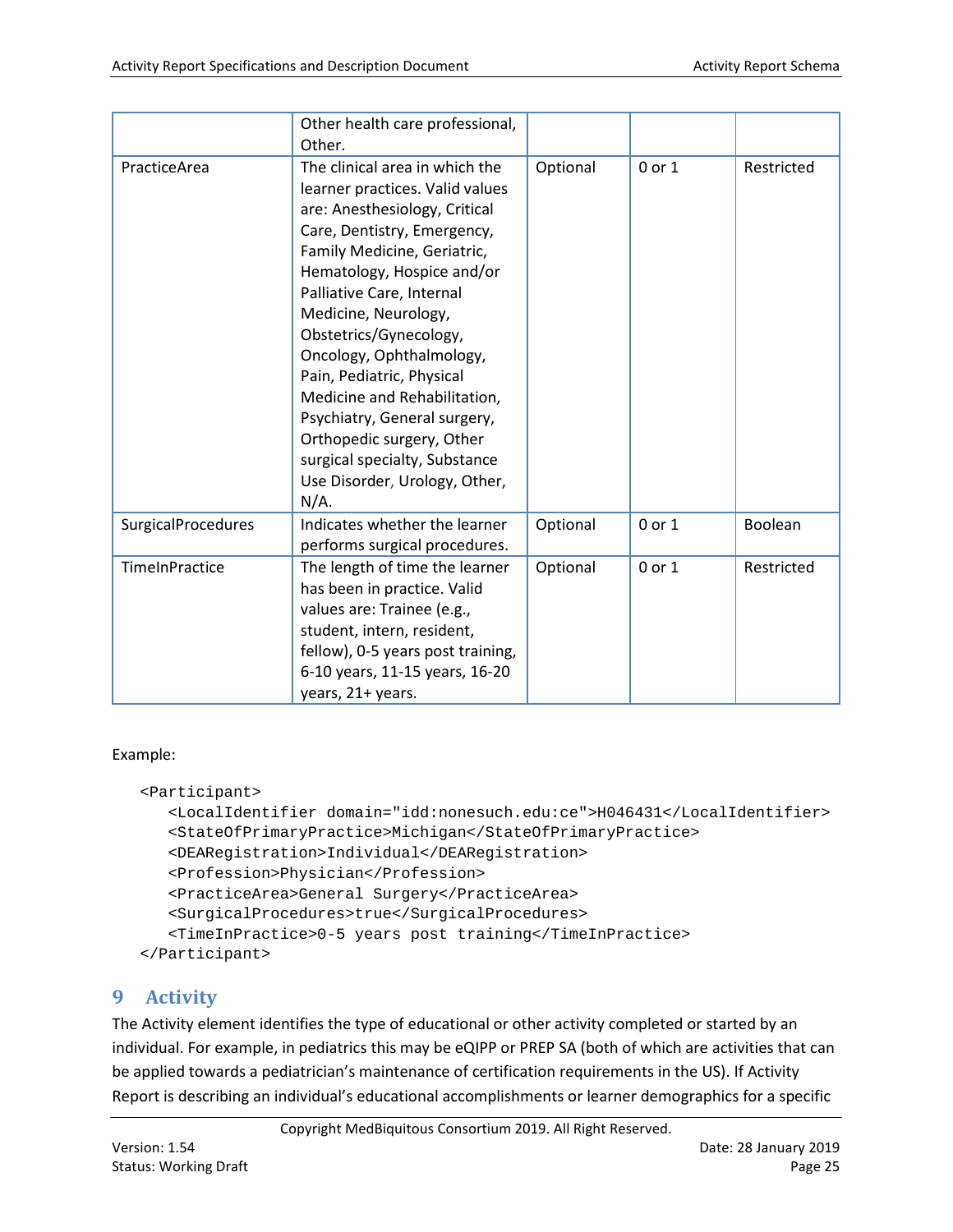activity, the activity element describes a continuing education activity. The Activity element is a subelement of ActivityReport. Activity may occur multiple times and is required.

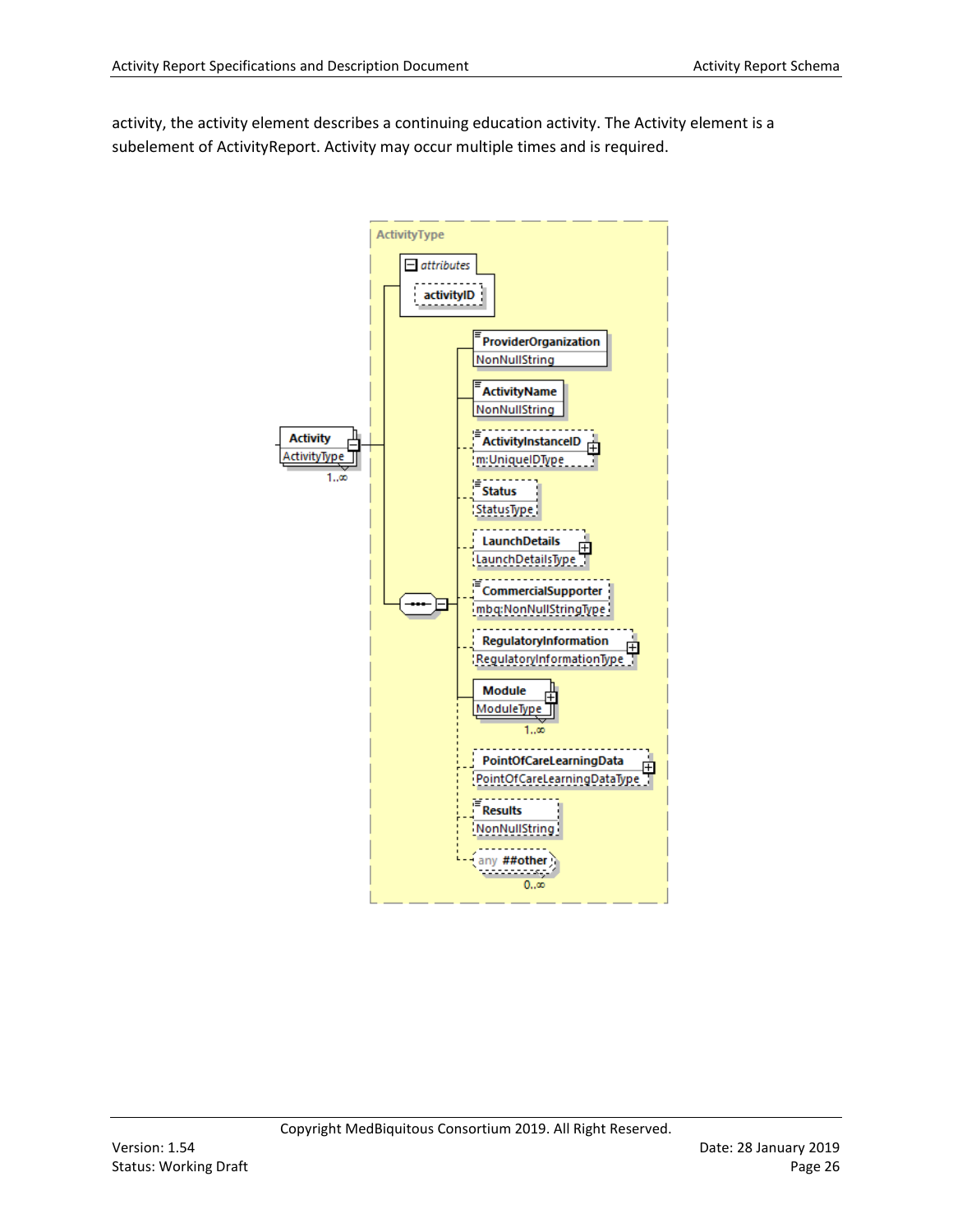## *Activity Element Information*

| <b>Element</b>       | <b>Description</b>               | <b>Required</b> | <b>Multiplicity</b> | <b>Datatype</b> |
|----------------------|----------------------------------|-----------------|---------------------|-----------------|
| <b>Activity</b>      | The Activity element is a        | Required        | 1 or more           | Container       |
|                      | subelement of ActivityReport.    |                 |                     |                 |
|                      | Activity has one attribute:      |                 |                     |                 |
|                      | activityID                       |                 |                     |                 |
|                      | A unique identifier for this     |                 |                     |                 |
|                      | activity.                        |                 |                     |                 |
| ProviderOrganization | This is the sub-element of the   | Required        | $\mathbf{1}$        | NonNullString   |
|                      | Activity element.                |                 |                     |                 |
|                      | ProviderOrganization defines     |                 |                     |                 |
|                      | the name of the organization     |                 |                     |                 |
|                      | that is the official provider of |                 |                     |                 |
|                      | this activity. For continuing    |                 |                     |                 |
|                      | education activities,            |                 |                     |                 |
|                      | ProviderOrganization is the      |                 |                     |                 |
|                      | accredited CE provider.          |                 |                     |                 |
| ActivityName         | This is the sub-element of the   | Required        | $\mathbf{1}$        | NonNullString   |
|                      | Activity element. It defines the |                 |                     |                 |
|                      | name of the activity             |                 |                     |                 |
|                      | completed. For example, PREP     |                 |                     |                 |
|                      | Self Assessment. If the Activity |                 |                     |                 |
|                      | Report describes a continuing    |                 |                     |                 |
|                      | education activity,              |                 |                     |                 |
|                      | ActivityName is the title of the |                 |                     |                 |
|                      | educational activity or course.  |                 |                     |                 |
| ActivityInstanceID   | An alphanumeric identifier for   | Optional        | 0 or 1              | NonNullString   |
|                      | this instance of the activity.   |                 |                     |                 |
|                      | ActivityInstanceID has the       |                 |                     |                 |
|                      | following attribute:             |                 |                     |                 |
|                      | domain                           |                 |                     |                 |
|                      | Defines the organization that is |                 |                     |                 |
|                      | the source of the unique         |                 |                     |                 |
|                      | identifier. domain has the       |                 |                     |                 |
|                      | following format:                |                 |                     |                 |
|                      | idd:domainname:localidentifier   |                 |                     |                 |
|                      | Where:                           |                 |                     |                 |
|                      | domainname is internet           |                 |                     |                 |
|                      | domain name that is a valid      |                 |                     |                 |
|                      | URN authority (see RFC 3986 -    |                 |                     |                 |
|                      | URI) and is owned by the         |                 |                     |                 |
|                      | organization issuing the unique  |                 |                     |                 |
|                      | ID.                              |                 |                     |                 |
|                      |                                  |                 |                     |                 |
|                      | and                              |                 |                     |                 |

Copyright MedBiquitous Consortium 2019. All Right Reserved.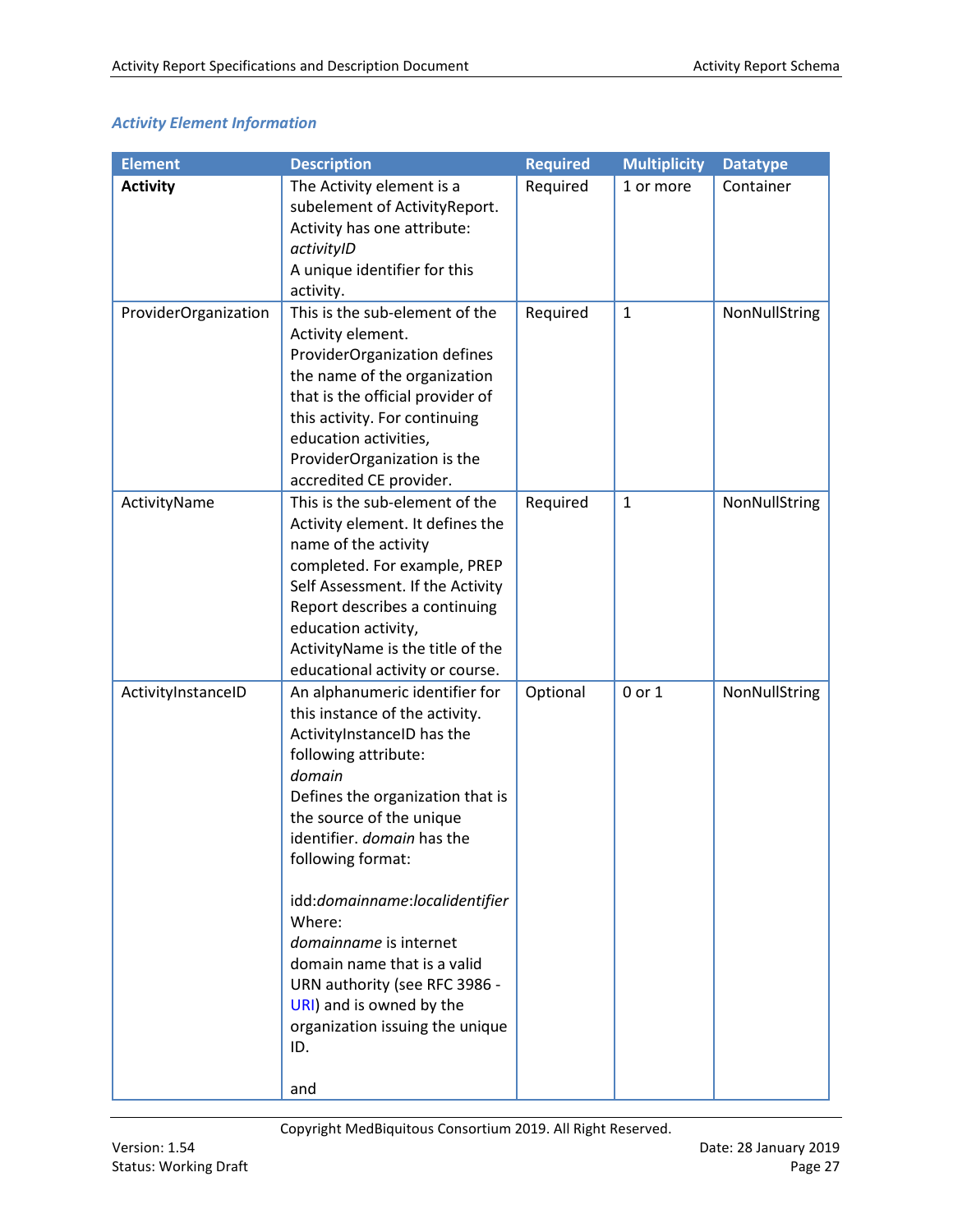|                                         | localidentifer is a local<br>identifier for the type of<br>unique ID.<br>For example:<br>idd:absurgery.org:instance<br>Use of the domain attribute is<br>required when using the<br>ActivityInstanceID element.                                    |          |           |                    |
|-----------------------------------------|----------------------------------------------------------------------------------------------------------------------------------------------------------------------------------------------------------------------------------------------------|----------|-----------|--------------------|
| <b>Status</b>                           | The individual's status in<br>relation to this activity. Valid<br>values are registered,<br>completed, and expired.                                                                                                                                | Optional | 0 or 1    | Restricted         |
| <b>LaunchDetails</b>                    | Information required to launch<br>an activity and return the<br>learner to a predefined<br>location.                                                                                                                                               | Optional | 0 or 1    | Container          |
| Commercial<br>Supporter                 | The organization providing<br>commercial support for the<br>activity.                                                                                                                                                                              | Optional | 0 or 1    | Non-null<br>string |
| <b>Regulatory</b><br><b>Information</b> | Contains elements that<br>describe the relationship of<br>this activity to any regulations.                                                                                                                                                        | Optional | 0 or 1    | Container          |
| <b>Module</b>                           | This is the sub-element of the<br>Activity element. It contains<br>subelements that further<br>define the activities of a single<br>person. See section Module for<br>more information.                                                            | Required | 1 or more | Container          |
| PointOfCareLearningData                 | PointOfCareLearningData<br>contains subelements that<br>document data about a point<br>of care learning activity.<br>PointOfCareLearningData is a<br>sub-element of ActivityReport.<br>See section<br>PointOfCareLearningData<br>more information. | Optional | 0 or 1    | Container          |
| Results                                 | The individual's results for the<br>overall activity. For example,<br>pass or fail.                                                                                                                                                                | Optional | 0 or 1    | Nonnullstring      |
| Any                                     | The Activity element may<br>contain any elements defined<br>by the organization<br>implementing the schema<br>provided those elements are<br>defined in another namespace.                                                                         | Optional | 0 or more | Any datatype       |

Copyright MedBiquitous Consortium 2019. All Right Reserved.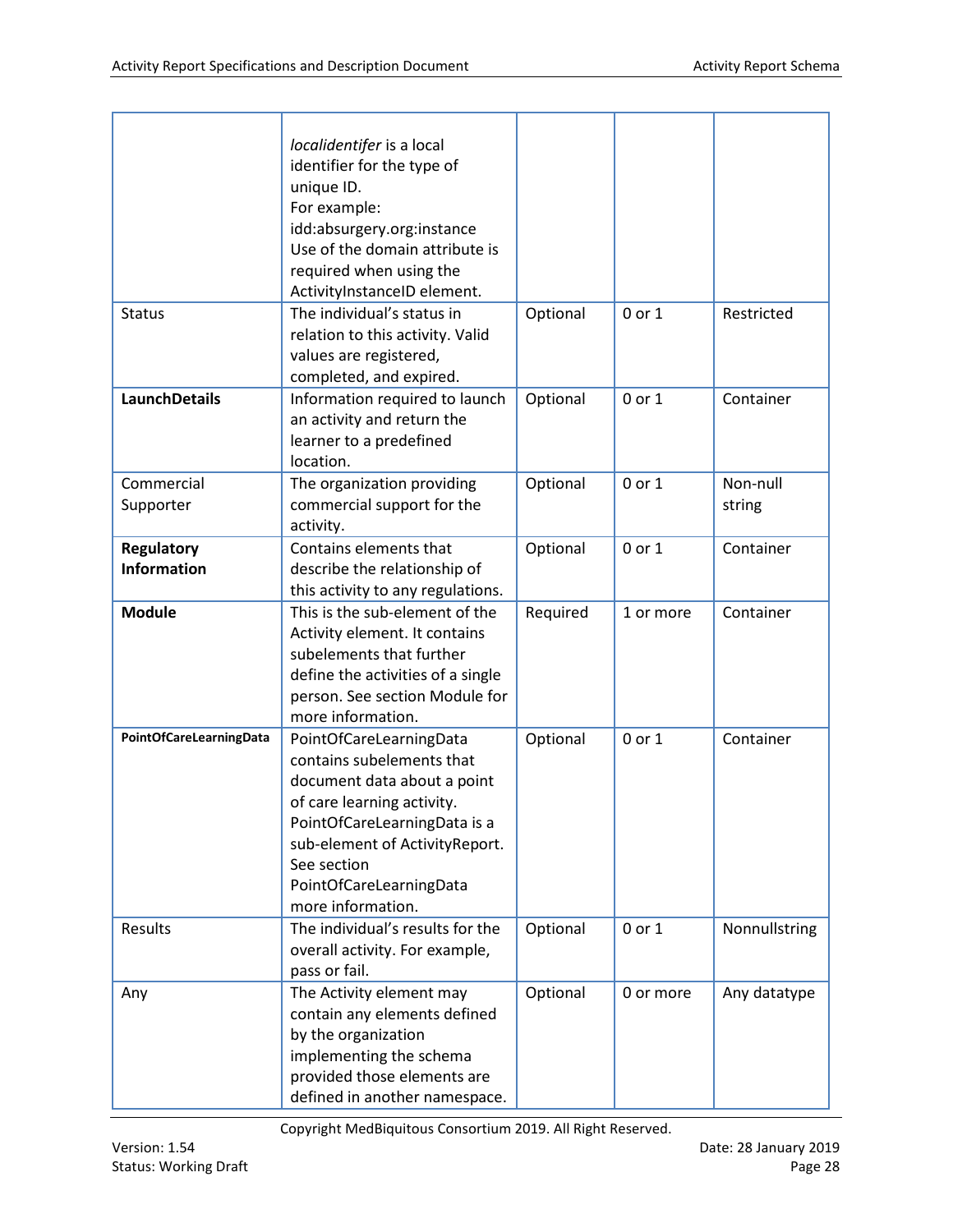| This is the preferred method of |  |  |
|---------------------------------|--|--|
|                                 |  |  |

#### Example 1:

```
<Activity>
  <ProviderOrganization>
     American Academy of Pediatrics 
   </Providerorganization>
   <ActivityName>eQIPP</ActivityName>
   <Module>
     <ModuleName>Asthma</ModuleName>
     <Status>Registered</Status>
     <StartDate>2003-27-01</StartDate>
     <DueDate>2004-27-01</DueDate>
  </Module>
</Activity>
```
#### Example 2:

```
<Activity>
   <ProviderOrganization>Nonesuch University</ProviderOrganization>
   <ActivityName>Pain Management Update</ActivityName>
   <ActivityInstanceID 
domain="idd:accme.org:instance">12345</ActivityInstanceID>
   <Status>Completed</Status>
   <LaunchDetails>
      <LaunchAction>noaction</LaunchAction>
      <ActivityLocation>http://nonesuch.edu/node123</ActivityLocation>
   </LaunchDetails>
   <CommercialSupporter>REMS Program Companies</CommercialSupporter>
   <RegulatoryInformation>
      <CompliantToRegulation label="Opioid 
REMS">http://www.accessdata.fda.gov/drugsatfda_docs/label/2018/OpioidREM20
18.pdf</CompliantToRegulation>
   </RegulatoryInformation>
   <Module>
      <ModuleName>Pain Management Update</ModuleName>
      <Results>Pass</Results>
   </Module>
</Activity>
```
## <span id="page-28-0"></span>**10 LaunchDetails**

LaunchDetails has subelements that provide information required to launch an activity and return the learner to a predefined location. LaunchDetails is optional.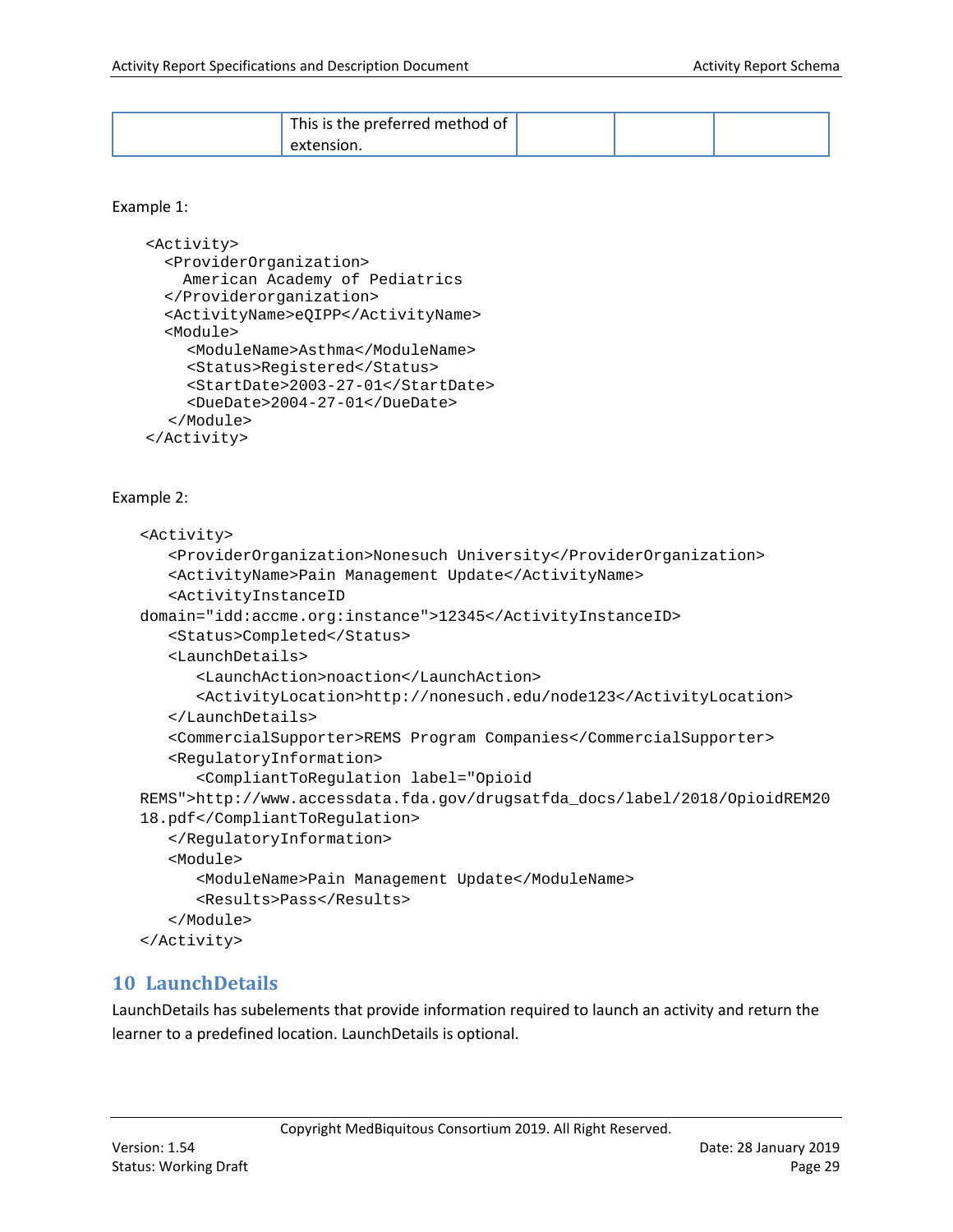

#### *LaunchDetails Element Information*

| <b>Element</b>   | <b>Description</b>                                                                                                                                                                                                                                                                                                                                                                                                                                                                                     | <b>Required</b> | <b>Multiplicity</b> | <b>Datatype</b> |
|------------------|--------------------------------------------------------------------------------------------------------------------------------------------------------------------------------------------------------------------------------------------------------------------------------------------------------------------------------------------------------------------------------------------------------------------------------------------------------------------------------------------------------|-----------------|---------------------|-----------------|
| LaunchDetails    | LaunchDetails has subelements that<br>provide information required to launch<br>an activity and return the learner to a<br>predefined location                                                                                                                                                                                                                                                                                                                                                         | Optional        | $0$ or $1$          | Container       |
| LaunchAction     | The user's desired action while<br>launching the activity. Recommended<br>values are:<br>Noaction - the user does not require<br>any action to be taken<br>Activity – the user desires to be placed<br>in the activity to start, resume, or<br>review the activity<br>$CE$ – the user desires to either claim CE<br>credit or view the CE certificate or<br>equivalent report for the credit earned.<br>Registry - the user wishes to access the<br>clinical registry associated with this<br>activity | Required        | 0 or 1              | NonNullstring   |
| ActivityLocation | The location to launch this activity. The<br>location may include a token required<br>for access.                                                                                                                                                                                                                                                                                                                                                                                                      | Required        | 0 or 1              | anyURI          |
| ReturnLocation   | The location to which the learner will<br>return upon exiting the activity.                                                                                                                                                                                                                                                                                                                                                                                                                            | Optional        | 0 or 1              | anyURI          |

Example: TBD

## <span id="page-29-0"></span>**10.1 RegulatoryInformation**

RegulatoryInformation contains elements that describe the relationship of this activity to any regulations.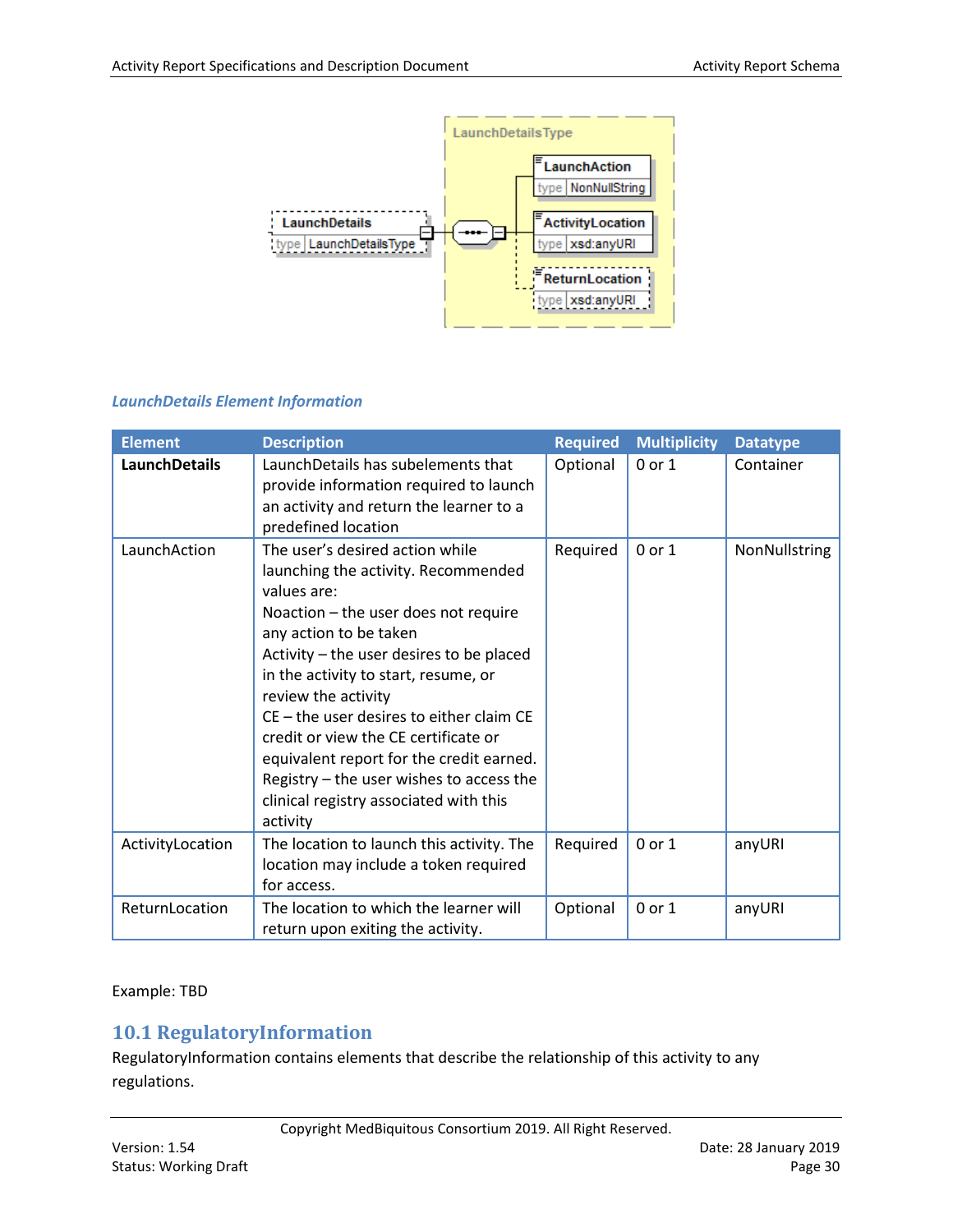

#### *RegulatoryInformation Element Information*

| <b>Element</b>        | <b>Description</b>                                                                                                                                                                                    | <b>Required</b> | <b>Multiplicity</b> | <b>Datatype</b>  |
|-----------------------|-------------------------------------------------------------------------------------------------------------------------------------------------------------------------------------------------------|-----------------|---------------------|------------------|
| RegulatoryInformation | Contains elements that<br>describe the relationship of<br>this activity to any<br>regulations.                                                                                                        | Optional        | 0 or 1              | <b>Container</b> |
| CompliantToRegulation | CompliantToRegulation<br>indicates that the activity<br>described is compliant to<br>requirements outlined in a<br>regulation. The value of<br>CompliantToRegulation is<br>the URI of the regulation. | Optional        | 0 or more           | Any URI          |
|                       | CompliantToRegulation has<br>the following attribute:                                                                                                                                                 |                 |                     |                  |
|                       | label<br>A label for the regulation.<br>For example, ER/LA Opioid<br>REMS.                                                                                                                            |                 |                     |                  |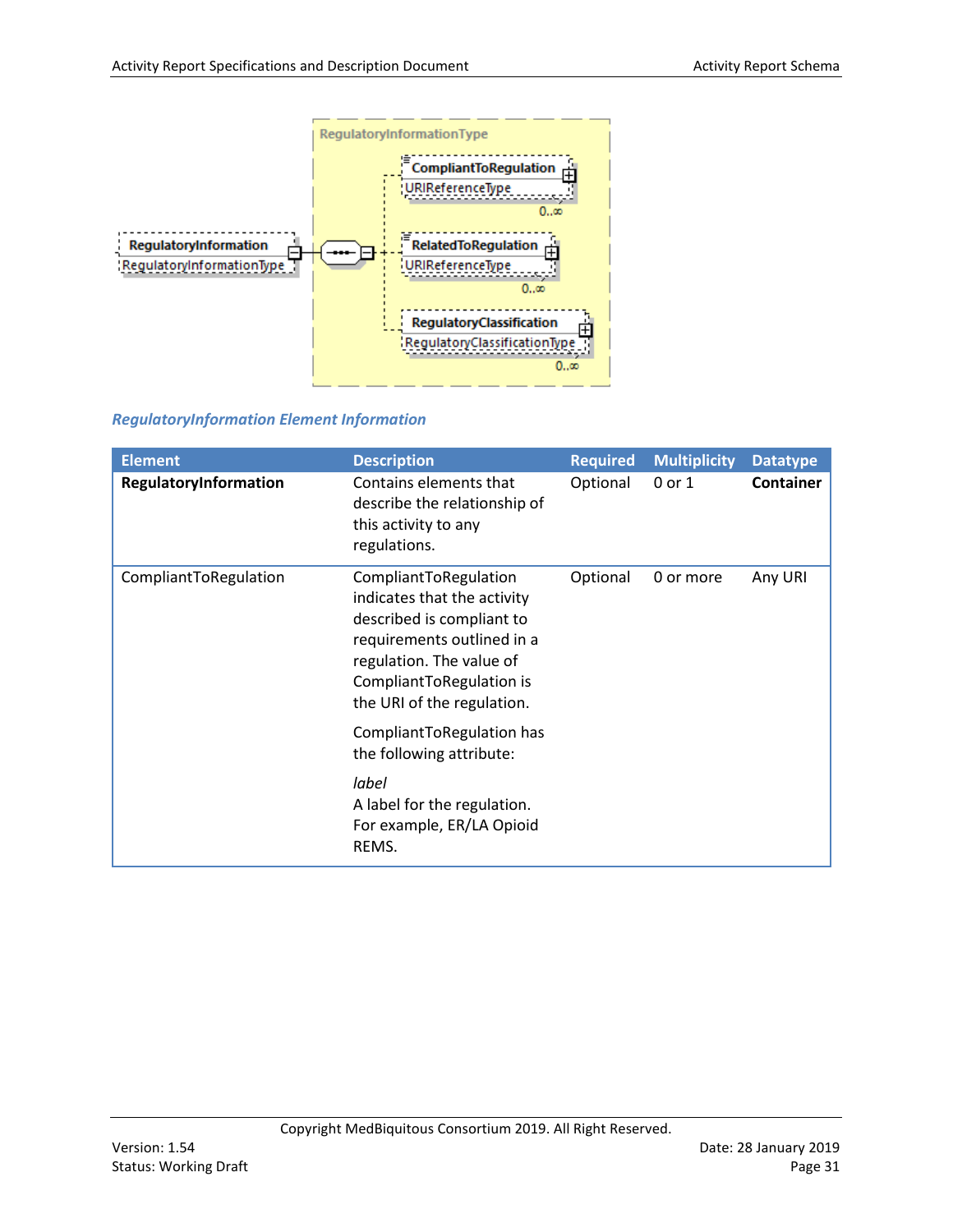| <b>Element</b>           | <b>Description</b>                                                                                                                                                                                                                                                                                  | <b>Required</b> | <b>Multiplicity</b> | <b>Datatype</b> |
|--------------------------|-----------------------------------------------------------------------------------------------------------------------------------------------------------------------------------------------------------------------------------------------------------------------------------------------------|-----------------|---------------------|-----------------|
| RelatedToRegulation      | RelatedToRegulation<br>indicates that the activity<br>described is related to<br>requirements outlined in a<br>regulation. The value of<br>RelatedToRegulation is the<br>URI of the regulation.                                                                                                     | Optional        | 0 or more           | Any URI         |
|                          | RelatedToRegulation has the<br>following attribute:                                                                                                                                                                                                                                                 |                 |                     |                 |
|                          | label<br>A label for the regulation.<br>For example, ER/LA Opioid<br>REMS.                                                                                                                                                                                                                          |                 |                     |                 |
| RegulatoryClassification | Contains subelements that<br>describe how the activity<br>described relates to a<br>classification system used<br>within the regulation, such<br>as the Blueprint used within<br>a Risk Evaluation and<br>Mitigation Strategy. For<br>more information, see<br>section<br>RegulatoryClassification. | Optional        | 0 or more           | Container       |

Example:

```
<RegulatoryInformation>
            <CompliantToRegulation label="ER/LA Opioid REMS">
http://www.accessdata.fda.gov/drugsatfda_docs/label/2012/OpioidREMJuly2012.pd
f
            </CompliantToRegulation>
      </RegulatoryInformation>
```
#### <span id="page-31-0"></span>**10.1.1 RegulatoryClassification**

RegulatoryClassification describes how the activity described relates to a classification system used within the regulation.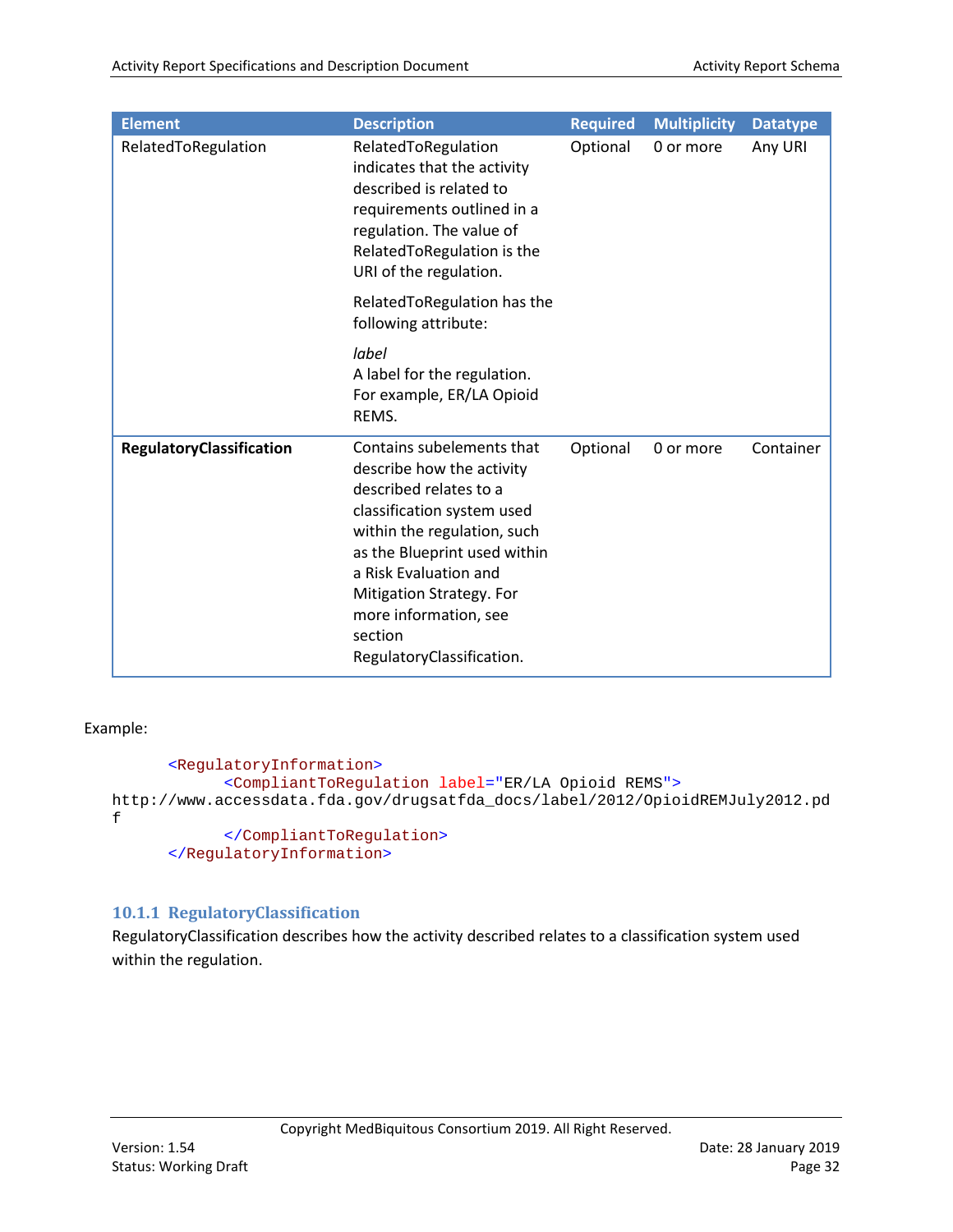

#### *RegulatoryClassificationElementInformation*

| <b>Element</b>           | <b>Description</b>                                                                                                                                                                                                                   | <b>Required</b> | <b>Multiplicity</b> | <b>Datatype</b> |
|--------------------------|--------------------------------------------------------------------------------------------------------------------------------------------------------------------------------------------------------------------------------------|-----------------|---------------------|-----------------|
| RegulatoryClassification | Contains subelements that<br>describe how the activity<br>described relates to a<br>classification system used<br>within the regulation, such<br>as the Blueprint used<br>within a Risk Evaluation<br>and Mitigation Strategy.       | Optional        | 0 or more           | Container       |
| ClassificationRelation   | ClassificationRelation<br>describes whether the<br>activity's post course<br>assessment addresses the<br>regulation component or<br>whether the activity's<br>instruction addresses the<br>regulation component.<br>Valid values are | Required        | 1                   | Restricted      |
|                          | Assessment Addresses and<br>Instruction Addresses.                                                                                                                                                                                   |                 |                     |                 |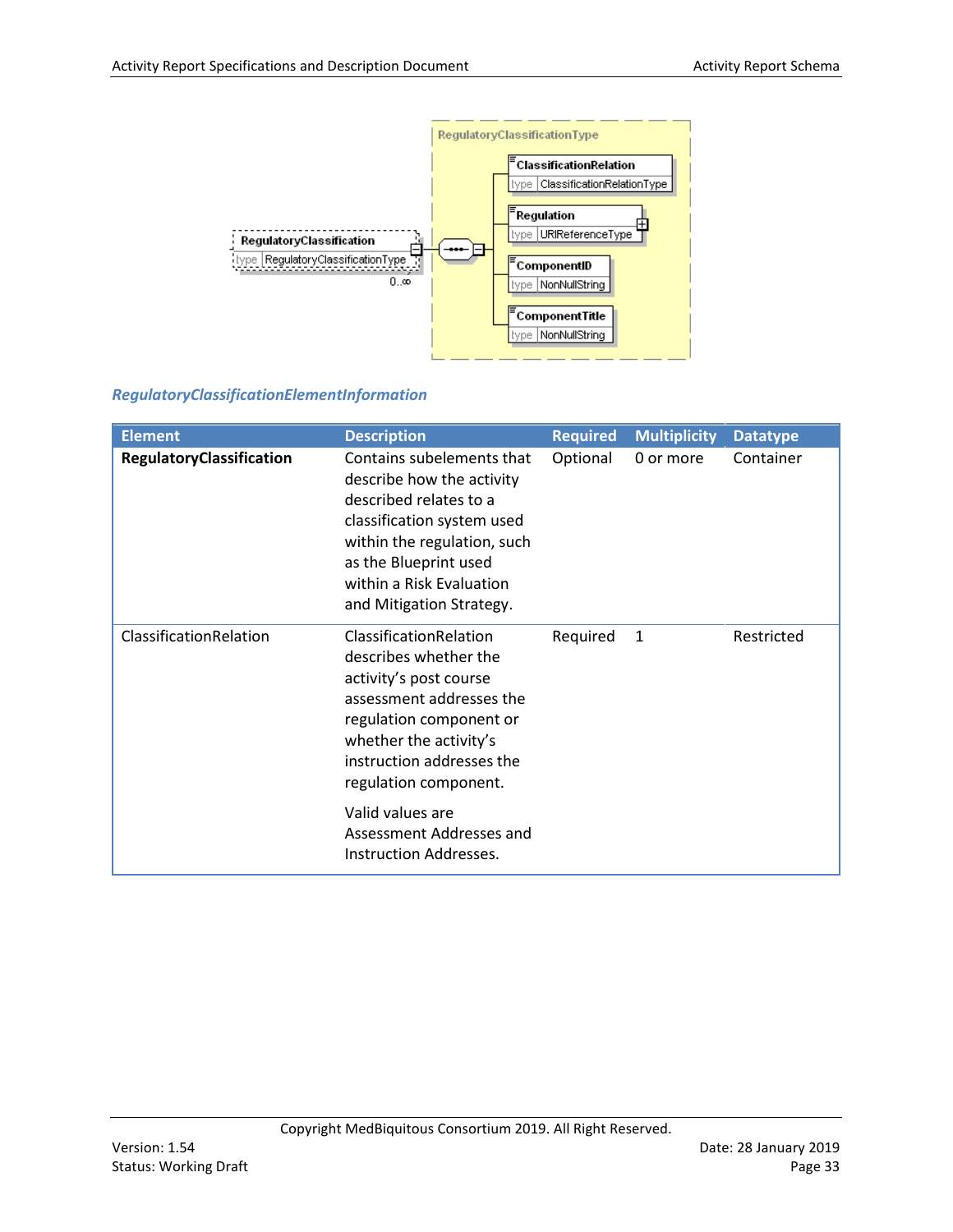| <b>Element</b> | <b>Description</b>                                                                                                                                                                  | <b>Required</b> | <b>Multiplicity</b> | <b>Datatype</b> |
|----------------|-------------------------------------------------------------------------------------------------------------------------------------------------------------------------------------|-----------------|---------------------|-----------------|
| Regulation     | Regulation points to the<br>regulation that contains<br>the classification system<br>used to classify this<br>activity. The value of<br>Regulation is the URI of the<br>regulation. | Required        | $\mathbf{1}$        | Any URI         |
|                | Regulation has the<br>following attribute:                                                                                                                                          |                 |                     |                 |
|                | label<br>A label for the regulation.<br>For example, ER/LA Opioid<br>REMS.                                                                                                          |                 |                     |                 |
| ComponentID    | The identifier for the<br>component of the<br>classification system. For<br>example, II.                                                                                            | Required        | $\mathbf{1}$        | NonNullString   |
| ComponentTitle | The title for the<br>component of the<br>classification system. For<br>example, Initiating<br>Therapy, Modifying<br>Dosing, and Discontinuing<br>Use of ER/LA Opioid<br>Analgesics. | Required        | $\mathbf{1}$        | NonNullString   |

#### Example:

```
<RegulatoryClassification>
      <ClassificationRelation>Instruction Addresses</ClassificationRelation>
      <Regulation label="ER/LA Opioid 
REMS">http://www.accessdata.fda.gov/drugsatfda_docs/label/2012/OpioidREMJuly2
012.pdf</Regulation>
      <ComponentID>II</ComponentID>
      <ComponentTitle>Initiating Therapy, Modifying Dosing, and Discontinuing 
Use of ER/LA Opioid Analgesics</ComponentTitle>
</RegulatoryClassification>
```
## <span id="page-33-0"></span>**11 Module**

Module is the subelement of Activity. Module contains subelements that define an educational or other activity and an individual's status in relation to that activity. There may be many Modules within an activity. If the activity does not consist of multiple modules, the module should still be used, and the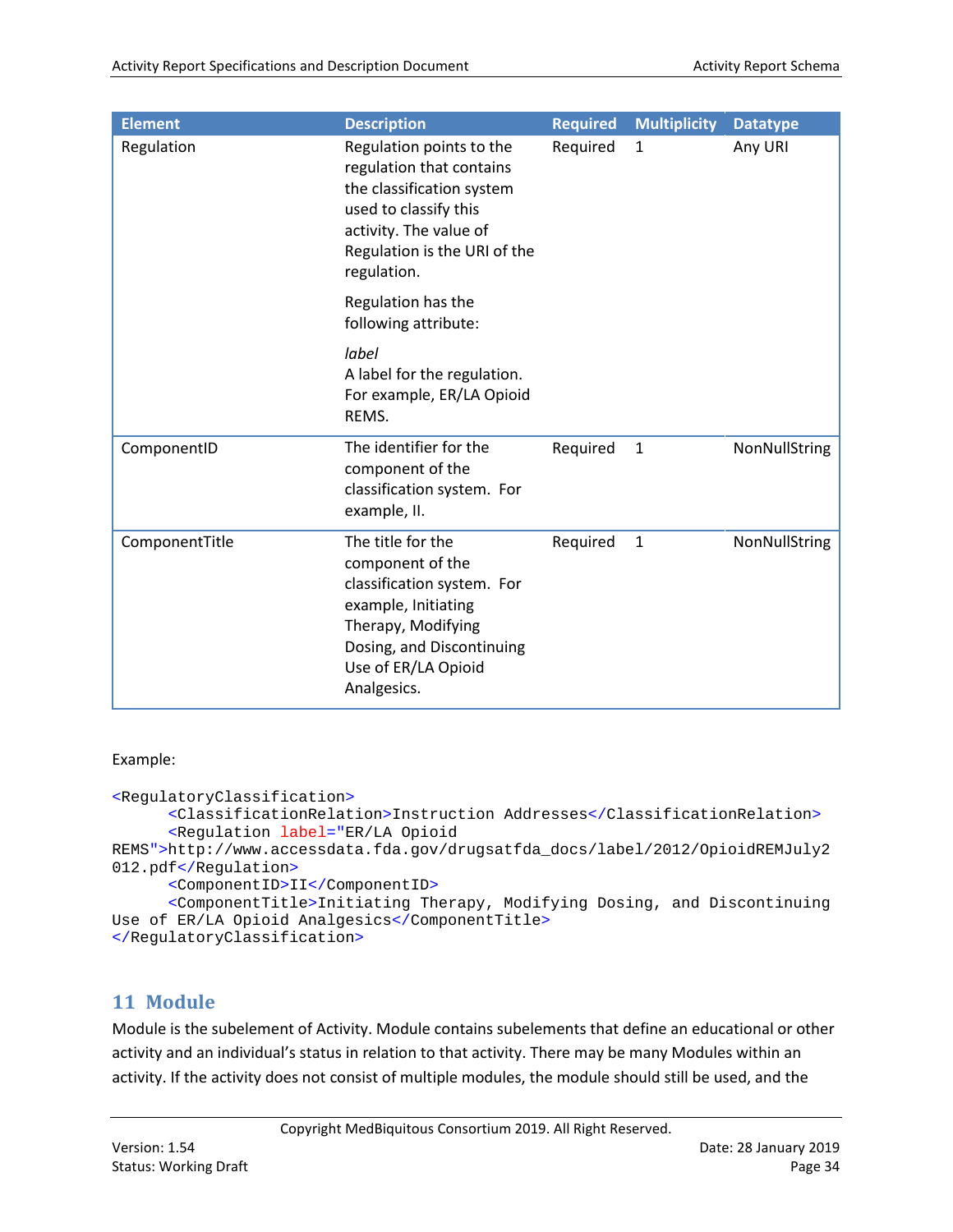ModuleName should be identical to the ActivityName. Module is required and may occur multiple times.



#### Example:

```
<Module>
   <ModuleName>Preventive Guidelines for Women</ModuleName>
   <Metadata>
      <Location>http://my.americanheart.org/metadata/001.xml</Location>
   </Metadata>
   <Status>Completed</Status>
   <CompletedDateTime>2005-11-09T21:30:00</CompletedDate>
   <TimeEngaged>PT1H30M</TimeEngaged>
   <Results>Pass</Results>
```
Copyright MedBiquitous Consortium 2019. All Right Reserved.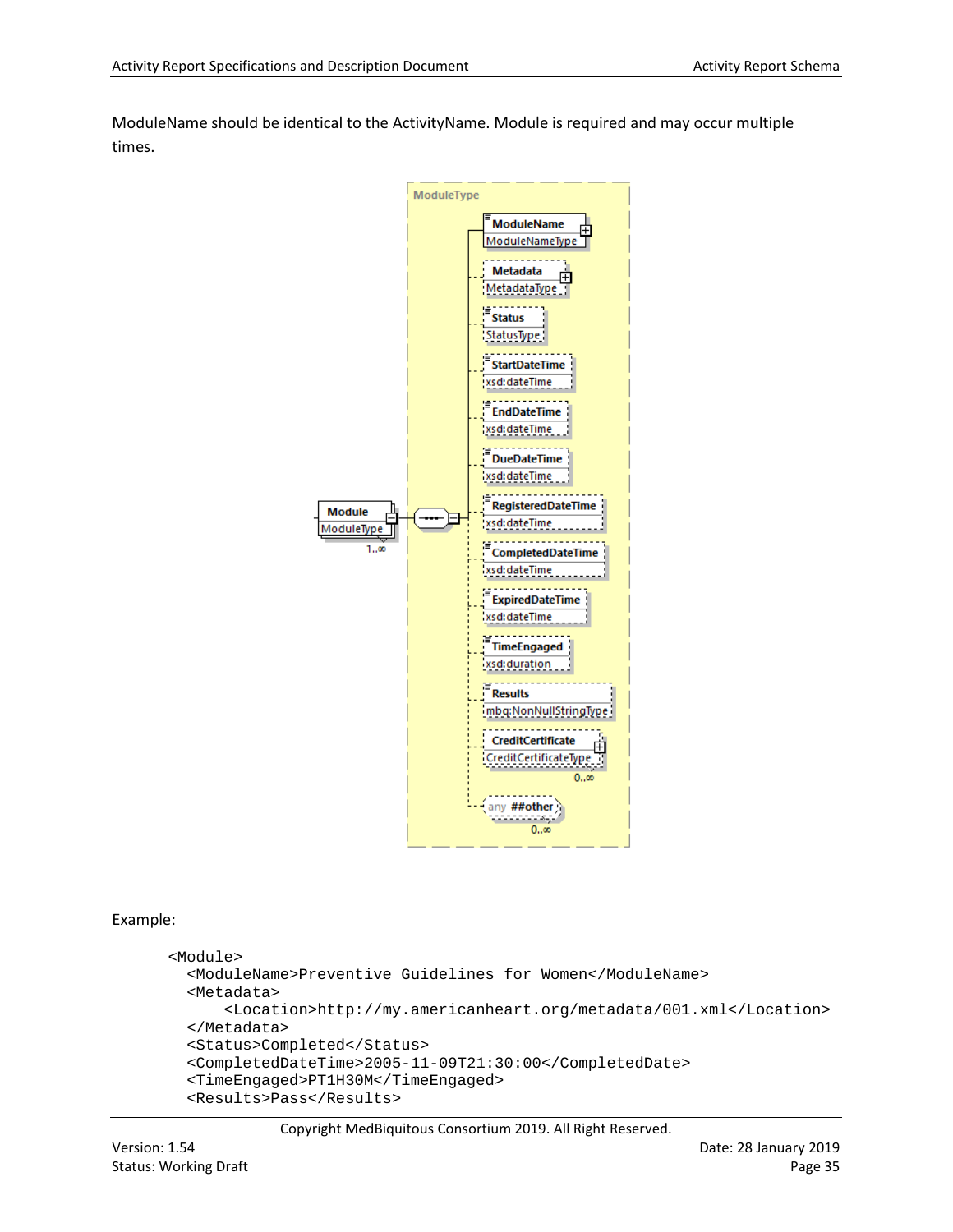```
 <CreditCertificate>
    <CreditReceived>
      <hx:accreditingBody>ACCME</hx:accreditingBody>
      <hx:activityCertification>
        AMA PRA category 1
     </hx:activityCertification>
     <hx:creditType>CME</hx:creditType>
     <hx:creditUnit>Credits</hx:creditUnit>
      <hx:accreditedProvider>
        American Heart Association
      </hx:accreditedProvider>
     <hx:releaseDate>2005-10-30</hx:releaseDate>
     <hx:expirationDate>2006-10-30</hx:expirationDate>
      <hx:numberOfCredits>1.5</hx:numberOfCredits>
    </CreditReceived>
    <CreditID>ccid:americanheart.org:12345.8767<CreditID>
  </CreditCertificate>
</Module>
```
#### *Module Element Information*

| <b>Element</b> | <b>Description</b>                                                                                                                                                                                                                                                                                                                                       | <b>Required</b> | <b>Multiplicity</b> | <b>Datatype</b> |
|----------------|----------------------------------------------------------------------------------------------------------------------------------------------------------------------------------------------------------------------------------------------------------------------------------------------------------------------------------------------------------|-----------------|---------------------|-----------------|
| <b>Module</b>  | Module is the<br>subelement of Activity.<br>It contains subelements<br>that further define the<br>activities of a single<br>person.<br>If the activity described<br>does not include multiple<br>modules, the Module<br>element should still be<br>used to describe the<br>details of the activity.                                                      | Required        | 1 or more           | Container       |
| ModuleName     | This is a sub-element of<br>the Module element. It<br>defines the name of the<br>module within this<br>activity. For example, if<br>the activity is the<br>Pediatrics eQIPP<br>resource for practice<br>improvement, the<br>module may be Asthma.<br>This element has the<br>following attribute:<br>moduleID<br>A unique identifier for<br>this module. | Required        | $\mathbf{1}$        | NonNullString   |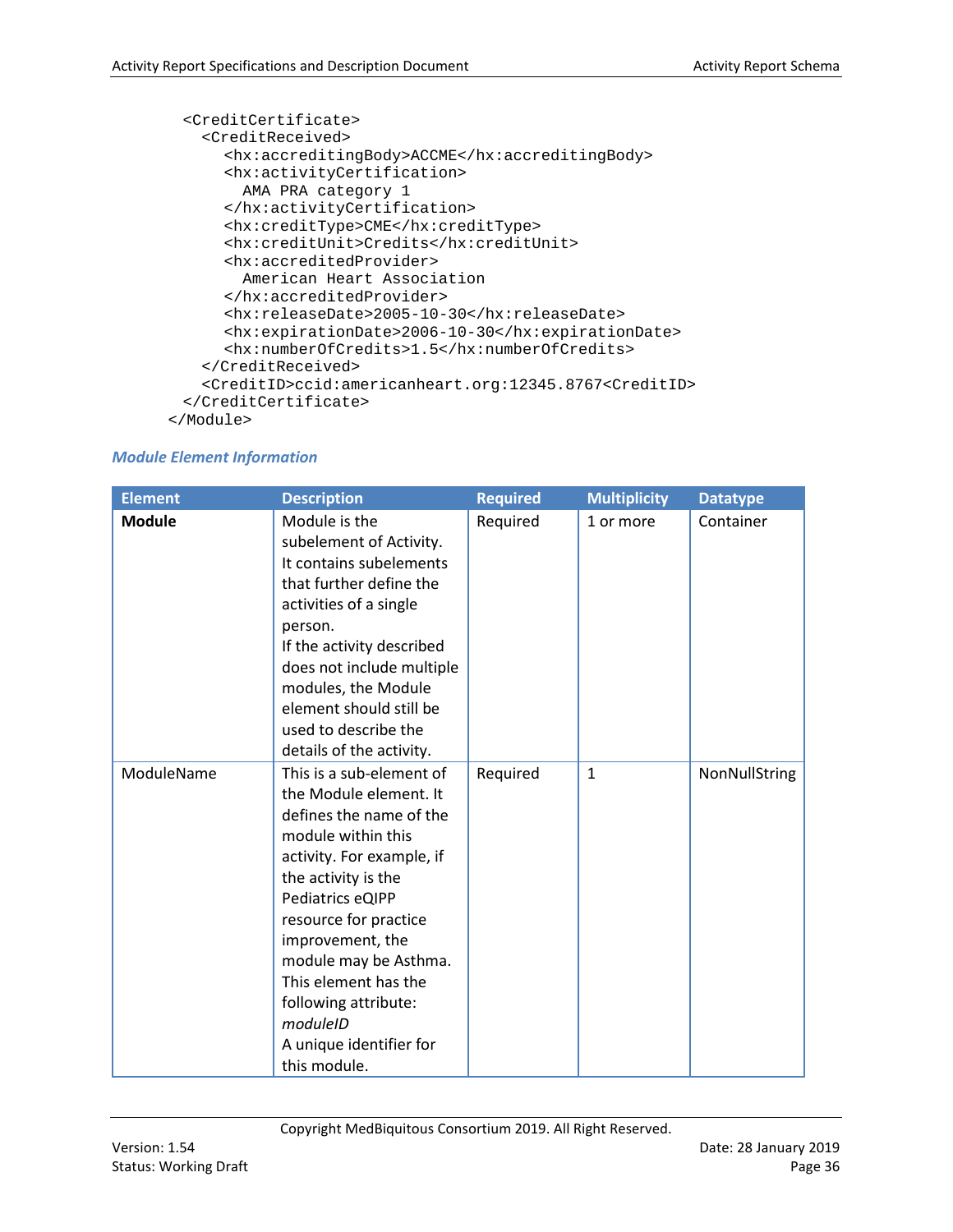| Metadata<br><b>Status</b> | This is a sub-element of<br>the Module element. It<br>contains subelements<br>that provide or reference<br>descriptive metadata for<br>the activity.<br>This is a sub-element of<br>the Module element. It                                                                                                                                               | Optional<br>Optional | 0 or 1<br>$\mathbf{1}$ | Container<br>Restricted |
|---------------------------|----------------------------------------------------------------------------------------------------------------------------------------------------------------------------------------------------------------------------------------------------------------------------------------------------------------------------------------------------------|----------------------|------------------------|-------------------------|
|                           | defines the individual's<br>status in relation to this<br>module. Valid values are<br>registered, completed,<br>and expired.                                                                                                                                                                                                                             |                      |                        |                         |
| StartDateTime             | This is a sub-element of<br>the Module element. It<br>defines the date and<br>time the individual<br>started this module.                                                                                                                                                                                                                                | Optional             | 0 or 1                 | dateTime                |
| EndDateTime               | This is a sub-element of<br>the Module element. It<br>defines the date and<br>time that the individual<br>ended the module.                                                                                                                                                                                                                              | Optional             | 0 or 1                 | dateTime                |
| DueDateTime               | This is a sub-element of<br>the Module element. It<br>defines the final date and<br>time for this individual to<br>complete this module<br>according to the sending<br>organization. The<br>receiving organization<br>(e.g. the certifying board)<br>may have a different due<br>date for this module if it<br>is required to maintain<br>certification. | Optional             | 0 or 1                 | dateTime                |
| RegisteredDateTime        | This is a sub-element of<br>the Module element. It<br>defines the date and<br>time the individual<br>registered for this<br>module.                                                                                                                                                                                                                      | Optional             | 0 or 1                 | dateTime                |
| CompletedDateTime         | This is a sub-element of<br>the Module element. It<br>defines the date and<br>time the individual<br>completed this module.                                                                                                                                                                                                                              | Optional             | 0 or 1                 | dateTime                |

Copyright MedBiquitous Consortium 2019. All Right Reserved.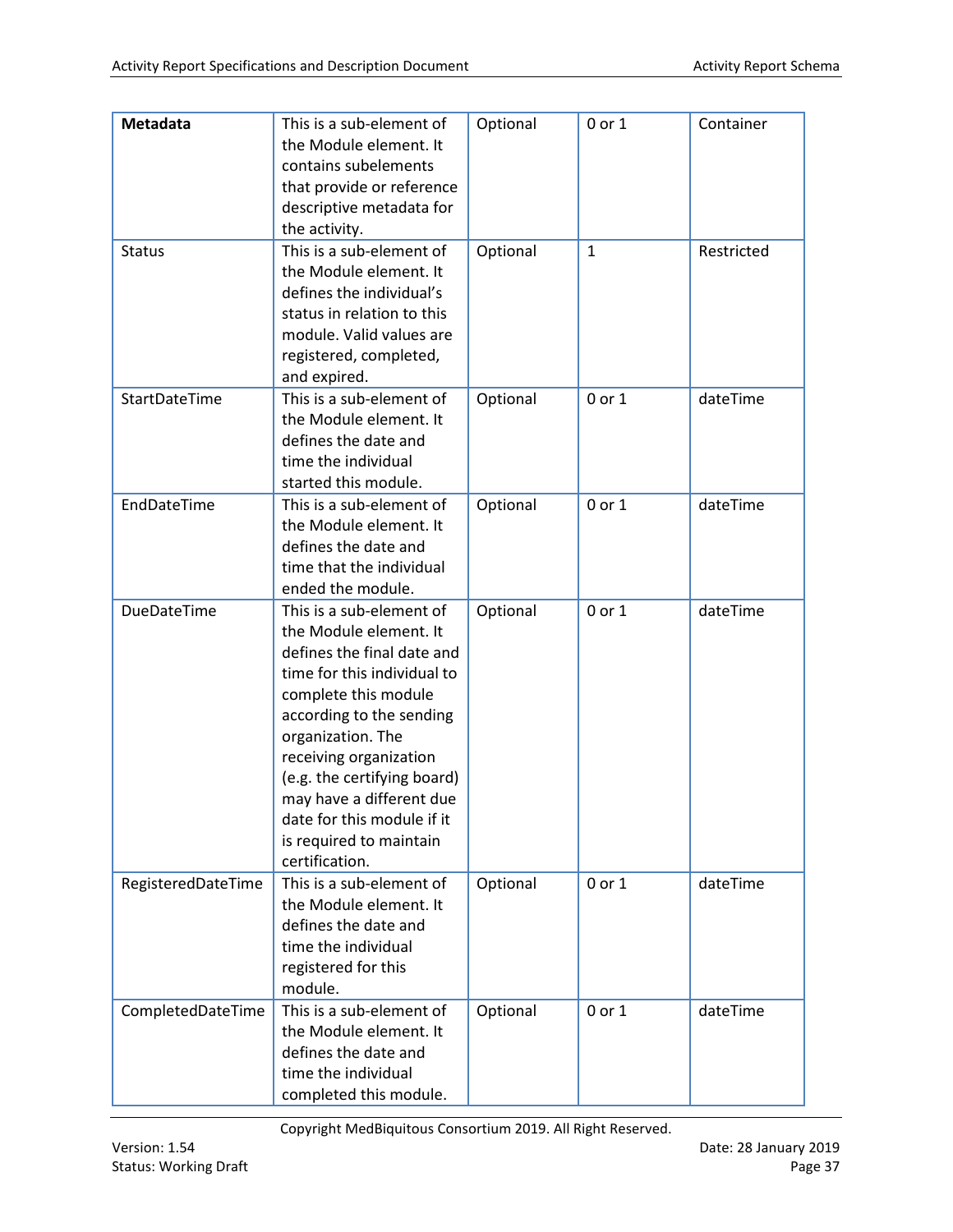| ExpiredDateTime          | This is a sub-element of<br>the Module element. It<br>defines the date and<br>time the individual's<br>access to the module<br>expired.                                                                                         | Optional | 0 or 1     | dateTime      |
|--------------------------|---------------------------------------------------------------------------------------------------------------------------------------------------------------------------------------------------------------------------------|----------|------------|---------------|
| TimeEngaged              | This is a sub-element of<br>the Module element. It<br>defines the amount of<br>time the participant<br>spent engaged in the<br>activity.                                                                                        | Optional | 0 or 1     | Duration      |
| <b>Results</b>           | This is a sub-element of<br>the Module element. It<br>defines the individual's<br>results for this module.<br>For example, pass or fail.                                                                                        | Optional | $0$ or $1$ | NonNullString |
| <b>CreditCertificate</b> | This is a sub-element of<br>the Module element. It<br>contains subelements<br>that describe and<br>identify the credits<br>received for completing<br>this activity. See section<br>CreditCertificate for<br>more information.  | Optional | 0 or more  | Container     |
| Any                      | The Module element<br>may contain any<br>elements defined by the<br>organization<br>implementing the<br>schema provided those<br>elements are defined in<br>another namespace. This<br>is the preferred method<br>of extension. | Optional | 0 or more  | Any datatype  |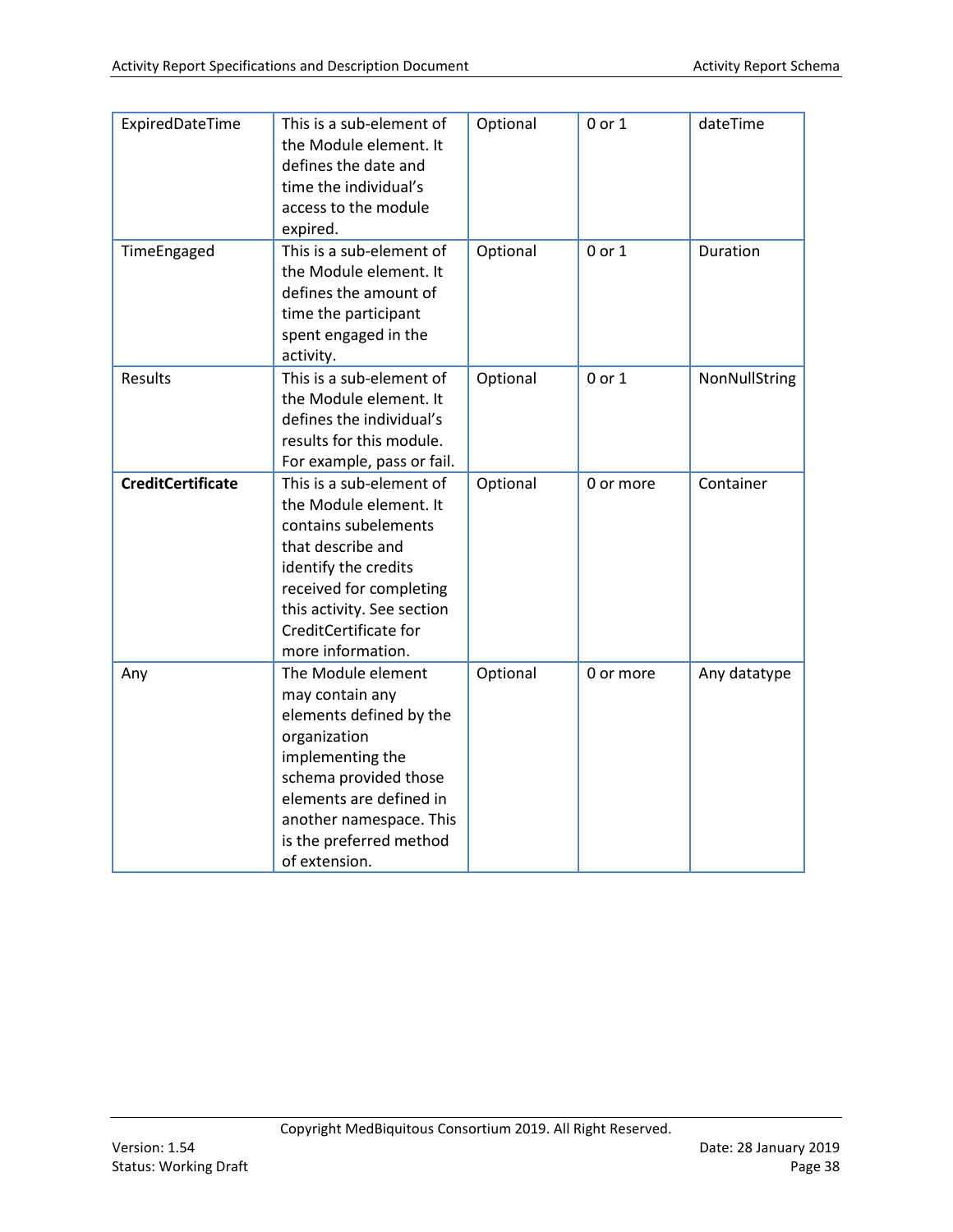#### <span id="page-38-0"></span>**11.1 Metadata**

Metadata is the subelement of Module. It contains subelements that provide or reference descriptive metadata for the activity.



#### Example:

```
 <Metadata>
    <Location> http://www.cd.gov/metadata/001</Location>
 </Metadata>
```
#### Or:

```
 <Metadata>
         <lom:lom>
            <general>
               <identifier>
                  <catalog>URL</catalog>
<entry>http://www.atsdr.cdc.gov/HEC/CSEM/arsenic/index.html</entry>
               </identifier>
               <title>
                  <string language="en">Arsenic Toxicity</string>
               </title>
            </general>
            <metaMetadata>
               <identifier>
                  <catalog>URL</catalog>
                  <entry>http://www.cd.gov/metadata/001</entry>
               </identifier>
            </metaMetadata>
            <hx:healthcareMetadata>
               <hx:healthcareEducation>
                  <hx:expirationDate>2006-10-30</hx:expirationDate>
                  <hx:creditsAvailable>yes</hx:creditsAvailable>
```
Copyright MedBiquitous Consortium 2019. All Right Reserved.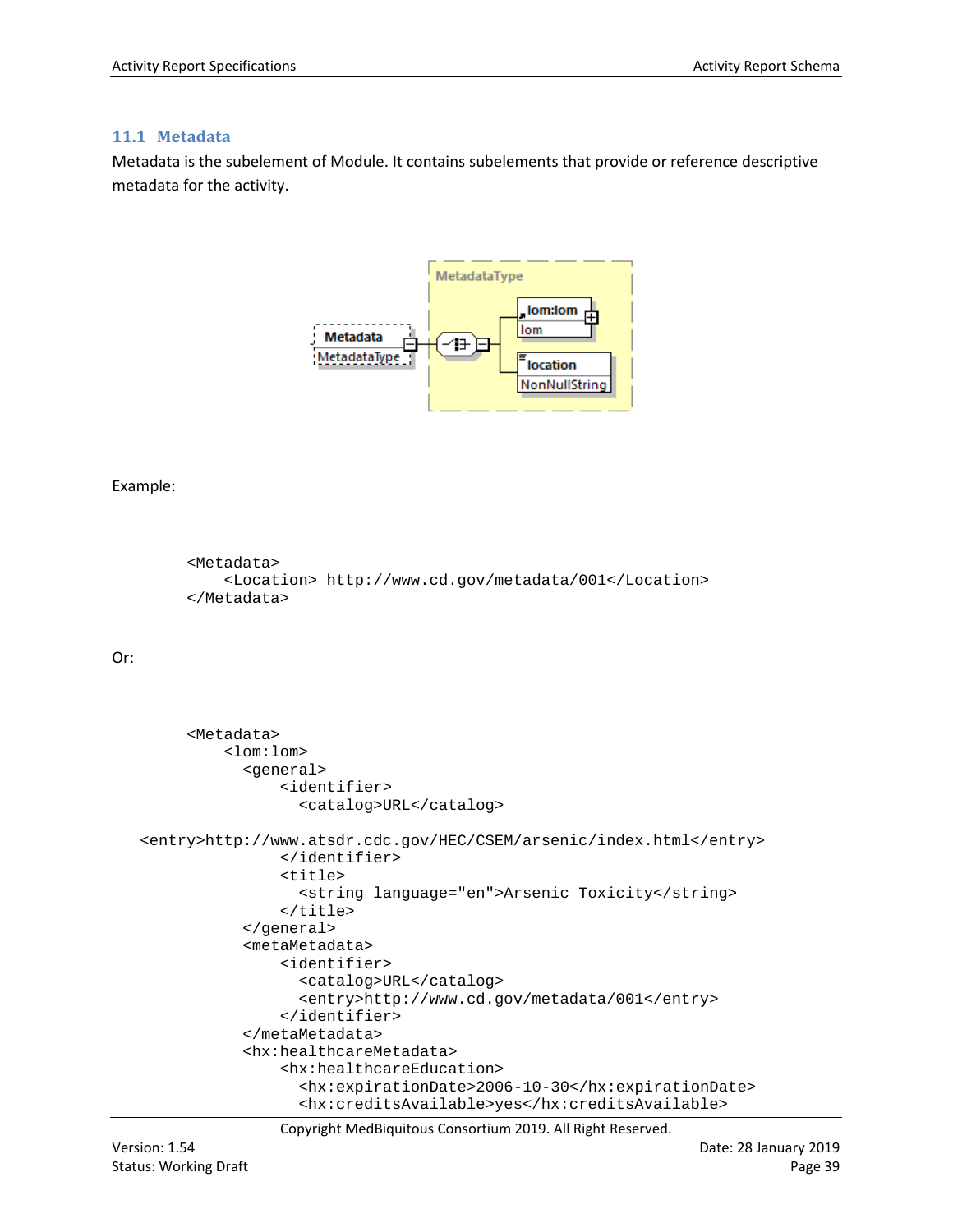```
 <hx:credits>
                     <hx:accreditingBody>ACCME</hx:accreditingBody>
                     <hx:activityCertification>AMA PRA category 
1</hx:activityCertification>
                     <hx:creditType>CME</hx:creditType>
                     <hx:creditUnit>Credits</hx:creditUnit>
                     <hx:accreditedProvider>
                        Centers for Disease Control and Prevention
                     </hx:accreditedProvider>
                     <hx:releaseDate>2005-10-30</hx:releaseDate>
                     <hx:expirationDate>2006-10-30</hx:expirationDate>
                     <hx:numberOfCredits>1.5</hx:numberOfCredits>
               </hx:credits>
            </hx:healthcareMetadata>
         </lom:lom>
      </Metadata>
```

| <b>Element</b> | <b>Description</b>                                                                                                                                                                                                                                                   | <b>Required</b>                                | <b>Multiplicity</b> | <b>Datatype</b>                                                                                                                                       |
|----------------|----------------------------------------------------------------------------------------------------------------------------------------------------------------------------------------------------------------------------------------------------------------------|------------------------------------------------|---------------------|-------------------------------------------------------------------------------------------------------------------------------------------------------|
| Metadata       | This is a sub-element of the Module<br>element. It contains subelements that<br>provide or reference descriptive<br>metadata for the activity.                                                                                                                       | Optional                                       | 0 or 1              | Container                                                                                                                                             |
| lom            | This is a sub-element of the Module<br>element. It contains subelements that<br>provide a full learning object metadata<br>record using the Healthcare Learning<br>Object Metadata specification. Metadata<br>provides descriptive information about an<br>activity. | Either<br>lom or<br>Location<br>is<br>required | $\mathbf{1}$        | lom<br>See the<br>Healthcare<br>Learning<br>Object<br>Metadata<br><b>Specifications</b><br>and<br>Description<br>Document<br>for more<br>information. |
| Location       | This is a sub-element of the Module<br>element. It provides a URL or other<br>location reference for a learning object<br>metadata record that uses the Healthcare<br>Learning Object Metadata specification.                                                        | Either<br>lom or<br>Location<br>is<br>required | $\mathbf{1}$        | Non-null<br>string                                                                                                                                    |

#### *Metadata Element Information*

#### <span id="page-39-0"></span>**11.2 CreditCertificate**

CreditCertificate is the subelement of Module. CreditCertificate describes and identifies the credits received for completing an education or certification activity.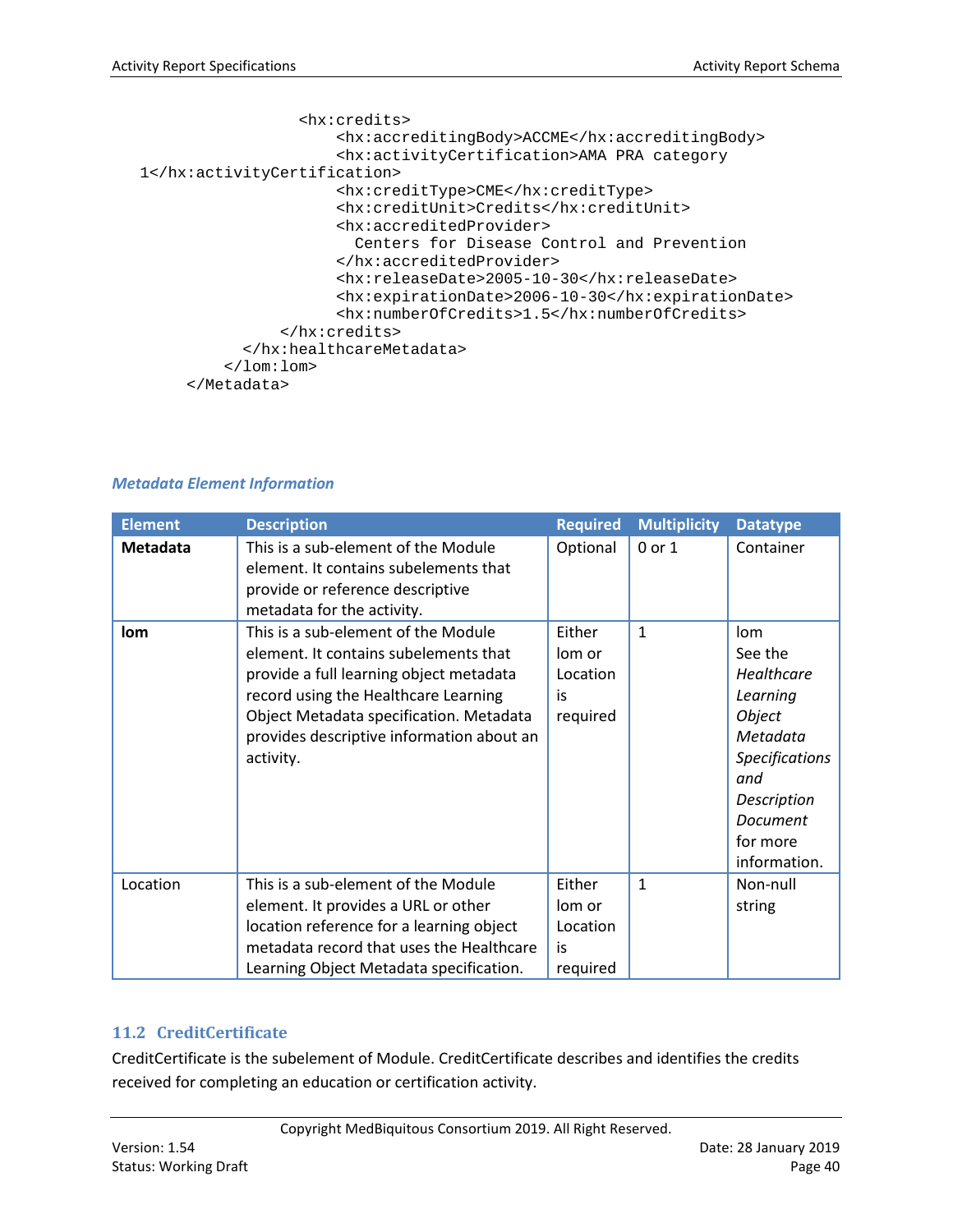

Example:

```
<CreditCertificate>
   <CreditReceived>
      <hx:accreditingBody>ACCME</hx:accreditingBody>
      <hx:activityCertification>
        AAFP Elective
      </hx:activityCertification>
      <hx:creditType>CME</hx:creditType>
      <hx:creditUnit>Credits</hx:creditUnit>
      <hx:accreditedProvider>
        American Academy of Pediatrics
      </hx:accreditedProvider>
      <hx:releaseDate>2006-04-01</hx:releaseDate>
      <hx:expirationDate>2007-04-01</hx:expirationDate>
      <hx:numberOfCredits>3</hx:numberOfCredits>
   </CreditReceived>
   <CreditID>ccid:aap.org:6789012345</CreditID>
</CreditCertificate>
```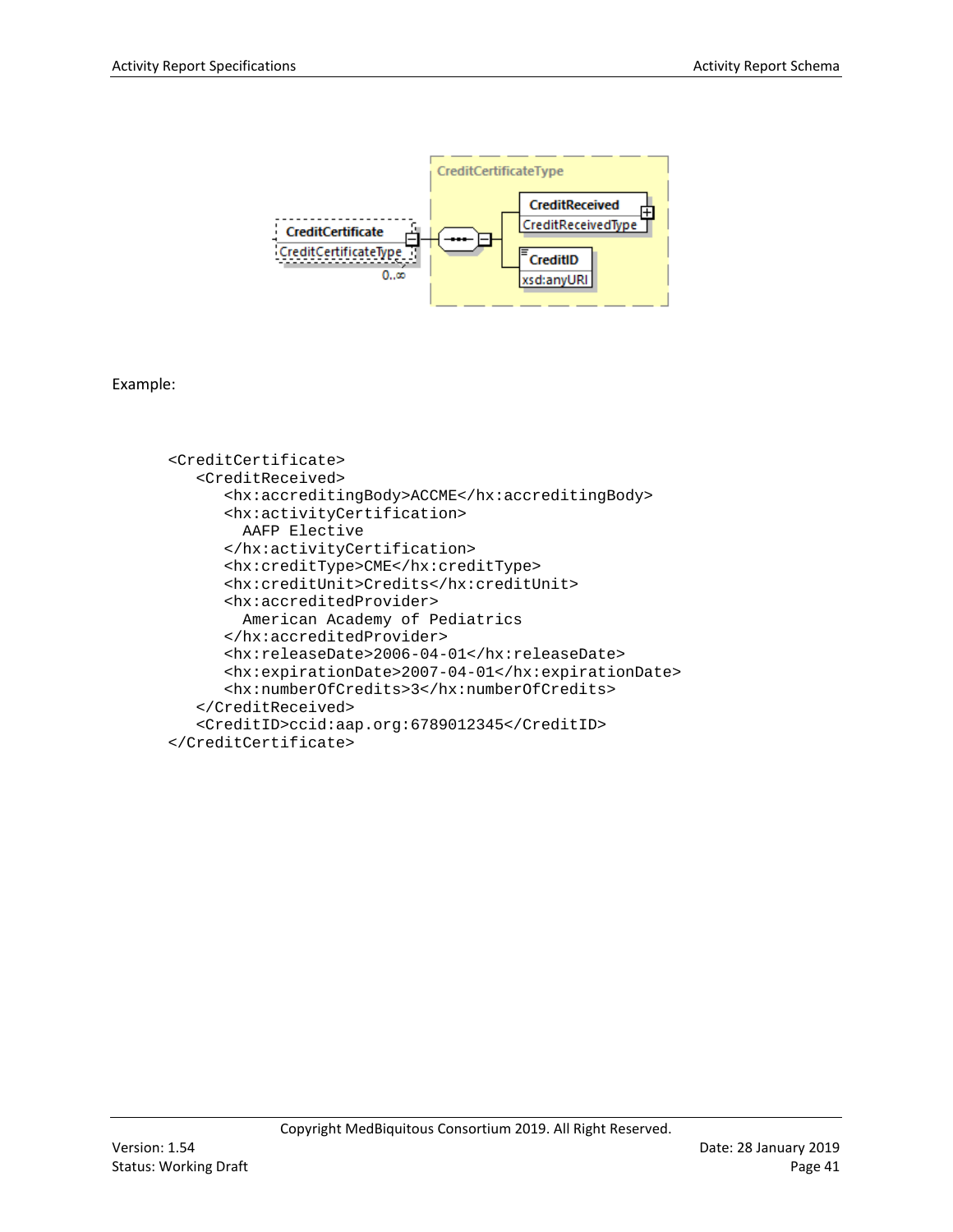#### *CreditCertificate Element Information*

| <b>Element</b>           | <b>Description</b>                                                                                                                                                                                                                                                                                                                                                                                                                                            | <b>Required</b> | <b>Multiplicity</b> | <b>Datatype</b>                                                               |
|--------------------------|---------------------------------------------------------------------------------------------------------------------------------------------------------------------------------------------------------------------------------------------------------------------------------------------------------------------------------------------------------------------------------------------------------------------------------------------------------------|-----------------|---------------------|-------------------------------------------------------------------------------|
| <b>CreditCertificate</b> | This is a sub-element of the Module element. If a learner<br>received multiple types of credit for an activity, repeat the<br>credit certificate element to describe each type of credit<br>received.                                                                                                                                                                                                                                                         | Optional        | 0 or more           | Container                                                                     |
| <b>CreditReceived</b>    | This is a sub-element of the CreditCertificate element. Its type<br>definition extends the credits type from Healthcare Learning<br>Object Metadata. This element is required if the<br>CreditCertificate element is used. It has subelements that define<br>the number of credits (CME, CE, CPE, or other professional<br>credit) that the individual has received as a result of completing<br>this module.                                                 | Required        | 1                   | Container<br>See the<br>section<br>CreditReceived<br>for more<br>information. |
| CreditID                 | CreditID is the subelement of CreditCertificate. This element is<br>required if the CreditCertificate element is used. It provides a<br>globally unique identifier for the specific credits awarded by the<br>provider to the learner.<br>CreditID uses the Credit Certificate Identifier (heid) Uniform<br>Resource Name (URN) format as shown below:<br>ccid:providerdomain:localidentifier<br>providerdomain is a the domain name that uniquely identifies | Required        | $\mathbf{1}$        | Healthcare<br>Education<br><b>Identifier URN</b>                              |
|                          | the provider of the educational activity.<br>localidentifier is a locally unique identifier for the credit<br>certificate created by the provider.                                                                                                                                                                                                                                                                                                            |                 |                     |                                                                               |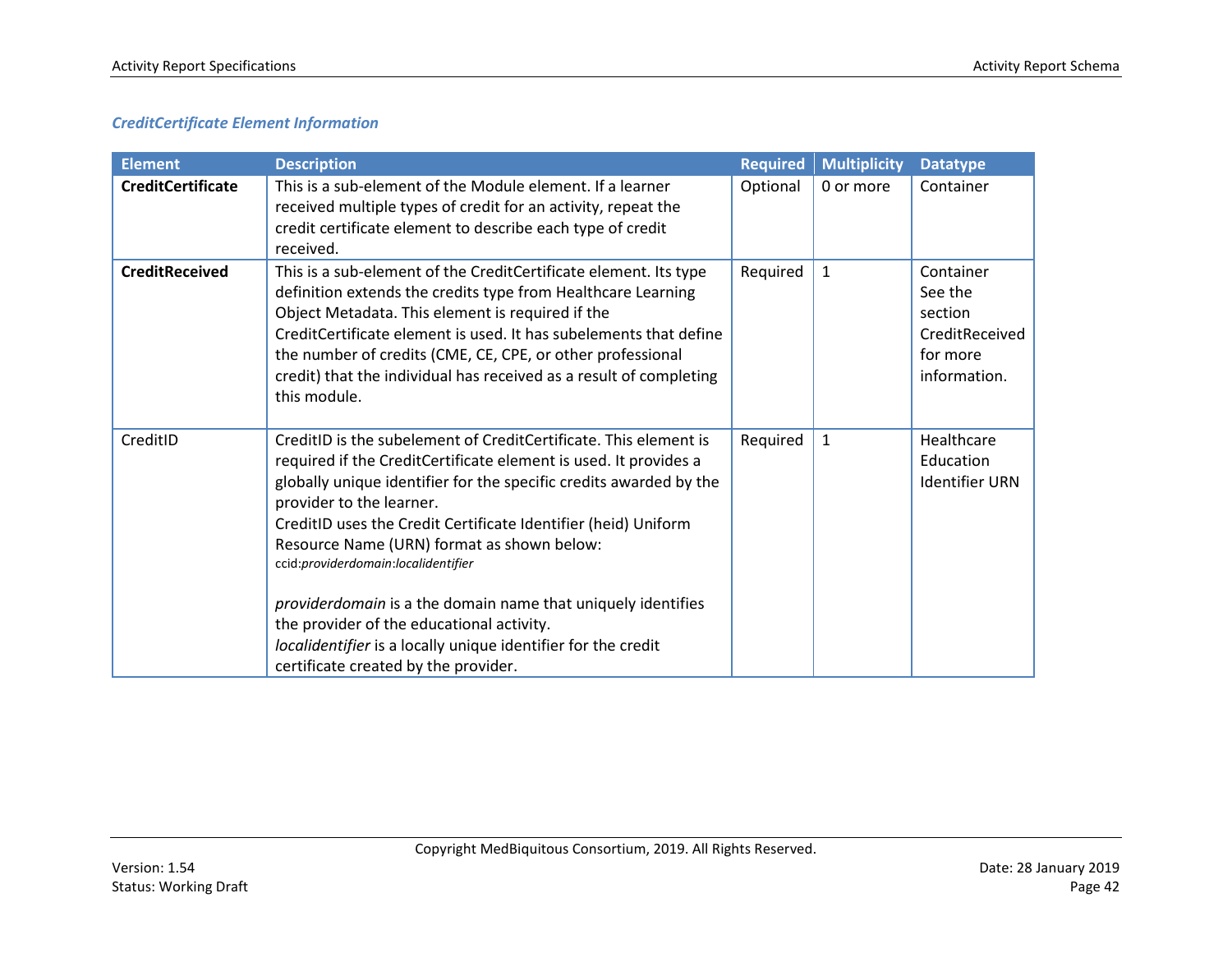#### <span id="page-42-0"></span>**11.3 CreditReceived**

CreditReceived is sub-element of the CreditCertificate element. . It has subelements that define the number of credits (CME, CE, CPE, or other professional credit) that the individual has received as a result of completing this module.



Example:

```
<CreditReceived>
   <hx:accreditingBody>ACCME</hx:accreditingBody>
  <hx:activityCertification>
     AAFP Elective
   </hx:activityCertification>
   <hx:creditType>CME</hx:creditType>
   <hx:creditUnit>Credits</hx:creditUnit>
   <hx:accreditedProvider>
```
Copyright MedBiquitous Consortium, 2019. All Rights Reserved.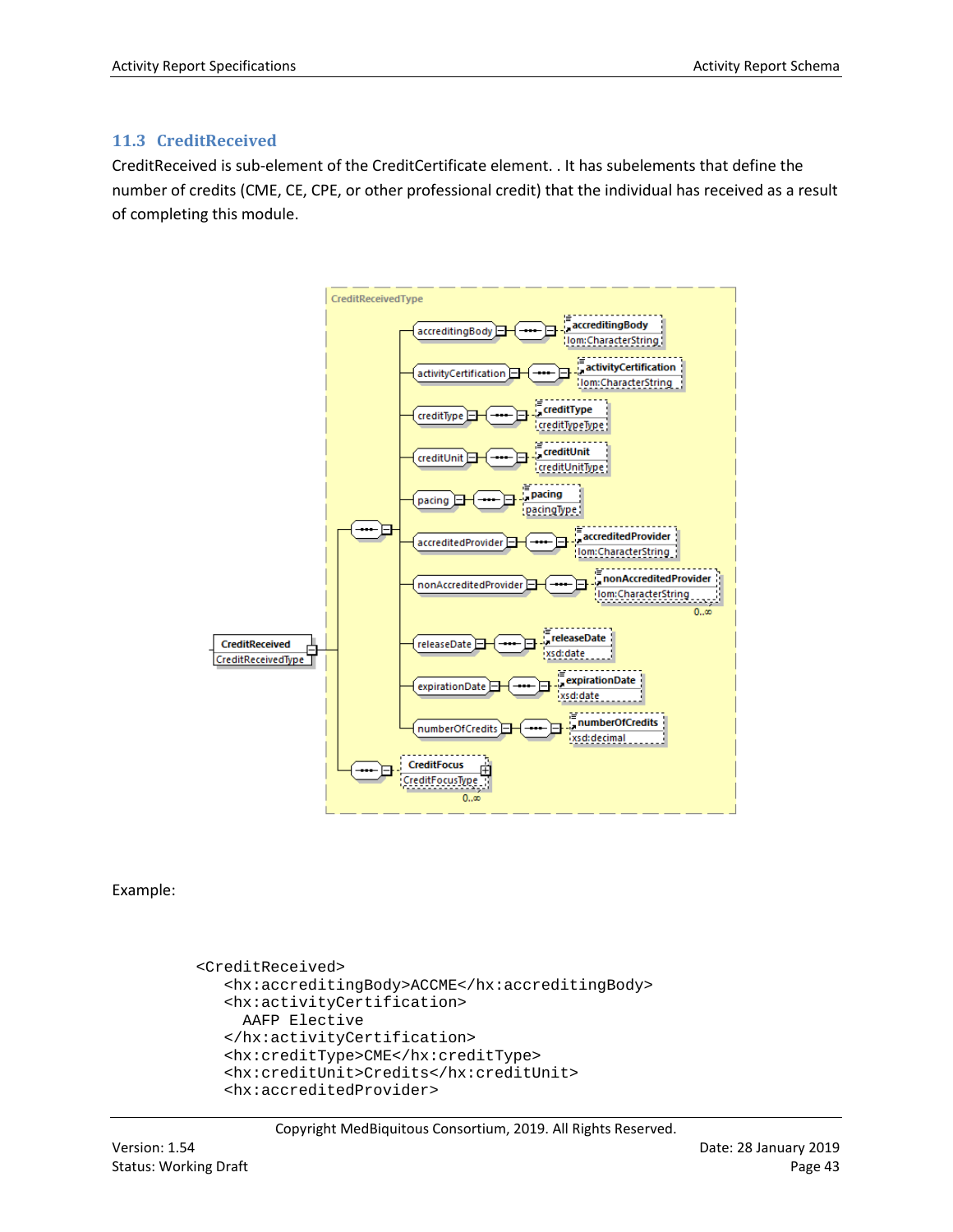```
 American Academy of Pediatrics
  </hx:accreditedProvider>
  <hx:releaseDate>2006-04-01</hx:releaseDate>
  <hx:expirationDate>2007-04-01</hx:expirationDate>
   <hx:numberOfCredits>3</hx:numberOfCredits>
</CreditReceived>
```

| <b>CreditReceived Element Information</b> |  |  |
|-------------------------------------------|--|--|
|-------------------------------------------|--|--|

| <b>Element</b>                                                                                                                                                                    | <b>Description</b>                                                                                                                                                                                                                                                                                                                                                                                                              | <b>Required</b> | <b>Multiplicity</b> | <b>Datatype</b> |
|-----------------------------------------------------------------------------------------------------------------------------------------------------------------------------------|---------------------------------------------------------------------------------------------------------------------------------------------------------------------------------------------------------------------------------------------------------------------------------------------------------------------------------------------------------------------------------------------------------------------------------|-----------------|---------------------|-----------------|
| <b>CreditReceived</b>                                                                                                                                                             | This is a sub-element of the<br>CreditCertificate element. Its<br>type definition extends the<br>credits type from Healthcare<br>Learning Object Metadata. This<br>element is required if the<br>CreditCertificate element is<br>used. It has subelements that<br>define the number of credits<br>(CME, CE, CPE, or other<br>professional credit) that the<br>individual has received as a<br>result of completing this module. | Required        | 1                   | Container       |
| accreditingBody<br>activityCertification<br>creditType<br>creditUnit<br>pacing<br>accreditedProvider<br>nonAccreditedProvider<br>releaseDate<br>expirationDate<br>numberOfCredits | See the Healthcare Learning Object Metadata Specifications<br>and Description Document description of the credit element for<br>more information.                                                                                                                                                                                                                                                                               |                 |                     |                 |
| <b>CreditFocus</b>                                                                                                                                                                | CreditFocus is a subelement of<br>the CreditReceived element. It<br>contains subelements that<br>define a category or area of<br>focus included in this credit<br>certificate. See section<br>CreditFocus for more<br>information.                                                                                                                                                                                              | Optional        | 0 or more           | Container       |

#### <span id="page-43-0"></span>**11.4 Credit Focus**

CreditFocus defines a category or area of focus included in the credit certificate. Some organizations award subspecialty certificates, others provide categories of credit. CreditFocus enables organizations to describe those category-based credits and certificates.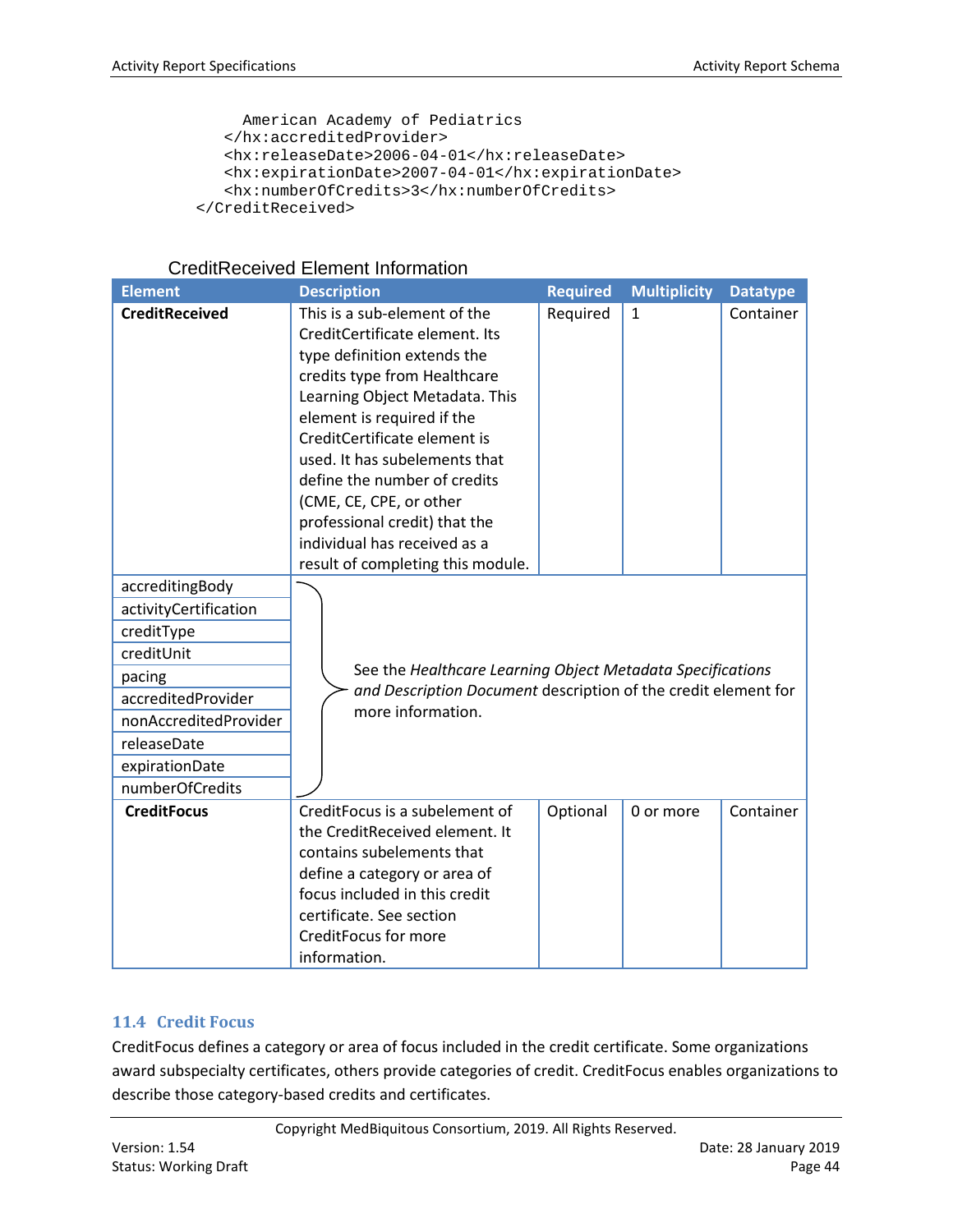

Example:

```
<CreditFocus>
      <Description>CME Computed Tomography</Description>
      <Code>CT</Code>
      <NumberOfCredits>2.5</NumberOfCredits>
</CreditFocus>
```
#### *CreditFocus Element Description*

| <b>Element</b>     | <b>Description</b>                                                                                                                                                                | <b>Required</b> | <b>Multiplicity</b> | <b>Datatype</b>    |
|--------------------|-----------------------------------------------------------------------------------------------------------------------------------------------------------------------------------|-----------------|---------------------|--------------------|
| <b>CreditFocus</b> | CreditFocus is a<br>subelement of the<br>CreditReceived element. It<br>contains subelements that<br>define a category or area of<br>focus included in this credit<br>certificate. | Optional        | 0 or more           | Container          |
| Description        | Description is a subelement<br>of CreditFocus. It provides<br>a text description or<br>category of the credit<br>focus.                                                           | Required        | $\mathbf{1}$        | Non-<br>nullstring |
| Code               | Code is a subelement of<br>CreditFocus that provides a<br>succinct code matching the<br>description.                                                                              | Optional        | $0$ or $1$          | Non-<br>nullstring |
| NumberOfCredits    | NumberOfCredits is the<br>subelement of CreditFocus                                                                                                                               | Required        | 1                   | Decimal            |

Copyright MedBiquitous Consortium, 2019. All Rights Reserved.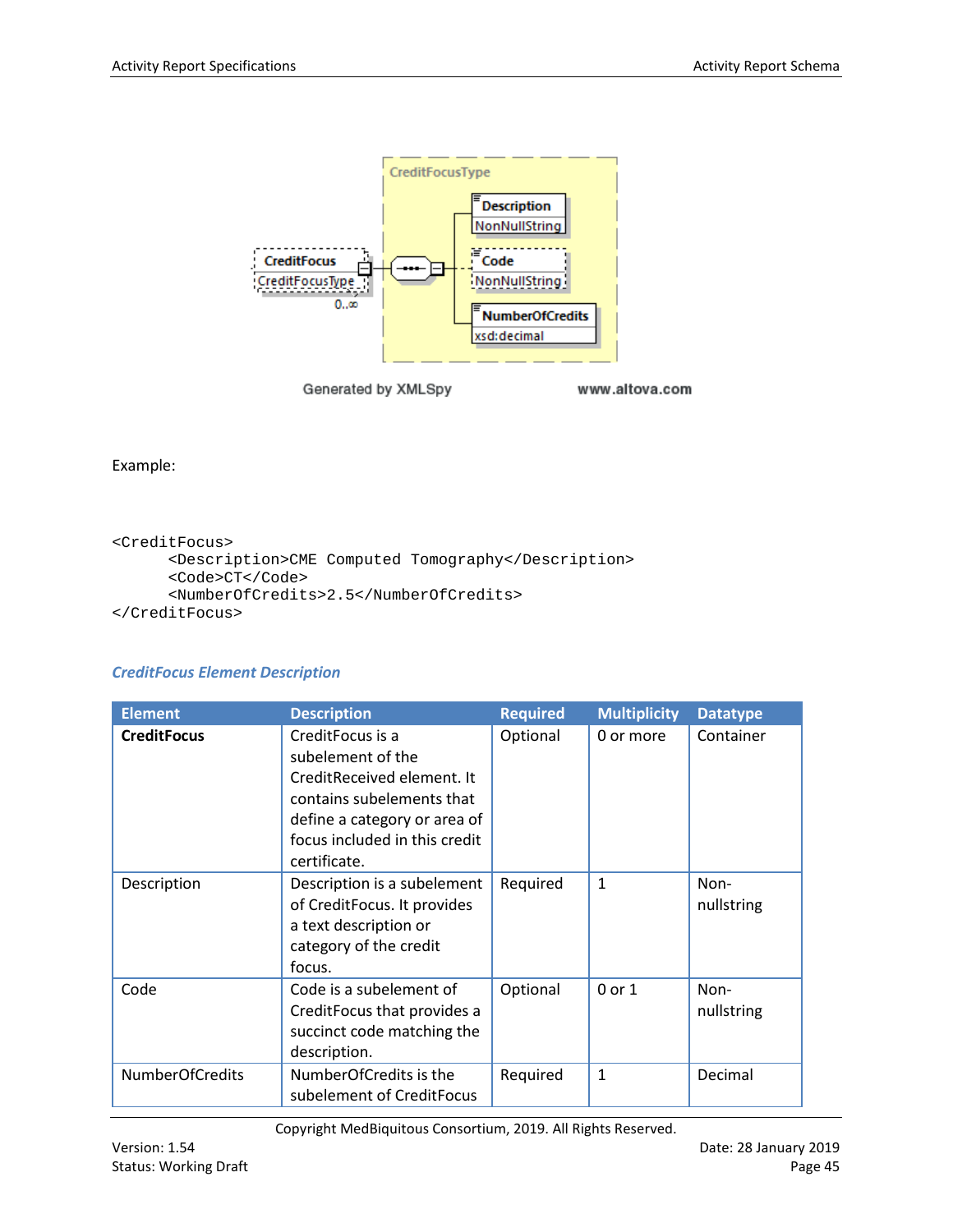| that defines how many<br>$^1$ credits are associated with<br>this credit focus or |  |  |
|-----------------------------------------------------------------------------------|--|--|
| category.                                                                         |  |  |

## <span id="page-45-0"></span>**12 PointOfCareLearning**

PointOfCareLearningData contains elements that provide data about a point of care learning experience. PointOfCareLearningData must occur once within a PointOfCareLearningData instance document.



PointOfCareLearningData has the following elements.

#### *PointOfCareLearningData Element Information*

| <b>Element</b>          | <b>Description</b>      | <b>Required</b> | <b>Multiplicity</b> | <b>Datatype</b> |
|-------------------------|-------------------------|-----------------|---------------------|-----------------|
| PointOfCareLearningData | PointOfCareLearningData | Optional        | 0 or 1              | Container       |
|                         | is the root element. It |                 |                     |                 |
|                         | contains elements that  |                 |                     |                 |
|                         | provide data about the  |                 |                     |                 |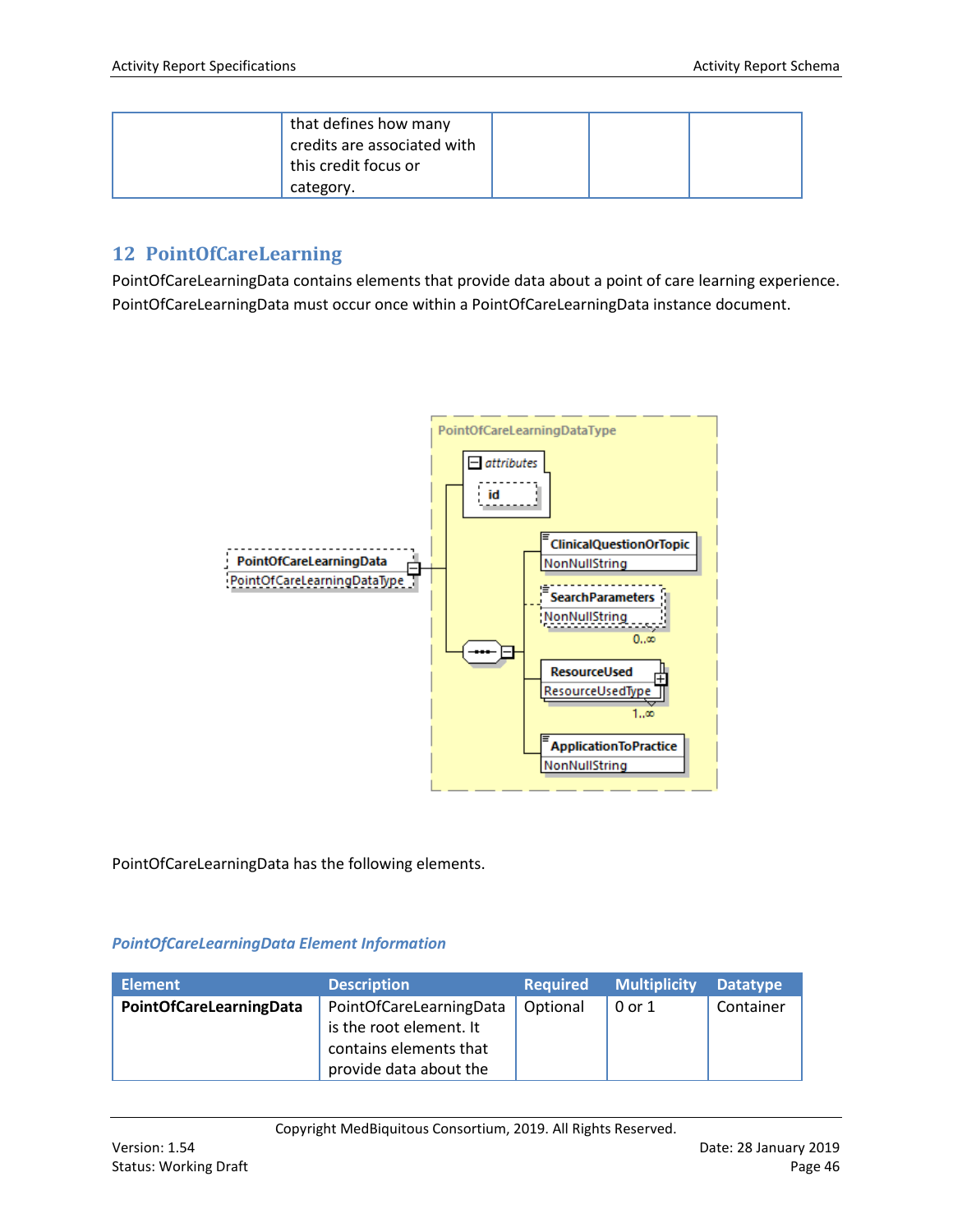|                         | point-of-care learning<br>experience.<br>PointOfCareLearningData<br>has the following<br>attribute:<br>id<br>A unique identifier for<br>this set of point of care<br>learning data.                                                                                                                                               |          |              |                    |
|-------------------------|-----------------------------------------------------------------------------------------------------------------------------------------------------------------------------------------------------------------------------------------------------------------------------------------------------------------------------------|----------|--------------|--------------------|
| ClinicalQuestionOrTopic | ClinicalQuestionOrTopic<br>is the subelement of<br>PointOfCareLearningData<br>that describes the clinical<br>question asked or topic<br>selected by the learner to<br>begin the search for<br>learning resources at the<br>point of care.                                                                                         | Required | $\mathbf{1}$ | Non-null<br>string |
| SearchParameters        | SearchParameters is the<br>subelement of<br>PointOfCareLearningData<br>that describes the search<br>parameters entered by<br>the learner if a collection<br>search was used to find<br>relevant resources at the<br>point of care.                                                                                                | Optional | 0 or more    | Non-null<br>string |
| ResourceUsed            | ResourceUsed is the<br>subelement of<br>PointOfCareLearningData<br>that describes the title of<br>a learning resource used<br>as part of this point of<br>care learning experience.<br>If the resource is an<br>article in a collection, use<br>the title of the article.<br>See ResourceUsed<br>section for more<br>information. | Required | 1 or more    | Container          |
| ApplicationToPractice   | ApplicationToPractice is<br>the subelement of<br>PointOfCareLearningData<br>that indicates how the<br>learner describes<br>applying the learning                                                                                                                                                                                  | Required | $\mathbf{1}$ | Non-null<br>string |

Copyright MedBiquitous Consortium, 2019. All Rights Reserved.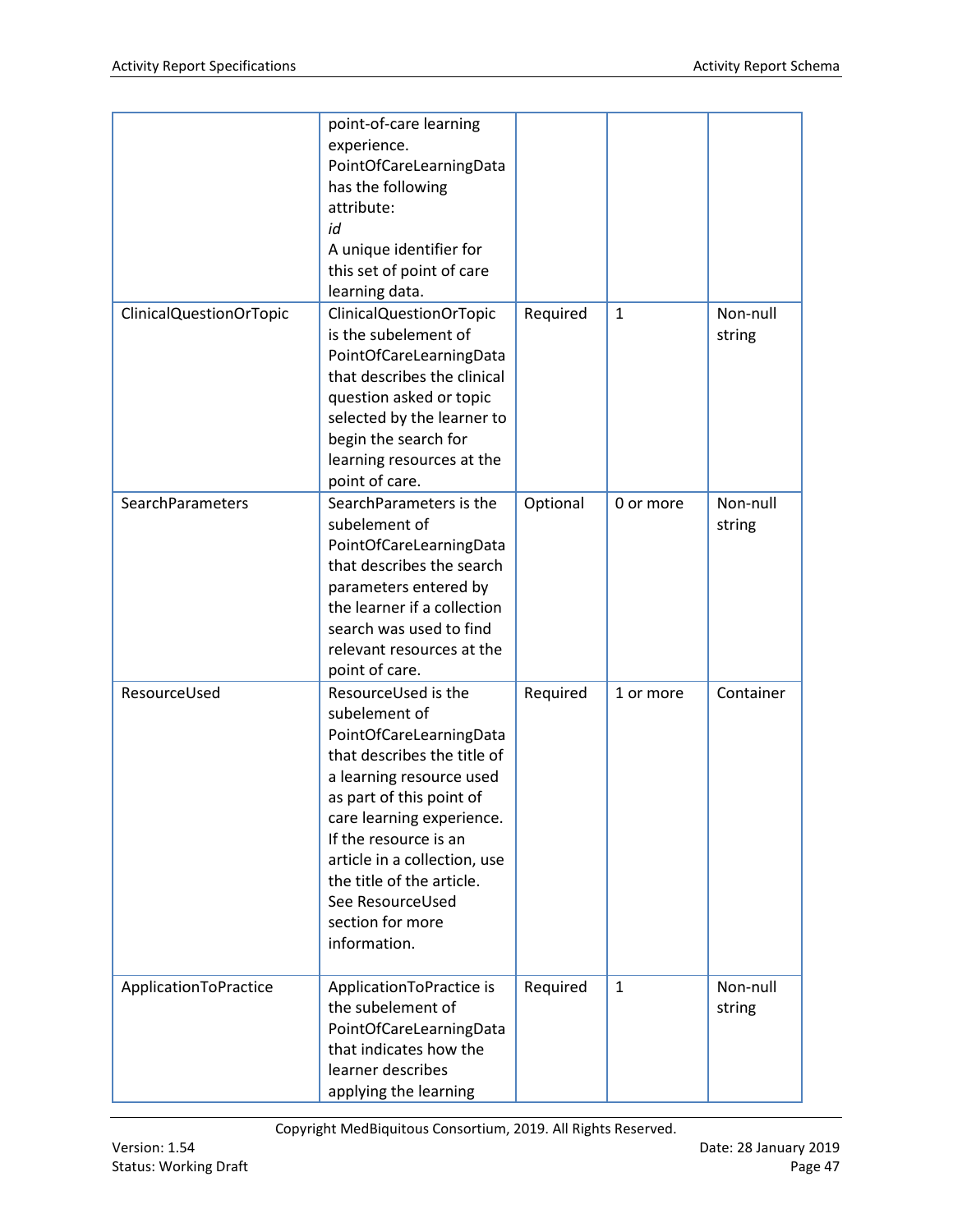| resource to his or her    |  |  |
|---------------------------|--|--|
| practice.                 |  |  |
| ApplicationToPractice     |  |  |
| may indicate that the     |  |  |
| learner was unable to     |  |  |
| apply the learning to the |  |  |
| question at hand.         |  |  |

Example:

```
<PointOfCareLearningData>
                  <ClinicalQuestionOrTopic>
                  Is zinc recommended for type 2 diabletic patients?
                  </ClinicalQuestionOrTopic>
                  <SearchParameters>zinc</SearchParameters>
                  <SearchParameters>diabetes</SearchParameters>
                  <ResourceUsed>
            <Title>
            Zinc Supplementation for the Prevention of Type 2 Diabetes
             Mellitus
            </Title>
            <Collection> The Cochrane Library</Collection>
            <CollectionID type="uri"> 
            "http://www.cochrane.org/reviews/en/ab005525.html"
                        </CollectionID>
                        <ResourceLocation>
            "http://www.cochrane.org/reviews/en/ab005525.html"
                        </ResourceLocation>
                        <Relevant>true</Relevant>
                  </ResourceUsed>
                  <ApplicationToPractice>Advised patient that zinc 
supplementation was not helpful to her condition.</ApplicationToPractice>
            </PointOfCareLearningData>
```
#### <span id="page-47-0"></span>**12.1 ResourceUsed**

ResourceUsed contains subelements that describe a resource used as part of this point of care learning activity.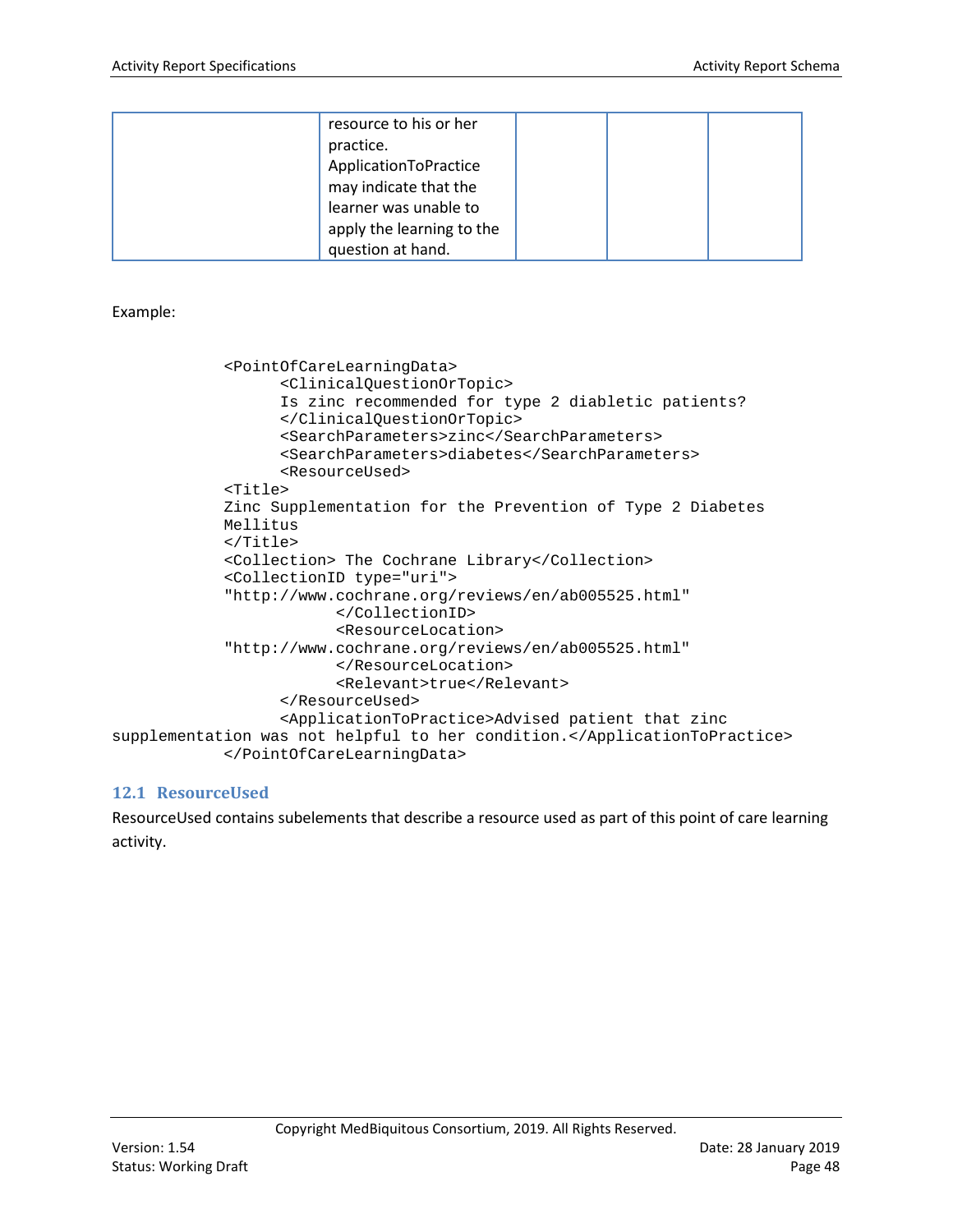

#### ResourceUsed has the following elements:

#### *ResourceUsed Element Information*

| <b>Element</b>      | <b>Description</b>                                                                                                                                                                                            | <b>Required</b> | <b>Multiplicity</b> | <b>Datatype</b>          |
|---------------------|---------------------------------------------------------------------------------------------------------------------------------------------------------------------------------------------------------------|-----------------|---------------------|--------------------------|
| <b>ResourceUsed</b> | ResourceUsed is the<br>subelement of<br>PointOfCareLearningData.<br>It's subelements describe<br>the title and source of a<br>learning resource used as<br>part of this point of care<br>learning experience. | Required        | 1 or more           | Container                |
| Title               | Title is the subelement of<br>ResourceUsed that<br>describes the title of a<br>learning resource used as<br>part of this point of care<br>learning experience.                                                | Required        | $\mathbf{1}$        | Nonnull<br><b>String</b> |
| Collection          | Collection is the<br>subelement of<br>ResourceUsed that<br>describes the name of the<br>collection that is the<br>source of the article. For<br>example, The Cochrane<br>Library.                             | Optional        | 0 or 1              | Nonnull<br><b>String</b> |
| CollectionID        | CollectionID is the<br>subelement of                                                                                                                                                                          | Optional        | $0$ or $1$          | Nonnull<br><b>String</b> |

Copyright MedBiquitous Consortium, 2019. All Rights Reserved.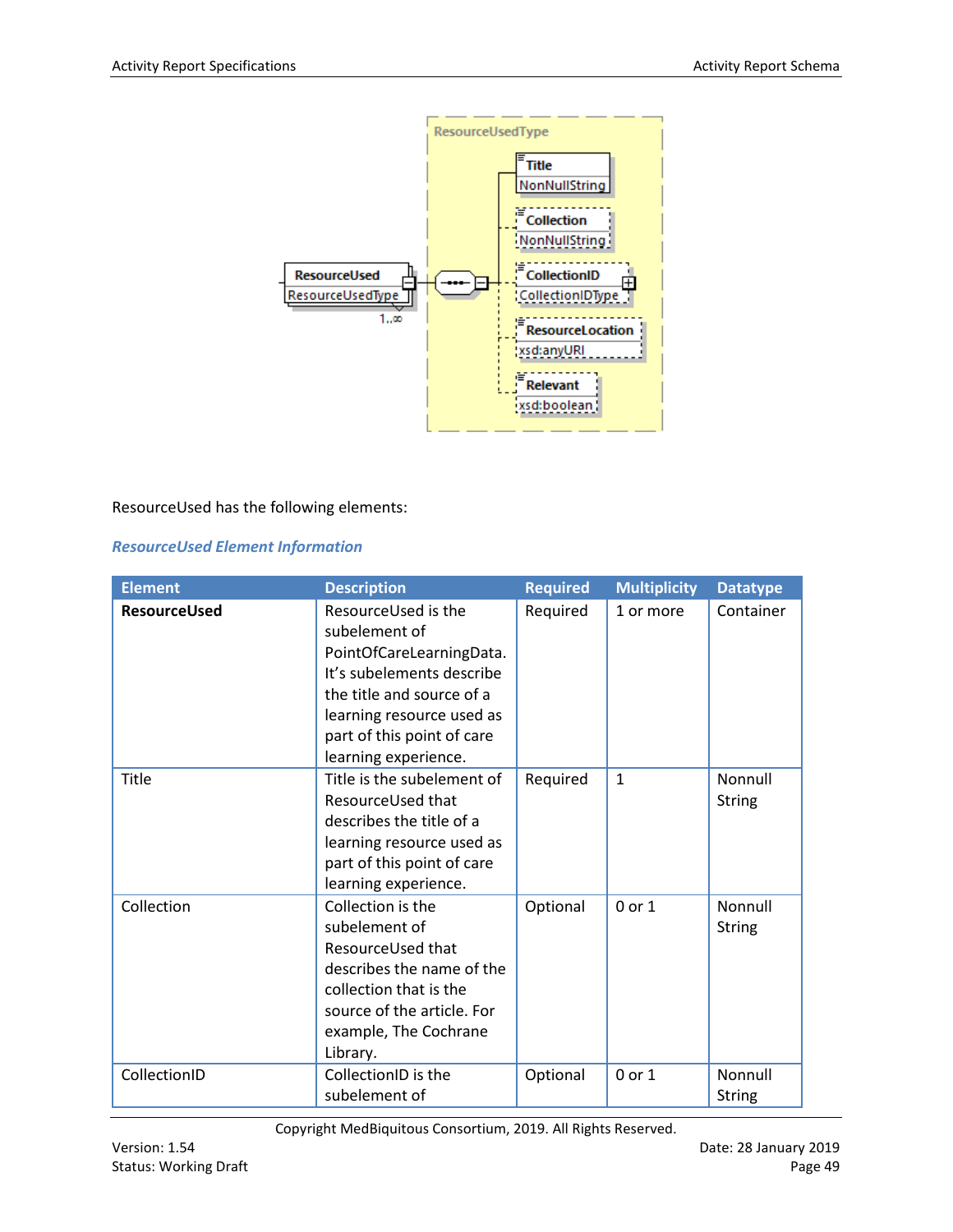|                  | ResourceUsed that<br>provides the unique<br>identifier of the article<br>used by the collection. If<br>the article has a digital<br>object identifier (DOI), it<br>may be used.<br>CollectionID has one<br>attribute:<br>type<br>the type of identifier<br>used. For example, DOI,<br>PubMed, or URI. |          |        |            |
|------------------|-------------------------------------------------------------------------------------------------------------------------------------------------------------------------------------------------------------------------------------------------------------------------------------------------------|----------|--------|------------|
| ResourceLocation | ResourceLocation is the<br>subelement of<br>ResourceUsed that<br>provides the URL of the<br>article.                                                                                                                                                                                                  | Optional | 0 or 1 | URI        |
| Relevant         | Relevant is the<br>subelement of<br>ResourceUsed that<br>indicates whether or not<br>the learner found the<br>resource relevant. Valid<br>values are: true, false.                                                                                                                                    | Optional | 0 or 1 | Restricted |

Example:

```
<ResourceUsed>
<Title>
Zinc Supplementation for the Prevention of Type 2 Diabetes
 Mellitus
</Title>
<Collection> The Cochrane Library</Collection>
<CollectionID type="uri"> 
"http://www.cochrane.org/reviews/en/ab005525.html"
            </CollectionID>
            <ResourceLocation>
"http://www.cochrane.org/reviews/en/ab005525.html"
            </ResourceLocation>
            <Relevant>true</Relevant>
      </ResourceUsed>
```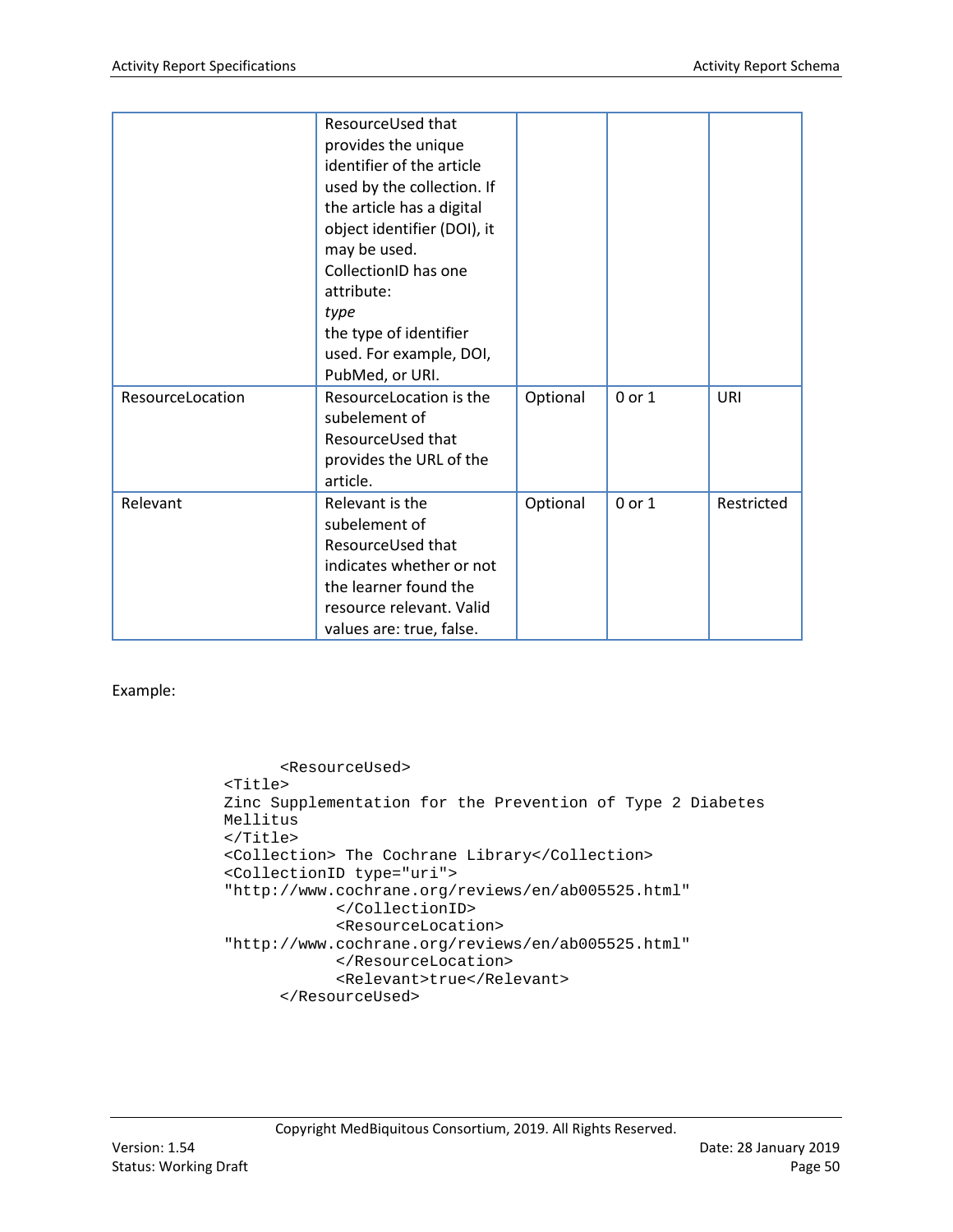## <span id="page-50-0"></span>**13 XtensibleInfo**

The XtensibleInfo element contains sub-elements defined by the organization implementing the schema. XtensibleInfo is included for backward compatibility and is not the preferred method of extension.

XtensibleInfo is a sub-element of ActivityReport.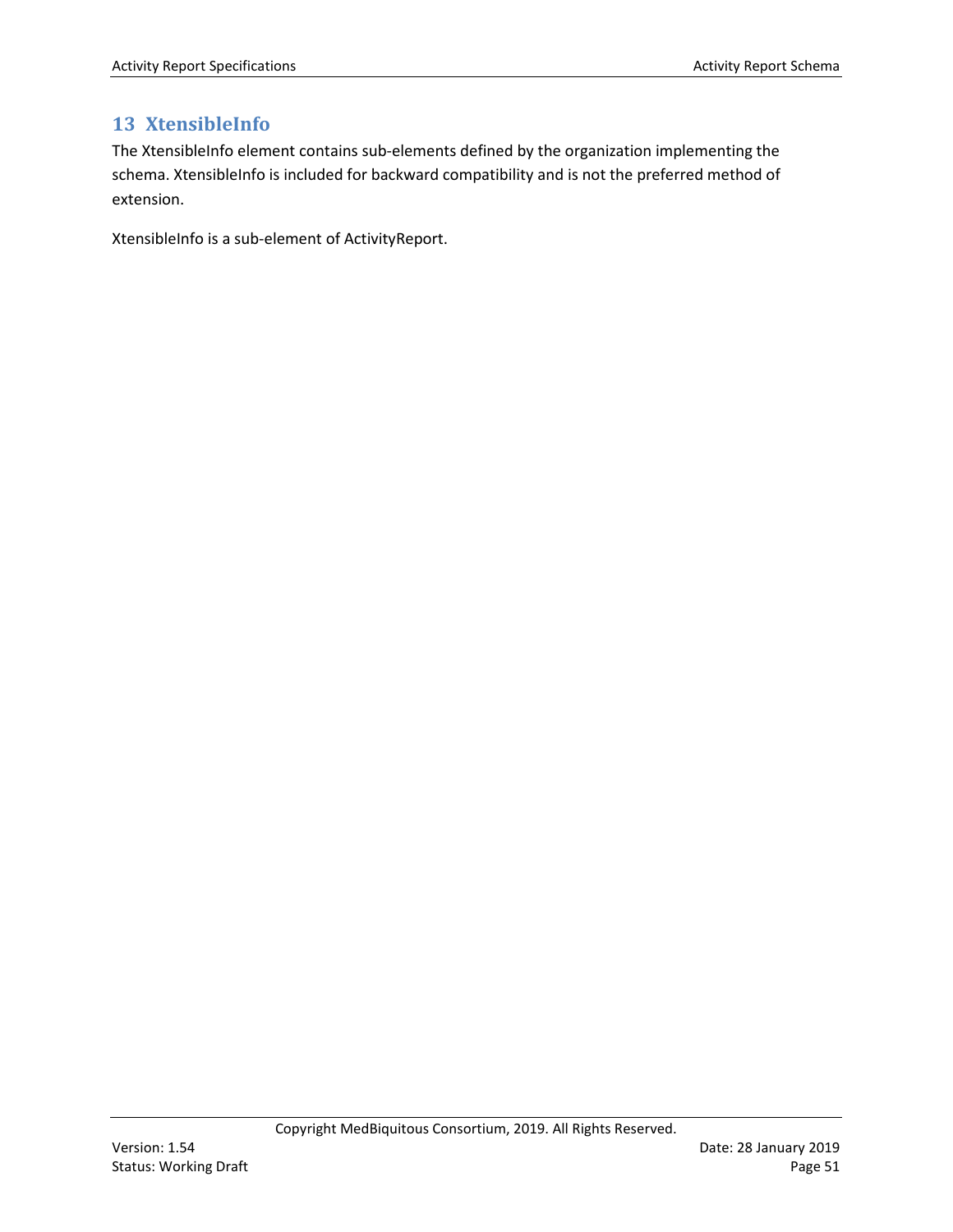# <span id="page-51-0"></span>**14 Sample XML Documents**

## <span id="page-51-1"></span>**14.1 CE Credit Example**

```
<?xml version = "1.0" encoding = "UTF-8"?>
<ActivityReports xmlns = "http://ns.medbiq.org/activityreport/v1/" xmlns:xsi 
= "http://www.w3.org/2001/XMLSchema-instance" xmlns:lom = 
"http://ltsc.ieee.org/xsd/LOM" xmlns:m = "http://ns.medbiq.org/member/v1/"
xmlns:n = "http://ns.medbiq.org/name/v1/" xmlns:hx = 
"http://ns.medbiq.org/lom/extend/v1/" xsi:schemaLocation = 
"http://ns.medbiq.org/activityreport/v1/ activityreport.xsd">
   <DateTimeCreated>2006-04-15T00:00:00</DateTimeCreated>
   <ActivityReport>
      <ReportingOrganization>HighWire Press</ReportingOrganization>
      <Member>
         <m:UniqueID domain = "American Academy of Pediatrics">
            654321
         </m:UniqueID>
         <m:Name>
            <n:GivenName>Paul</n:GivenName>
            <n:GivenName>Lawrence</n:GivenName>
            <n:FamilyName>Dunbar</n:FamilyName>
         \langle m:Name\rangle</Member>
      <Activity>
         <ProviderOrganization>
            American Academy of Pediatrics
         </ProviderOrganization>
         <ActivityName>NeoReviews, Volume 7, Issue 4</ActivityName>
         <Module>
            <ModuleName>NeoReviews, Volume 7, Issue 4</ModuleName>
            <Metadata>
               <location>
                  http://neoreviews.aappublications.org/metadata/v7i4.xml
               </location>
            </Metadata>
            <Status>Completed</Status>
            <TimeEngaged>PT3H</TimeEngaged>
            <Results>passed</Results>
            <CreditCertificate>
               <CreditReceived>
                  <hx:accreditingBody>ACCME</hx:accreditingBody>
                  <hx:activityCertification>
                     AAFP Elective
                  </hx:activityCertification>
                  <hx:creditType>CME</hx:creditType>
                  <hx:creditUnit>Credits</hx:creditUnit>
                  <hx:accreditedProvider>
                     American Academy of Pediatrics
                  </hx:accreditedProvider>
                  <hx:releaseDate>2006-04-01</hx:releaseDate>
                  <hx:expirationDate>2007-04-01</hx:expirationDate>
                  <hx:numberOfCredits>3</hx:numberOfCredits>
               </CreditReceived>
```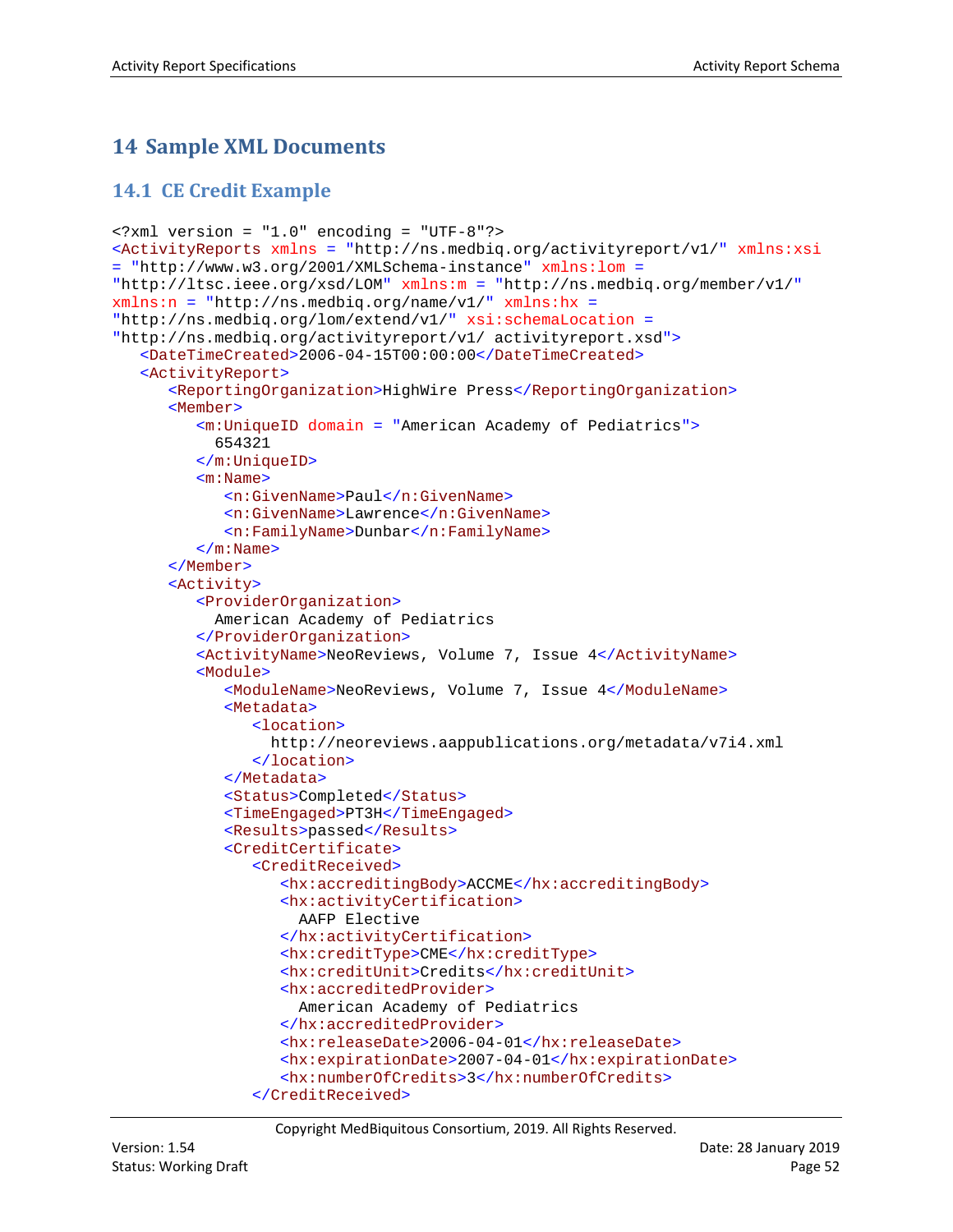```
<CreditID>ccid:aap.org:6789012345</CreditID>
            </CreditCertificate>
         </Module>
      </Activity>
   </ActivityReport>
</ActivityReports>
```
## <span id="page-52-0"></span>**14.2 Opioid REMS Example**

```
<?xml version="1.0" encoding="UTF-8"?>
<ActivityReports xmlns="http://ns.medbiq.org/activityreport/v2/"
xmlns:xsi="http://www.w3.org/2001/XMLSchema-instance"
xsi:schemaLocation="http://ns.medbiq.org/activityreport/v2/ 
activityreport.xsd" arid="arid:nonesuch.edu:D14352">
   <DateTimeCreated>2018-08-28T09:00:00</DateTimeCreated>
   <ReportingStartDate>2018-01-01</ReportingStartDate>
   <ReportingEndDate>2018-06-30</ReportingEndDate>
   <ActivityReport>
      <ReportingOrganization>Nonesuch University</ReportingOrganization>
      <Participants>
         <Participant>
            <LocalIdentifier
domain="idd:nonesuch.edu:ce">H046431</LocalIdentifier>
            <StateOfPrimaryPractice>Michigan</StateOfPrimaryPractice>
            <DEARegistration>Individual</DEARegistration>
            <Profession>Physician</Profession>
            <PracticeArea>General Surgery</PracticeArea>
            <SurgicalProcedures>true</SurgicalProcedures>
            <TimeInPractice>0-5 years post training</TimeInPractice>
         </Participant>
         <Participant>
            <LocalIdentifier
domain="idd:nonesuch.edu:ce">H025461</LocalIdentifier>
            <StateOfPrimaryPractice>Wisconsin</StateOfPrimaryPractice>
            <DEARegistration>None</DEARegistration>
            <Profession>Nurse</Profession>
            <PracticeArea>Hospice and/or Palliative Care</PracticeArea>
            <SurgicalProcedures>false</SurgicalProcedures>
            <TimeInPractice>11-15 years</TimeInPractice>
         </Participant>
      </Participants>
      <Activity>
         <ProviderOrganization>Nonesuch University</ProviderOrganization>
         <ActivityName>Pain Management Update</ActivityName>
         <ActivityInstanceID
domain="idd:accme.org:instance">12345</ActivityInstanceID>
         <Status>Completed</Status>
```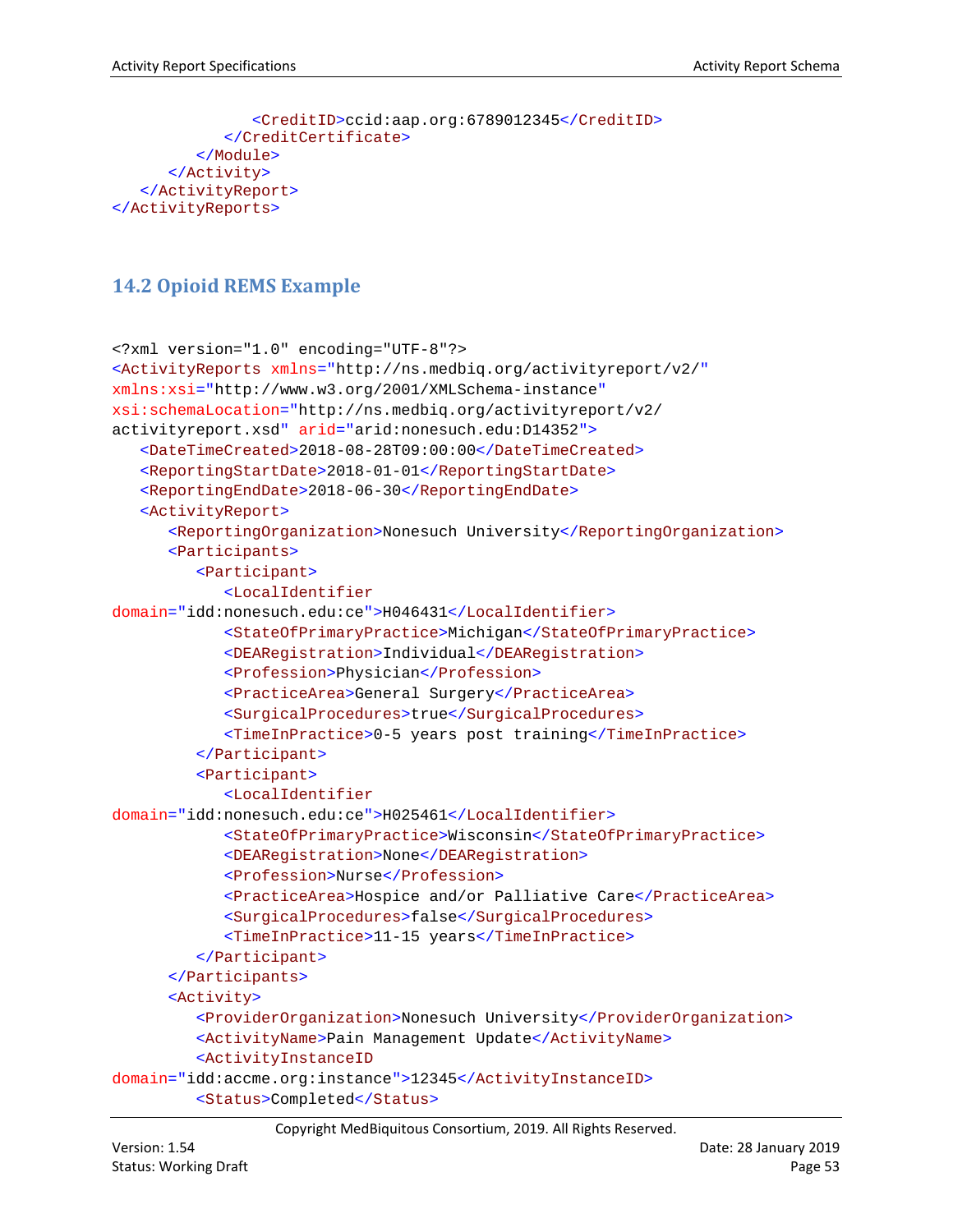```
<LaunchDetails>
            <LaunchAction>noaction</LaunchAction>
            <ActivityLocation>http://nonesuch.edu/node123</ActivityLocation>
         </LaunchDetails>
         <CommercialSupporter>REMS Program Companies</CommercialSupporter>
         <RegulatoryInformation>
            <CompliantToRegulation label="Opioid 
REMS">http://www.accessdata.fda.gov/drugsatfda_docs/label/2018/OpioidREM2018.
pdf</CompliantToRegulation>
         </RegulatoryInformation>
         <Module>
            <ModuleName>Pain Management Update</ModuleName>
            <Results>Pass</Results>
         </Module>
      </Activity>
   </ActivityReport>
</ActivityReports>
```